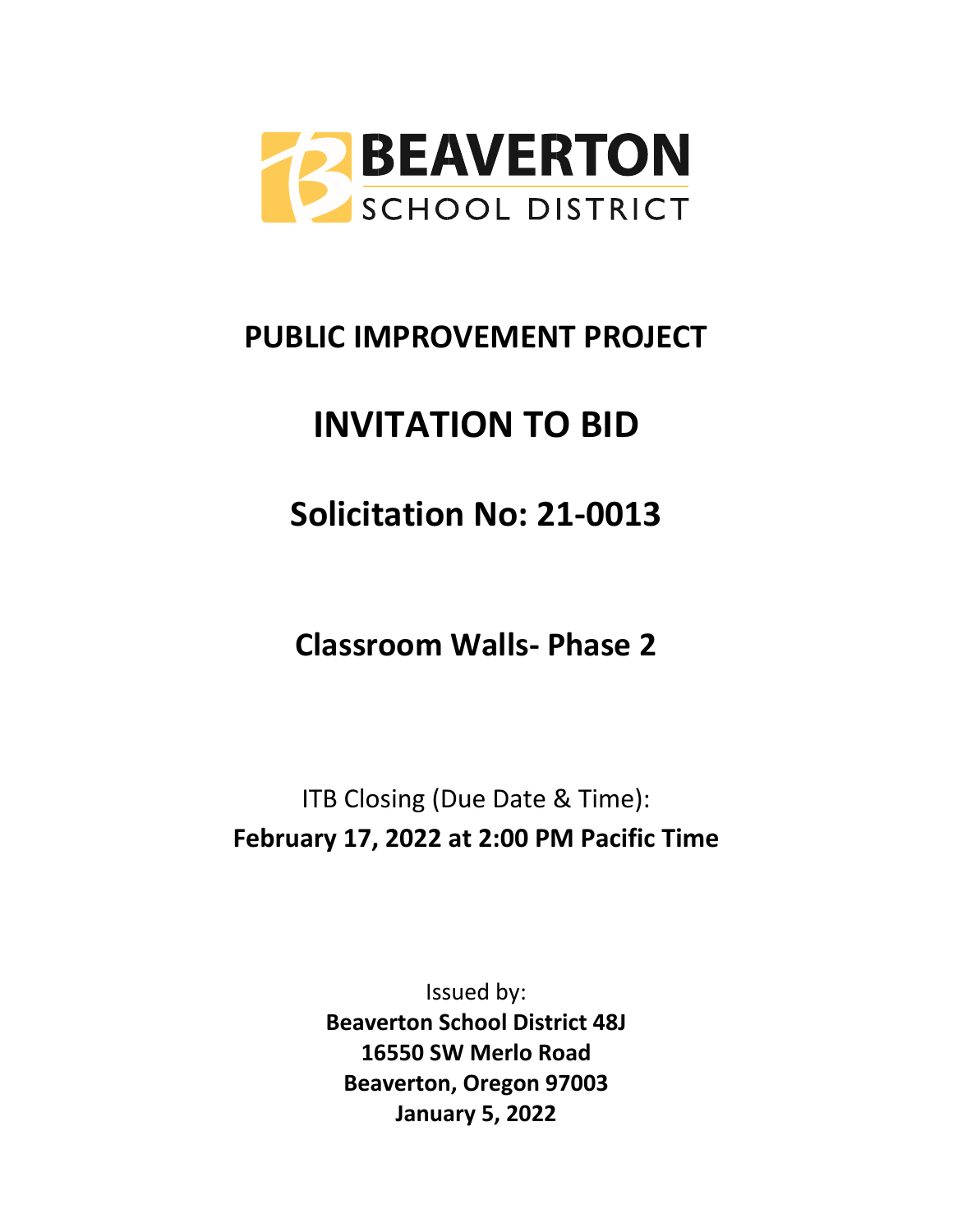

# **PUBLIC IMPROVEMENT INVITATION TO BID**

Solicitation No: ITB 21-0013

# **Summary**

This solicitation is for retaining a General Contractor (GC) to furnish, install, manage and coordinate all work as shown in the attached documents on behalf of the Beaverton School District. The goal is to provide framed walls and lockable doors for classrooms at Elmonica Elementary, Errol Hassell Elementary, and Greenway Elementary. The project is described in summary terms below and in the attached documents.

This is a public works project subject to ORS 279C.800 to 279C.870.

**A MANDATORY pre-Bid conference will be held on January 13, 2022 3:30 PM, at Elmonica Elementary, 16950 SW Lisa Court, Beaverton, OR 97006, 4:15 PM at Errol Hassell Elementary, 18100 SW Bany Road, Beaverton, OR 97007, and 5:00 PM Greenway Elementary, 9150 SW Downing Drive, Beaverton, OR 97008. This pre-Bid conference is MANDATORY which means a representative of any firm wishing to submit a Bid must be in attendance and sign the District sign-in sheet in at least one of the locations listed above.**

Bidders must submit their Bid pursuant to the provisions of this Solicitation to [contracts@beaverton.k12.or.us,](mailto:contracts@beaverton.k12.or.us) **PRIOR** to the Closing date and time listed below:

# **SOLICITATION CLOSING: February 17, 2022 at 2:00 PM Pacific Time LATE BIDS WILL NOT BE ACCEPTED**

Timely submitted Bids will be opened in public and read aloud immediately after Closing at the below conference line:

# **+1(503)356.4400 Participant code: 41605148**

Bidders must submit a **First-Tier Subcontractor Disclosure Form** \*EITHER\* with the emailed Bid submission \*OR\* by email to contracts@beaverton.k12.or.us no later than:

# **DISCLOSURE DEADLINE: February 17, 2022 at 4:00 PM Pacific Time**

Prospective Bidders must register with Oregon Buys<https://oregonbuys.gov/> to obtain the Solicitation documents and plan sets. Bidders must familiarize themselves with the entire Solicitation.

# **All questions and comments about this solicitation must be directed ONLY IN WRITING to: [contracts@beaverton.k12.or.us](mailto:contracts@beaverton.k12.or.us)**

# **THE DISTRICT MAY REJECT ANY BID NOT IN COMPLIANCE WITH ALL PRESCRIBED REQUIREMENTS**.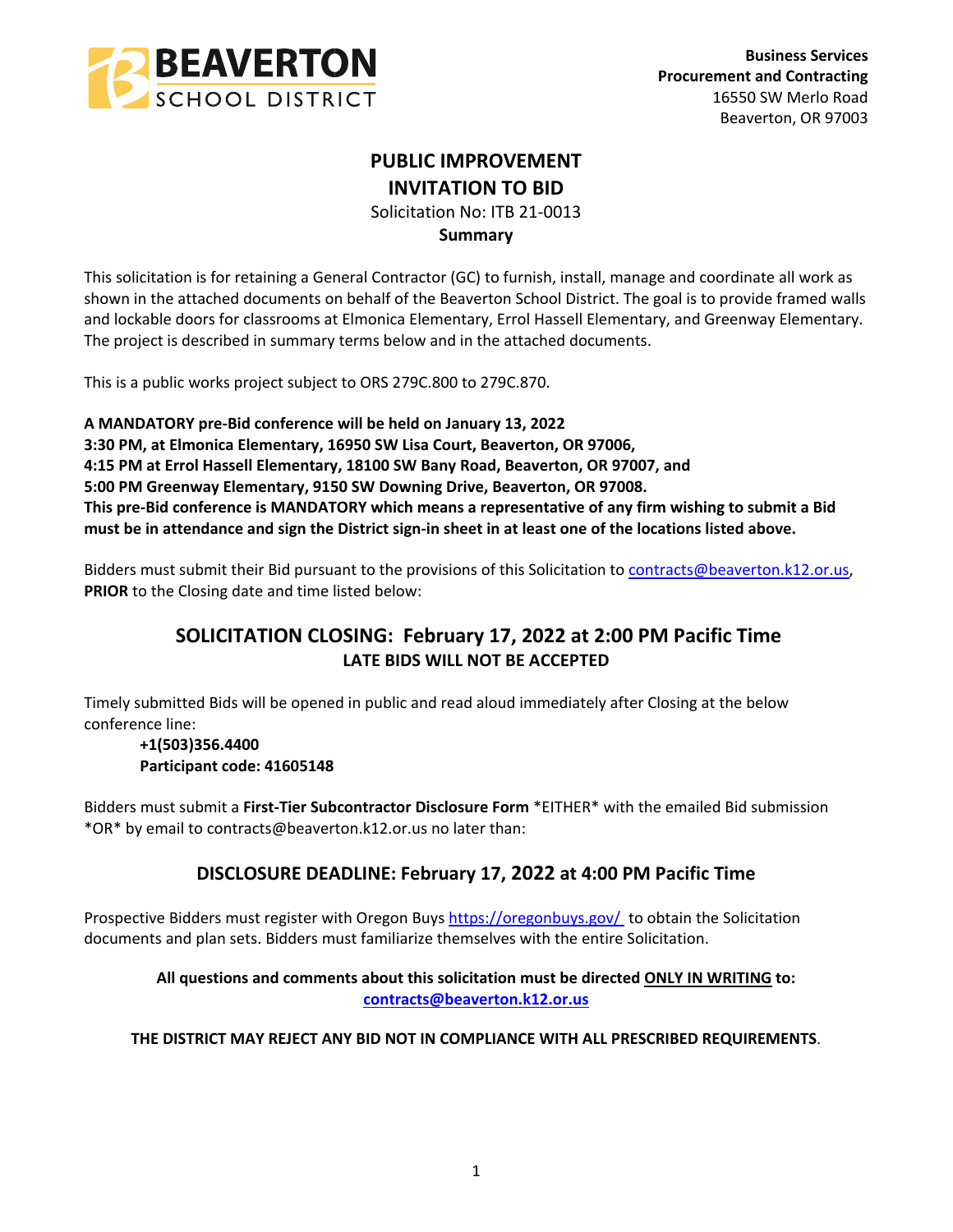# SECTION I - INTRODUCTION Solicitation No: ITB 21-0013

# **1. INTRODUCTION:**

This Solicitation is issued pursuant to ORS 279A, ORS 279C and the Oregon Attorney General Model Rules Divisions 46 and 49. Pursuant to ORS 279C.375(5), the District may award a single Contract, or multiple Contracts under this Solicitation.

#### **2. DEFINITIONS:**

The term "District" or "Owner" throughout this document means the Beaverton School District. The term "Bidder" means the person or firm that submits a Bid in response to this Solicitation. The term "Bid" or "Offer" means a written response to provide services in response to this Solicitation. The term "Contractor" or "Supplier" means the Bidder(s) awarded a contract as a result of this Solicitation.

#### **3. SOLICITATION REVIEW:**

Bidders must carefully review the Solicitation documents and are responsible for knowing and understanding all terms and conditions. Unless defects, ambiguities, omissions, or errors are brought to the District's attention by protest pursuant to REQUEST FOR CLARIFICATION OR CHANGE; SOLICITATION PROTESTS (Section III, Paragraph 5), protests or appeals based on such defects, ambiguities, omissions or errors received after issuance of the Notice of Intent to Award may not be favorably considered.

# **4. BACKGROUND:**

- a. The Beaverton School District encompasses approximately 57 square miles in northwestern Oregon in Washington County. The District, located in the Portland, Oregon metro area, is the third largest School District in Oregon.
- b. The Beaverton School District has approximately 4,700 employees. The District is responsible for educating approximately 40,870 students in kindergarten through grade 12 at thirty-four (34) Elementary Schools, eight (8) Middle Schools, six (6) High Schools, five (5) Options Schools, and nineteen (19) Options Programs.

#### **5. SCOPE OF WORK:**

The Scope of work is to provide framed walls and lockable doors for classrooms at Elmonica Elementary, Errol Hassell Elementary, and Greenway Elementary as further detailed in the Statement of Work and the attached Drawings and Specifications for each Project.

#### **6. CONTRACT:**

The successful Bidder(s), selected by the District, will receive an AIA A101 Owner Contractor Agreement with AIA A201 General Conditions. A sample is enclosed herein (see Attachments). The provisions of the sample AIA A101 Owner Contractor Agreement and AIA A201 General Conditions are in addition to the requirements set forth in this Solicitation.

- a. Bidders are advised to thoroughly review and familiarize themselves with the standard contract. Certain contract terms reflect state statute or District policies and may not be altered.
- b. The Contractor will be expected to promptly sign a contract including all standard terms and conditions contained in the sample contract.
- c. Personnel or subcontractor substitution if the contractor must substitute personnel or subcontractor(s) included in the original bid they must obtain written District approval of substituted personnel, prior to substitution.

#### **7. AMENDMENTS:**

The District may amend a Contract without additional competition pursuant to OAR 137-049-0910.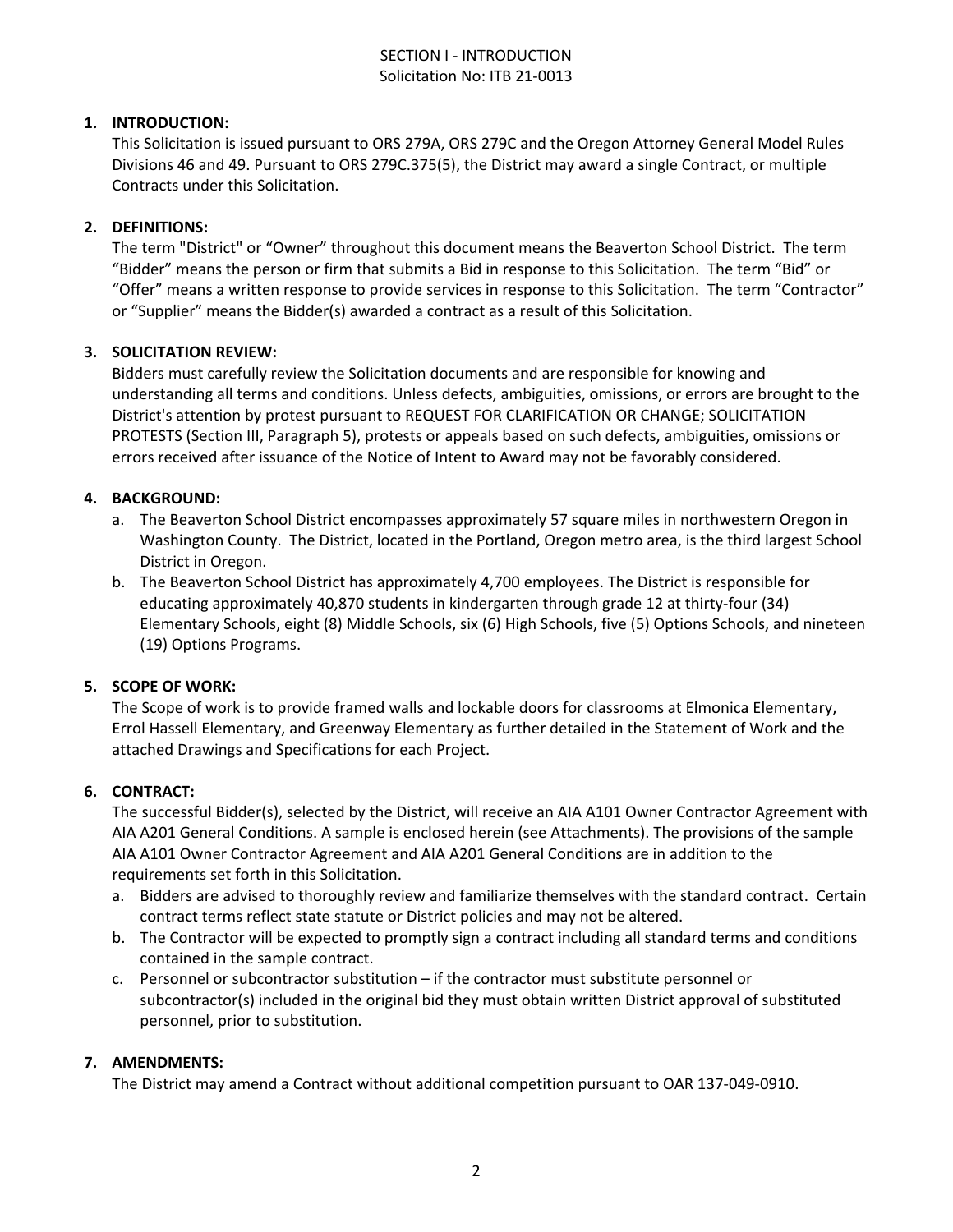# SECTION I - INTRODUCTION Solicitation No: ITB 21-0013

#### **8. DISTRICT REPRESENTATIVE:**

The District Representative for the project is Megan Finch, Project Manager.

#### **9. SOLICITATION SCHEDULE:**

The milestones for the selection process are set forth below. The dates are specific and will be followed to the extent reasonably possible. The purpose of this schedule is for Bidder information only. Required dates for Contract period milestones, submittals and any other activities are provided elsewhere in this Solicitation. The District reserves the right to deviate from this schedule.

Solicitation Milestone **Date** 

Pre-Bid conference The January 13, 2022 (Mandatory) 3:30 PM, at Elmonica Elementary, 16950 SW Lisa Court, Beaverton, OR 97006, 4:15 PM at Errol Hassell Elementary, 18100 SW Bany Road, Beaverton, OR 97007, and 5:00 PM Greenway Elementary, 9150 SW Downing Drive, Beaverton, OR 97008.

Deadline for Questions February 9, 2022 by 2:00 PM

Final Addendum (if Required) February 14, 2022 before 2:00 PM Bids Due **February 17, 2022 by 2:00 PM** Notice of Intent to Award **on or about February 18, 2022** Contract Award on or about February 28, 2022

#### **10. CONTACT DURING SOLICITATION:**

**Questions must be submitted in writing via email to [contracts@beaverton.k12.or.us](mailto:contracts@beaverton.k12.or.us) as indicated on the Summary page of this Solicitation. No other contact regarding this solicitation during the solicitation process is permitted.** Unauthorized contact regarding this solicitation may subject the offender's Bid to rejection.

**11.** Additional information regarding this solicitation and certain forms for download are available on Oregon Buys <https://oregonbuys.gov/>.

#### **12. COMMERCIAL ACTIVITIES TAX:**

The Beaverton School District is a governmental entity and thus specifically excluded from being a subject taxpayer per the rules. This exemption is currently under review by the Oregon Department of Revenue (DOR). Please separate all claimed CAT costs believed to be chargeable to the District as individual lines on any invoice. The District will not pay CAT costs in the normal course of payments made unless/until the DOR provides guidance indicating school district projects are subject to the Corporate Activities Tax.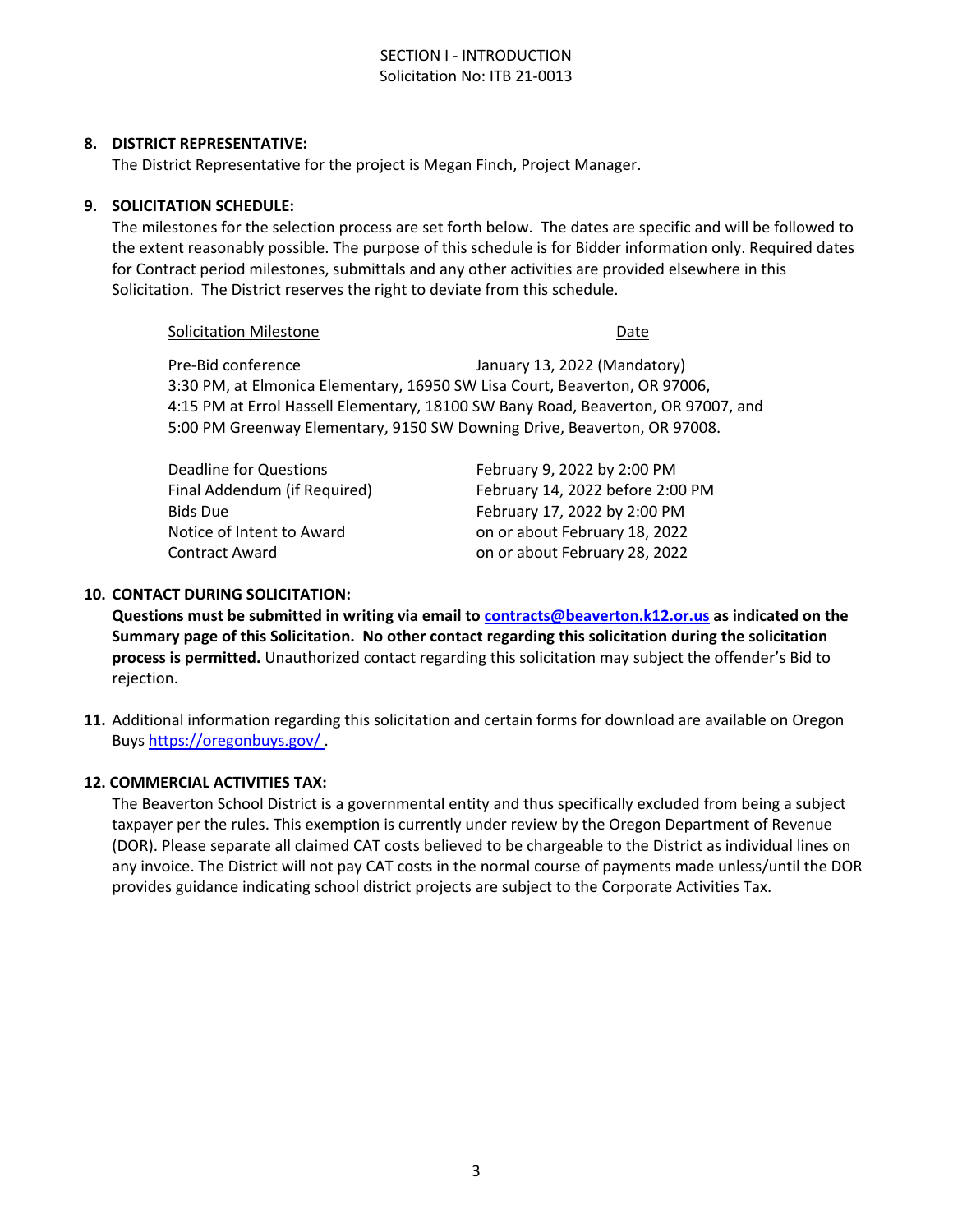# SECTION II – STATEMENT OF WORK Solicitation No: ITB 21-0013

# **1. PURPOSE AND INTRODUCTION:**

This solicitation is for retaining a general contractor (GC) to furnish, install, manage, and coordinate all work as shown in the attached documents on behalf of the Beaverton School District. The goal is to provide framed walls and lockable doors for classrooms at Elmonica Elementary, Errol Hassell Elementary, and Greenway Elementary. All work is to be completed over the 2022 summer break. The Project is described in summary terms below and greater detail in the attached documents.

# **2. BACKGROUND AND SCHOOL DESCRIPTION:**

This project is going to take place at three buildings: Elmonica Elementary, 16950 SW Lisa Court, Beaverton, OR 97006, Errol Hassell Elementary, 18100 SW Bany Road, Beaverton, OR 97007, and Greenway Elementary, 9150 SW Downing Drive, Beaverton, OR 97008.

#### **3. OPERATIONAL ATTRIBUTES:**

The District requires the project to be completed over the duration of summer vacation beginning June 23, 2022. See project milestones below for further information. Coordination with summer maintenance activities will be required.

# **4. GENERAL SCOPE OF WORK:**

Please refer to attached plans and specifications. It is intended that the General Contractor (GC) will provide a complete project and coordinate all work with the District, any other Contractors or Consultants hired by the District, and all applicable agencies having authority.

- a. Work will include supplying, storing, and handling of all required materials.
- b. Work includes protection of neighboring finishes and replacement/repair of any damaged surfaces including but not limited to ceiling tiles, wall board, paint, insulation, concrete block, etc.
- c. The General Contractor (GC) shall provide all labor, materials, equipment, transportation, and other facilities and services as necessary and/or required to execute all of the Work.
- d. All work areas shall be cleaned of any construction debris on a daily basis. The General Contractor (GC) is responsible for material removal and disposal. Upon completion of the project, the General Contractor (GC) is to provide final cleaning of all work areas in which materials were stored, installed, replaced or repaired including jobsite office.
- e. Carefully review all of the documents for each site, sites are similar but not identical. Below is only a summary of the work for each site. It is very important to carefully review all sheet notes.
	- a. Elmonica
		- i. Provide new walls and doors for the classrooms in the library wing and construct a new exit hallway in B112.
		- ii. Provide new walls and doors for A-wing classrooms, construct a new exit hallway in A104 and exterior ramp.
	- b. Errol Hassell
		- i. Construct new exit hallway in A112, library wing.
		- ii. Provide new walls and doors in B-wing classrooms, including new VCT.
	- c. Greenway
		- i. Construct new exit hallway in A112, library wing.
		- ii. Provide new walls and doors for B-wing classrooms, including new carpet.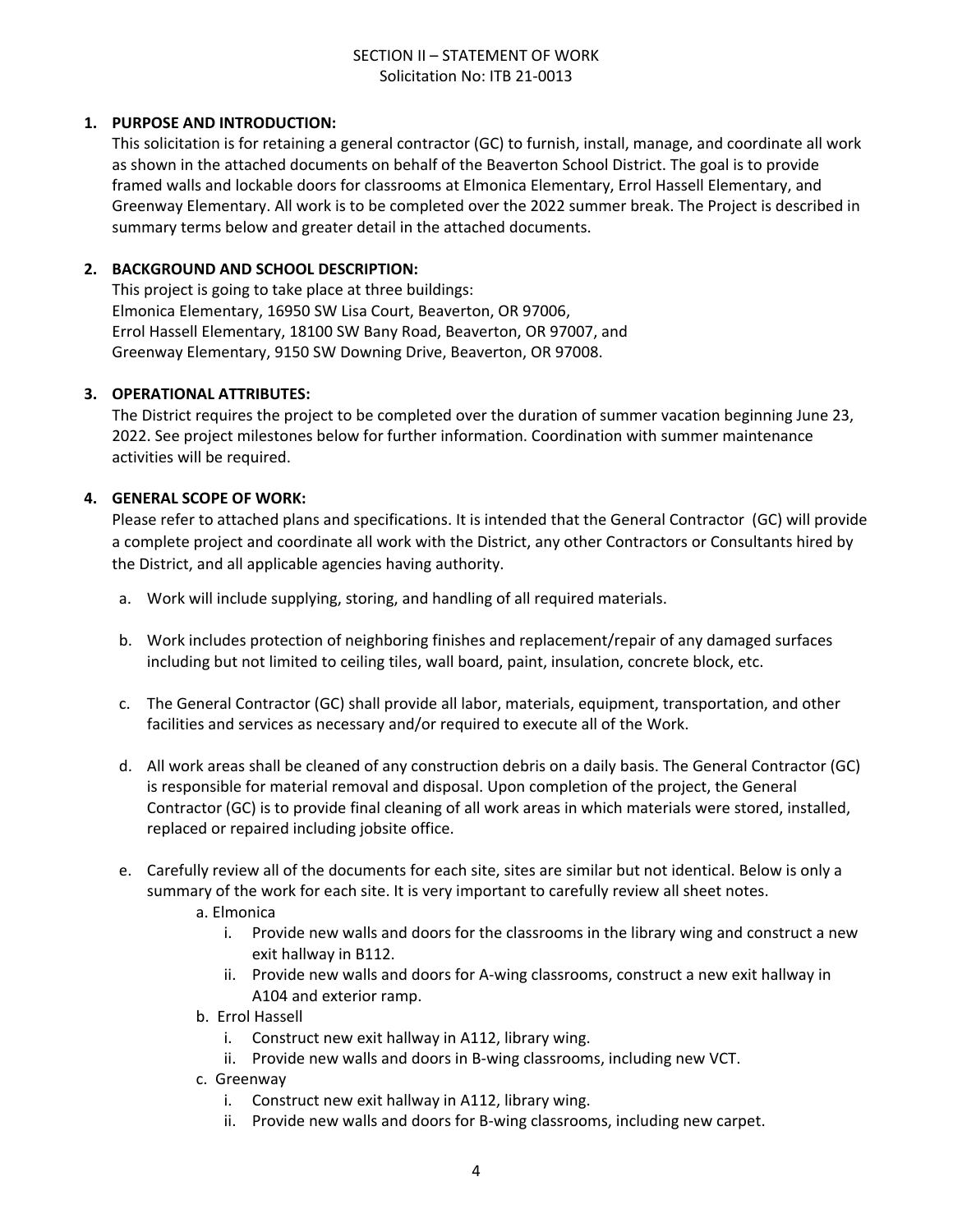# SECTION II – STATEMENT OF WORK Solicitation No: ITB 21-0013

# **5. PROJECT SCHEDULE:**

The project milestones are set forth below. The dates are approximate but will be followed to the extent reasonably possible. The purpose of this schedule is for information only.

| <b>Project Milestones</b>          | <b>Dates</b>      |
|------------------------------------|-------------------|
| <b>Constructions Period Begins</b> | June 23, 2022     |
| <b>Substantial Completion</b>      | August 12, 2022   |
| Final Completion for all sites     | September 2, 2022 |

#### **6. BONDS AND INSURANCE:**

Asbestos/hazardous

The Contractor awarded this solicitation must, within Five (5) calendar days after receipt of the Contract for signature:

- a. Provide the required Performance Bond and Payment Bond;
- b. Provide proof that the Statutory Public Works Bond has been filed with the CCB;
- c. Provide Insurance Certificate(s) (summary-level insurance requirements are listed below; Exhibit E of the Sample Contract includes all requirements) and any guarantees and/or other required item(s).
- d. Sign the Contract issued by the District Purchasing Department.

Pollution Liability Insurance  $\vert$  \$1,000,000  $\vert$  \$1,000,000

True Umbrella Policy | \$5,000,000 Builder's Risk | Contract Amt. | Contract Amt.

e. If these items are not received as specified then the Contract may not be executed, a Bid bond claim may be filed, and the Contract may be awarded to the next lowest Bidder for the respective Project(s).

#### Insurance Coverage Type  $\Box$  Occurrence/Loss  $\Box$  Aggregate District as Additional Insured Subrogation Waived Required for Sub-**Contractors** \*\*\* Employer's Liability  $\begin{array}{|c|c|c|c|c|c|}\n\hline\n\end{array}$   $\begin{array}{|c|c|c|c|c|}\n\hline\n\end{array}$   $\begin{array}{|c|c|c|c|}\n\hline\n\end{array}$   $\begin{array}{|c|c|c|c|}\n\hline\n\end{array}$   $\begin{array}{|c|c|c|c|}\n\hline\n\end{array}$ Worker's Comp  $\vert$  Statutory Limits  $\vert$  Statutory Limits  $\vert$  X  $\vert$  X X X

Commercial General Liability  $\begin{array}{|c|c|c|c|c|c|c|c|c|} \hline \text{S1,000,000} & \text{S2,000,000} & \text{X} & \text{X} \\\hline \end{array}$ Business Automobile Liability |  $\vert$  \$1,000,000 | X | X | X Professional Liability\*\* | \$1,000,000 | \$2,000,000 | \ X

materials Abatement\*\* X

# **Summary-Level Insurance Requirements\*** (See Exhibit E to the Attached Sample Contract for all Requirements)

| *The Summary-Level Insurance Requirements are only intended to draw Bidders' attention to the Insurance          |
|------------------------------------------------------------------------------------------------------------------|
| Requirements for this Solicitation. Bidders must carefully review Exhibit E Insurance Requirements to the Sample |
| Contract for exact and full Insurance Requirements. I If there are any discrepancies between the Summary-Level   |
| Insurance Requirements and those listed under Exhibit E Insurance Requirements to the Sample Contract,           |
| Exhibit E Insurance Requirements to the Sample Contract shall govern.                                            |

**\*\***Only required if such services are included in the Contract/Sub-Contracts resulting from this Solicitation.

**\*\*\***The District may require Contractor to provide certificates of Sub-Contractor's insurance at any time.

**Insurance Waiver Requests: Any Insurance Waiver Requests must be submitted in writing to [contracts@beaverton.k12.or.us,](mailto:contracts@beaverton.k12.or.us) prior to the Deadline for Questions/Change Requests/Solicitation Protests.**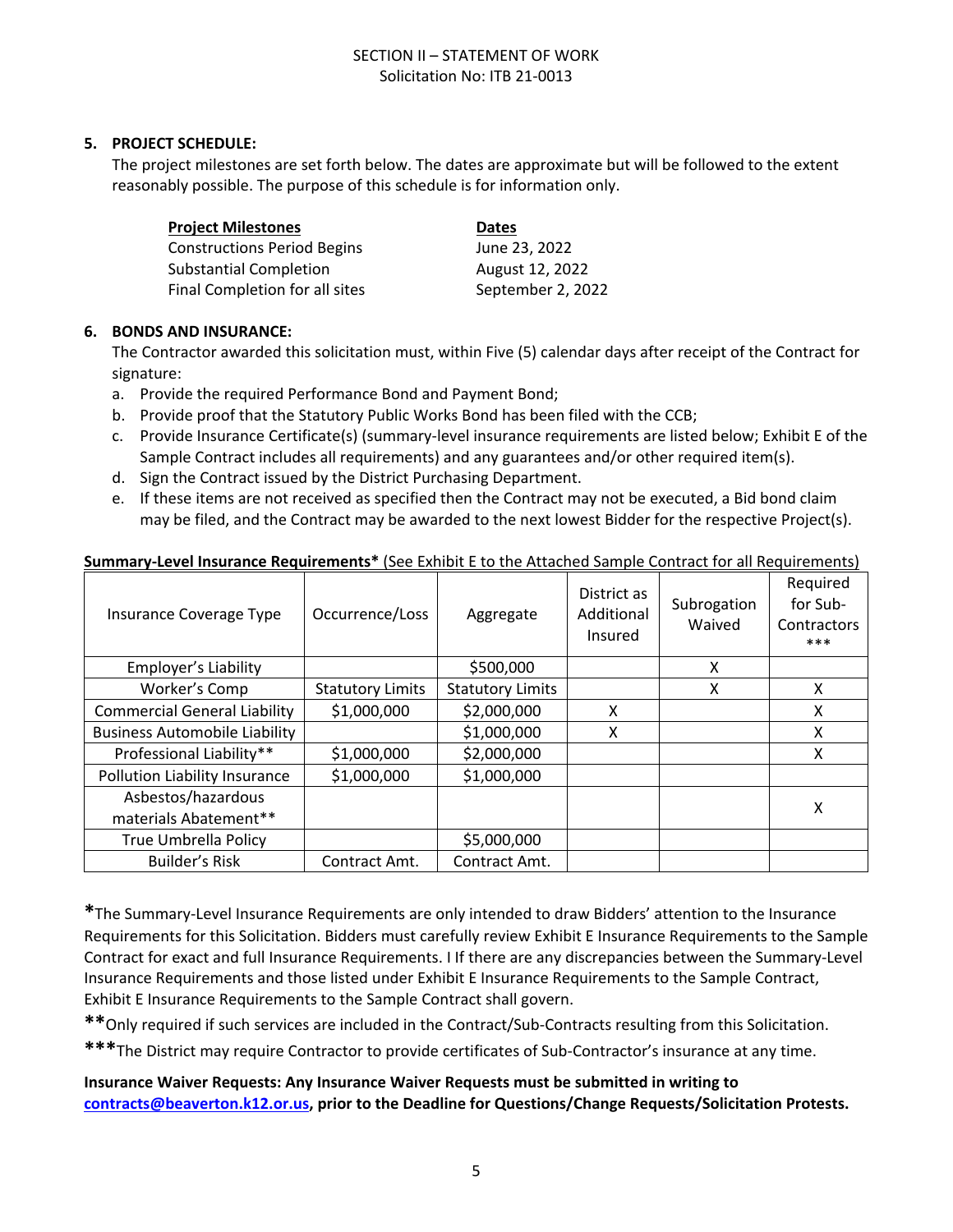# SECTION II – STATEMENT OF WORK Solicitation No: ITB 21-0013

# **7. NOTICE TO PROCEED:**

- a. The GC must not begin work until a Notice to Proceed is issued by the District Representative.
- b. The District reserves the right to cancel the Contract at no penalty if it is in the best interest of the public to do so, or:
	- i. A protest was received that overturns the award of this Contract for a Project, or
	- ii. Funding for the Project is not available.

# **8. ADDITIONAL REQUIREMENTS:**

- a. The District has implemented the e-Builder Project Management software platform for coordination of efforts, approvals, and expedited communication. All prime project team members will be required to utilize the program. Each Contractor will be provided a seat (license) and a minimum of four (4) hours training.
- b. All persons involved in the project who will have a physical presence on site at any time during the course of the project will need to clear a background check. The basic criteria of clearance and refusal offenses will be provided by the District Project Representative. All members of the General Contractor's staff and any sub-contractors who may be on-site must provide a report of who has cleared the background check by an approved agency.
- c. **LIQUIDATED DAMAGES:** If the Work is not Substantially Complete by the applicable required Substantial Completion date, the Contractor shall pay to the Owner liquidated damages in the amount of **\$500.00 (USD)** for each and every day of delay in achieving Substantial Completion.

#### **10. BUSINESS EQUITY:**

The Bidder understands that the District maintains a goal of engaging minority, women, emerging, servicedisabled veteran and socially or economically disadvantaged businesses (DMWESBSDVBE) as service providers in delivering services necessary to implement our bond program, which includes this project. The District aspires to a goal of ten (10) percent DMWESBSDVBE content, by contract value, in completing our capital bond work, and the Contractor shall expend reasonable efforts to reach this content in the total value of their contracts with the District.

#### **11. NO WAIVER OF CONDITIONS**:

Failure of the Owner to insist on strict performance of any one provision will not constitute a waiver of any or all of the other provisions of this Contract or waiver of any other default by the Contractor.

#### **12. SAFE, INCLUSIVE, AND RESPECTFUL WORKSITE.**

a. Each of the Awarded Contractor's employees, subcontractors' employees and principals / owners involved in the Work shall be required to act in a safe, respectful, inclusive, and professional manner while performing the Work. This includes but is not limited to the Contractor taking whatever means and manner of action Contractor deems necessary to prevent, control, and enforce, any acts in violation of the forgoing standards ("Incidents"). Incidents include, but are not limited to: 1)excessive, offensive, or disruptive noise, including music; 2) the use of offensive language; 3) smoking or drinking of alcoholic beverages, or use of illegal substances on the Site; 4) physical violence; 5) riding in the passenger elevators; 6) thievery; 7) the transportation of articles or materials deemed hazardous; and 8) symbols, language, and other acts of hate, racism, sexism, discrimination, harassment, and bullying.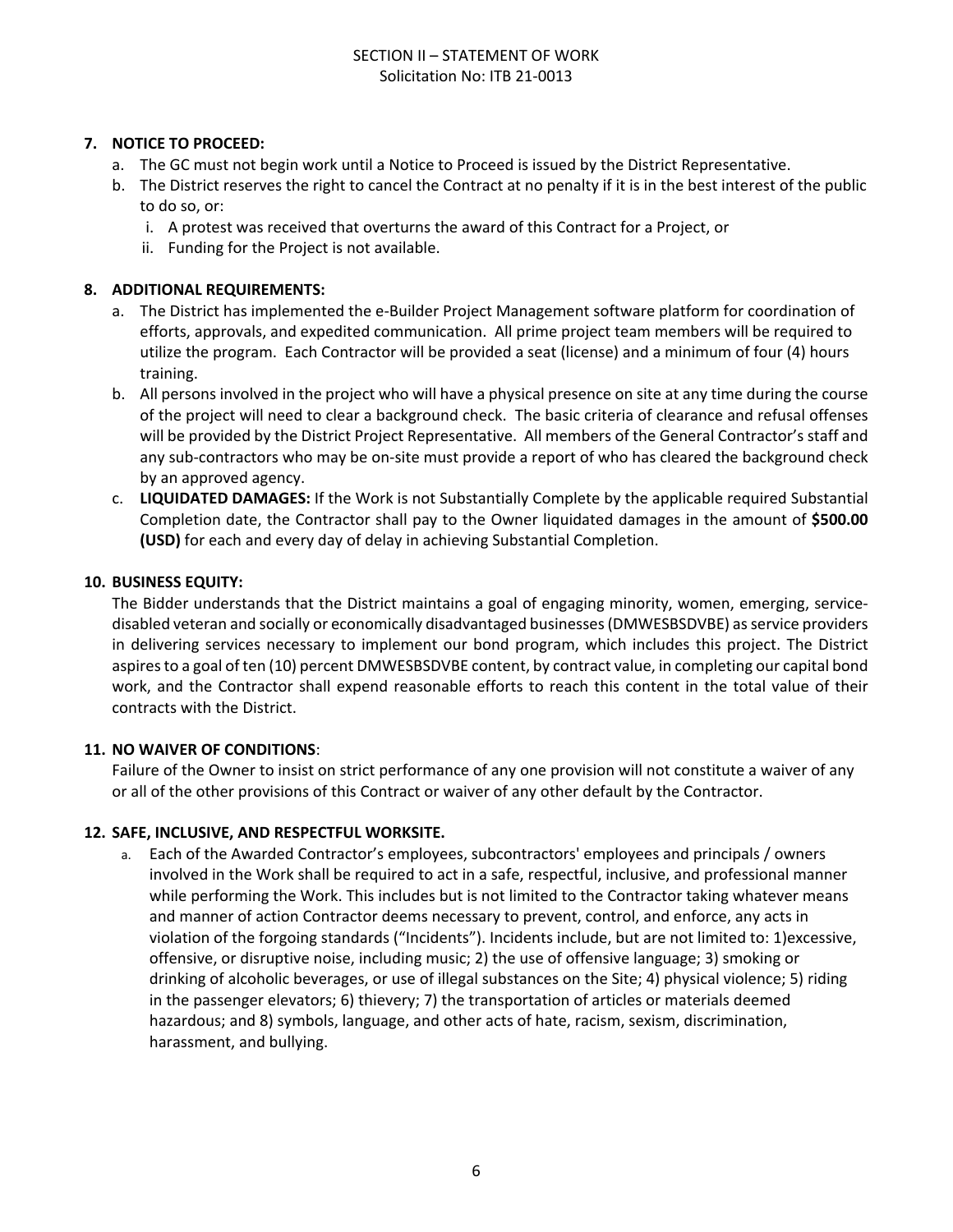# **1. FORMAL SELECTION PROCEDURE**

The District will solicit Bids for Public Improvement Contracts by Invitation to Bid ("ITB"), except as otherwise allowed or required pursuant to ORS 279C.335 and 279A.030.

# **2. ELIGIBILITY TO BID**

- a. **Construction Contracts.** The District will not consider a Person's Offer to do Work as a Contractor, as defined in ORS 701.005(2), unless the Person has a current, valid license to perform the anticipated work issued by the Construction Contractor's Board at the time the Offer is made.
- b. **Landscape Contracts.** The District will not consider a Person's Offer to do Work as a landscape Contractor as defined in ORS 671.520(2), unless the Person has a current, valid Landscape Contractor's license issued pursuant to ORS 671.560 by the State Landscape Contractors Board at the time the Offer is made.
- c. **Non-complying Entities.** The District will deem a Bid received from a Person that fails to comply with this rule nonresponsive and will reject the Bid as stated in ORS 279C.365(1)(k), unless contrary to federal law or subject to different timing requirements set by federal funding agencies.
- d. **Asbestos Abatement Work.** The Contractor or a subcontractor under the Contract must be licensed under ORS 468A.720 for work regarding asbestos abatement projects.

#### **3. PRE-BID CONFERENCE**

- a. **Purpose.** The District may hold pre-Bid conferences with prospective Bidders prior to Closing, to explain the procurement requirements, obtain information, and/or to conduct site inspections.
- b. **Required Attendance.** The District may require attendance at the pre-Bid conference as a condition for submission of a Bid. A mandatory attendance requirement is considered to have been met if, at any time during the mandatory meeting, a representative of an offering firm is present and signs the District's sign-in sheet.
- c. **Notice.** The Summary page of this solicitation indicates the pre-Bid conference scheduled date and time, and whether the pre-Bid conference is mandatory or non-mandatory.
- d. **Statements Not Binding.** Statements made by the District's representatives at the pre-Bid conference do not change the Solicitation unless the District confirms such statements by Written Addendum.

# **4. ADDENDA**

- a. **Issuance; Receipt.** The District may change this Solicitation only by Written Addenda. A Bidder must provide written acknowledgement of receipt of all issued Addenda with their Bid on the Bidder Certification.
- b. **Notice and Distribution.** The District will publish notice of all Addenda on the Oregon Buys Website. Addenda may be downloaded from the Oregon Buys website. It is the Bidders' responsibility to inquire about Addenda. Bidders should frequently check the Oregon Buys website until Closing about any Addenda issued, i.e., at least once weekly until the week of Closing and at least once daily the week of the Closing.
- c. **Timelines; Extensions.** The District will issue Addenda within a reasonable time to allow prospective Bidders to consider the Addenda in preparing their Bid. The District may extend the Closing if the District determines prospective Bidders need additional time to review and respond to Addenda. Except to the extent required by public interest, the District will not issue Addenda less than 72 hours before the Closing unless the Addendum also extends the Closing.
- d. **Request for Change or Protest.** Unless a different deadline is set forth in the Addendum, a Bidder may submit a Written request for change or protest to the Addendum, as provided in OAR 137-049-0260, by the close of the District's next business day after issuance of the Addendum, or up to the last day allowed to submit a request for change or protest under OAR 137-049-0260, whichever date is later. The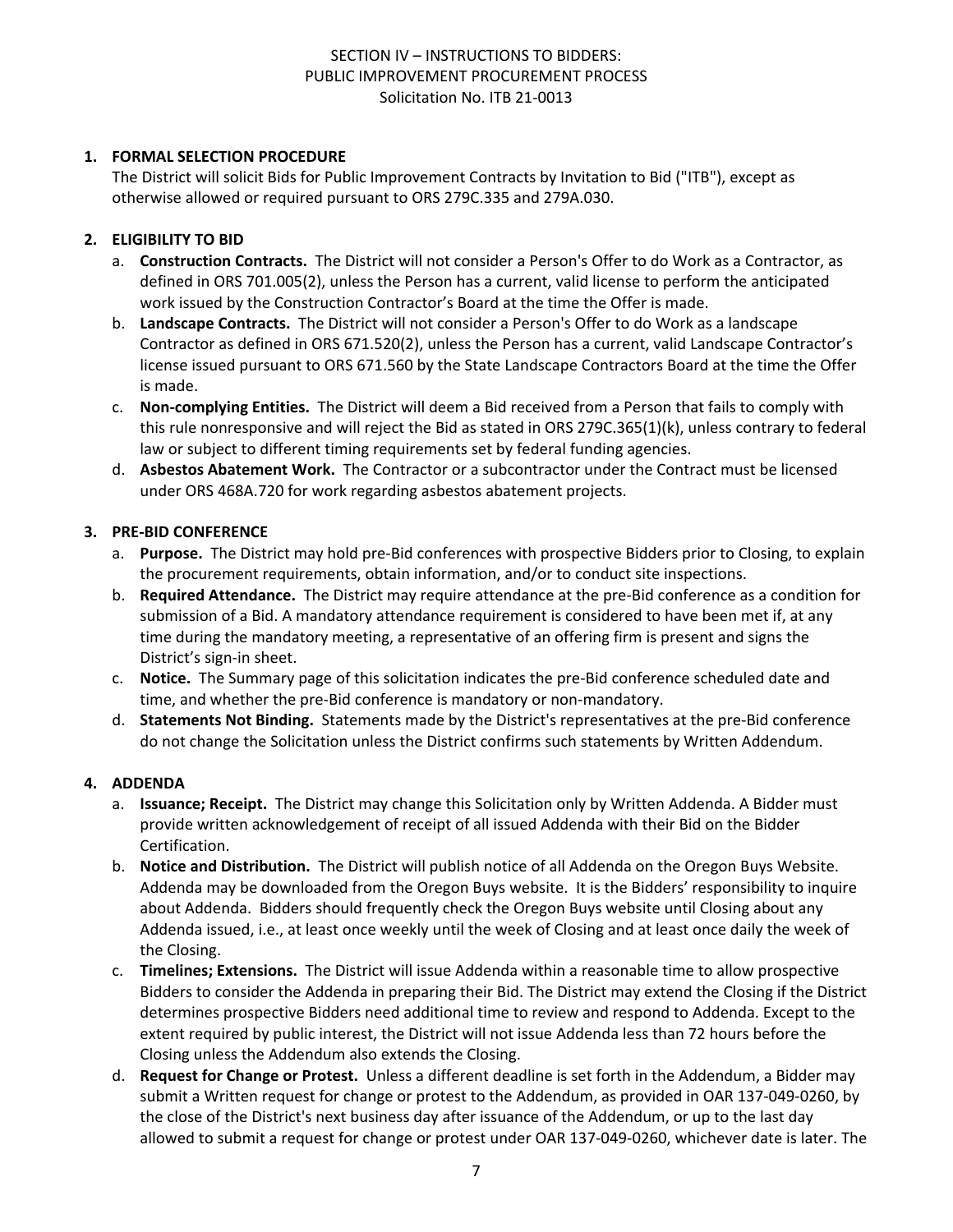District will consider only a Bidder's request for change or protest to the Addendum; the District will not consider a request for change or protest to matters not added or modified by the Addendum, unless the Bidder submits the request for change or protest before the deadline for the District's receipt of request for change or protests as set forth in OAR 137-049-0260(2) and (3).

# **5. REQUESTS FOR CLARIFICATION CHANGE, SUBSTITUTION REQUEST, OR SOLICITATION PROTEST**

a. **Clarification.** No later than the deadline for submitting a written request for clarification, change, substitution, or solicitation protest a Bidder may request that the District clarify any provision of the Solicitation. Such requests must be received prior to the stated deadline in email at [contracts@beaverton.k12.or.us.](mailto:contracts@beaverton.k12.or.us) The District's clarification to a Bidder, whether orally or in Writing, does not change the Solicitation and is not binding on the District unless the District amends the Solicitation by denoting "CHANGES" on a written Addendum. Any such request shall indicate the Project or Projects to which it pertains.

# b. **Request for Change.**

i. **Delivery.** No later than the deadline for submitting a written request for clarification, change, substitution, or solicitation protest, a Bidder may request in writing a change to the Solicitation Documents. A Bidder must deliver the Written request for change to the District prior to the stated deadline to [contracts@beaverton.k12.or.us.](mailto:contracts@beaverton.k12.or.us) (Bidder is responsible for ensuring receipt by the District.)

# ii. **Content of Request for Written Change:**

- A. A Bidder's Written request for change must include a statement of the requested change(s) to the Contract terms and conditions, including any Specifications, together with the reason for the requested change. Any such request shall also indicate the Project or Projects to which it pertains.
- B. A Bidder must include the following identifying information it its request for change as follows:
	- I. "Request for Change"; and
	- II. Solicitation number.

# c. **Substitution Requests.**

- i. **During Solicitation.** No later than the deadline for submitting a written request for clarification, change, substitution, or solicitation protest, a Bidder may request in writing a substitution to any specified products (e.g., requests for approved equal decisions, etc.). Such requests must be submitted prior to the stated deadline to [contracts@beaverton.k12.or.us](mailto:contracts@beaverton.k12.or.us). (Bidder is responsible for ensuring receipt by the District.) Requests must be submitted using the Substitution Request Form if one is attached to this Solicitation. Any such request shall indicate the Project or Projects to which it pertains.
- ii. **During Contract.** Any Substitution Requests submitted after a Contract has been executed shall be governed by the terms and conditions of said Contract.

#### d. **Protest.**

i. **Delivery.** No later than the deadline for submitting a written request for clarification, change, substitution, or solicitation protest, a Bidder may protest Specifications or Contract terms and conditions. A Bidder must deliver a written protest on those matters to [contracts@beaverton.k12.or.us](mailto:contracts@beaverton.k12.or.us) by the stated deadline.

#### ii. **Content of Protest.**

- A. A Bidder's Written protest must include:
	- (i) A detailed statement of the legal and factual grounds for the protest;
	- (ii) A description of the resulting prejudice to the Bidder; and
	- (iii) A statement of the desired changes to the Contract terms and conditions, including any Specifications.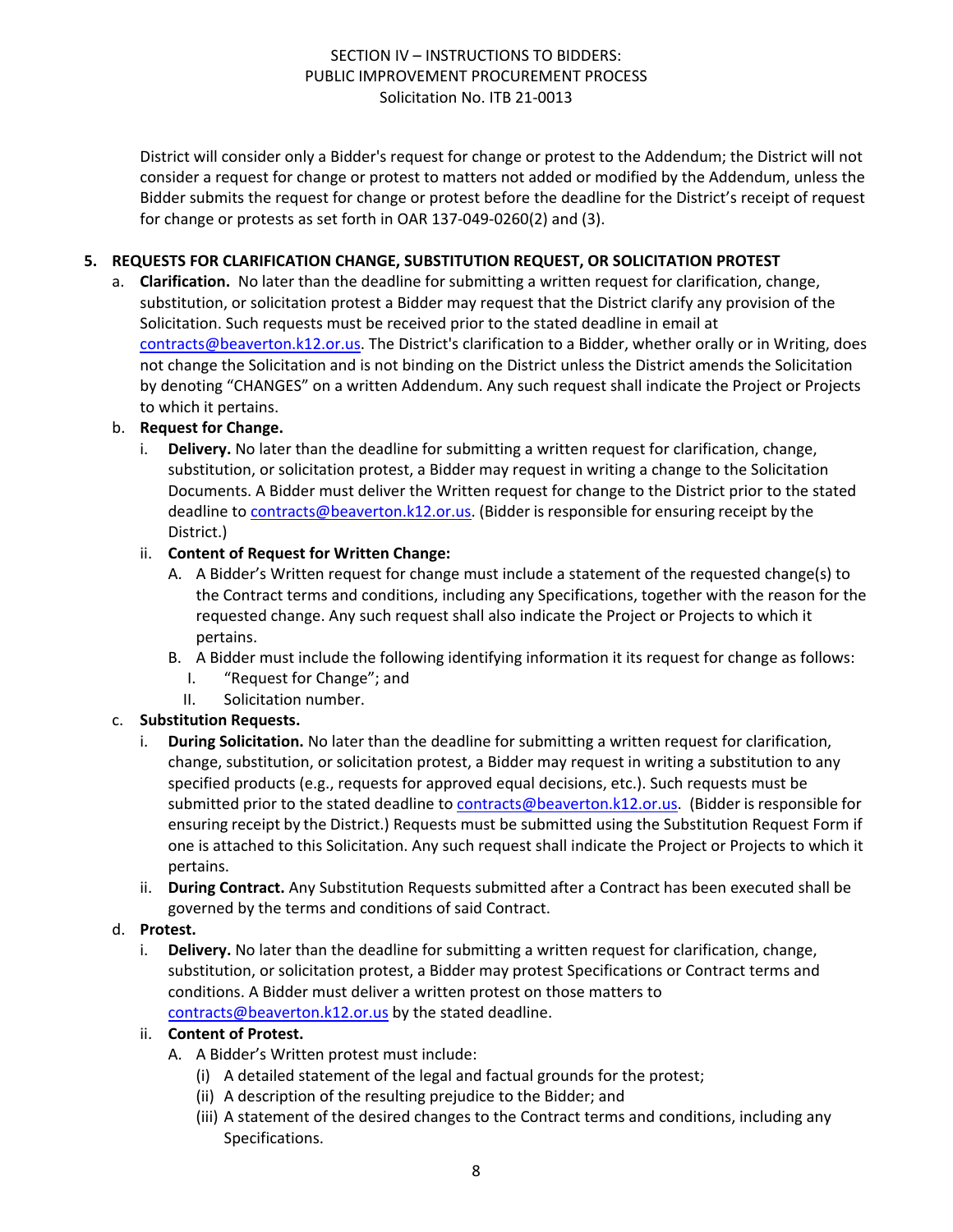- (iv) Identification of the Project(s) under this Solicitation to which their Protest pertains.
- B. A Bidder must mark its protest as follows:
	- (i) "Contract Provision Protest"; and
		- (ii) Solicitation number.
- c. **District Response.** The District is not required to consider a Bidder's request for change or protest after the deadline established for submitting such request or protest. The District will provide notice to the applicable Person if it entirely rejects a protest. If the District agrees with the Person's request or protest, in whole or in part, the District will either issue an Addendum reflecting its determination under OAR 137-49-0260 or cancel the Solicitation under OAR 137-49-0270.
- e. **Extension of Closing.** If the District receives a written request for change or protest from a Bidder in accordance with this Rule, the District may extend Closing if the District determines an extension is necessary to consider the request or protest and issue an Addendum, if any, to the Solicitation.

# **6. CANCELLATION OF SOLICITATION**

**Cancellation in the Public Interest.** The District may cancel a Solicitation for good cause if the District finds that cancellation is in the public interest. The District's reasons for cancellation will be made part of the Solicitation file. Subject to the foregoing, the District may cancel this Solicitation for a specific Project or Projects without cancelling the Solicitation for all Projects listed herein.

#### **7. BID SUBMISSIONS**

- a. **Offer and Acceptance.** The submitted Bid is the Bidder's offer to enter into a Contract. The Offer is always a "Firm Offer," i.e., the Bid must be held open by the Bidder for the District's acceptance for sixty (60) days. The District may elect to accept the Bid at any time during the specified period, and the District's Award of the Contract to a Bidder constitutes acceptance of the Offer and binds the Bidder to the Contract.
- b. **Responsive Bid.** The District may award a Contract only to a Responsible Bidder with a Responsive Bid.
- c. **Contingent Bids.** A Bidder must not make a Bid contingent upon the District's acceptance of any terms or conditions (including Specifications) other than those contained in this Solicitation.
- d. **Bidders Acknowledgement.** By signing and submitting a Bid, the Bidder acknowledges they have read and understand the terms and conditions contained in the Solicitation and that they accept and agree to be bound by the terms and conditions of the Solicitation.
- e. **Instructions.** A Bidder must submit and sign their Bid. A Bidder must initial any corrections or erasures to their Bid.
- f. **Forms.** Bidders must submit their Bid on the form(s) provided.
- g. **Documents.** Bidders must provide the District with all documents and descriptive literature requested.
- h. **Facsimile Submissions.** The District will not accept facsimile Bids.
- i. **Product Samples and Descriptive Literature.** The District may require product samples or descriptive literature if it is necessary or desirable to evaluate the quality, features or characteristics of the offered items. The District will dispose of product samples or return or make available for return product samples to the Bidder.
- j. **Identification of Bids.**
	- i. To ensure proper identification and handling, the Bids must be submitted to [contracts@beaverton.k12.or.us](mailto:contracts@beaverton.k12.or.us) and the email subject line/body text/file names should include the Bidder's name and the Solicitation number, and/or other clearly identifying information.
	- ii. The District is not responsible for Bids submitted in any manner, format or to any delivery point other than as required in the Solicitation.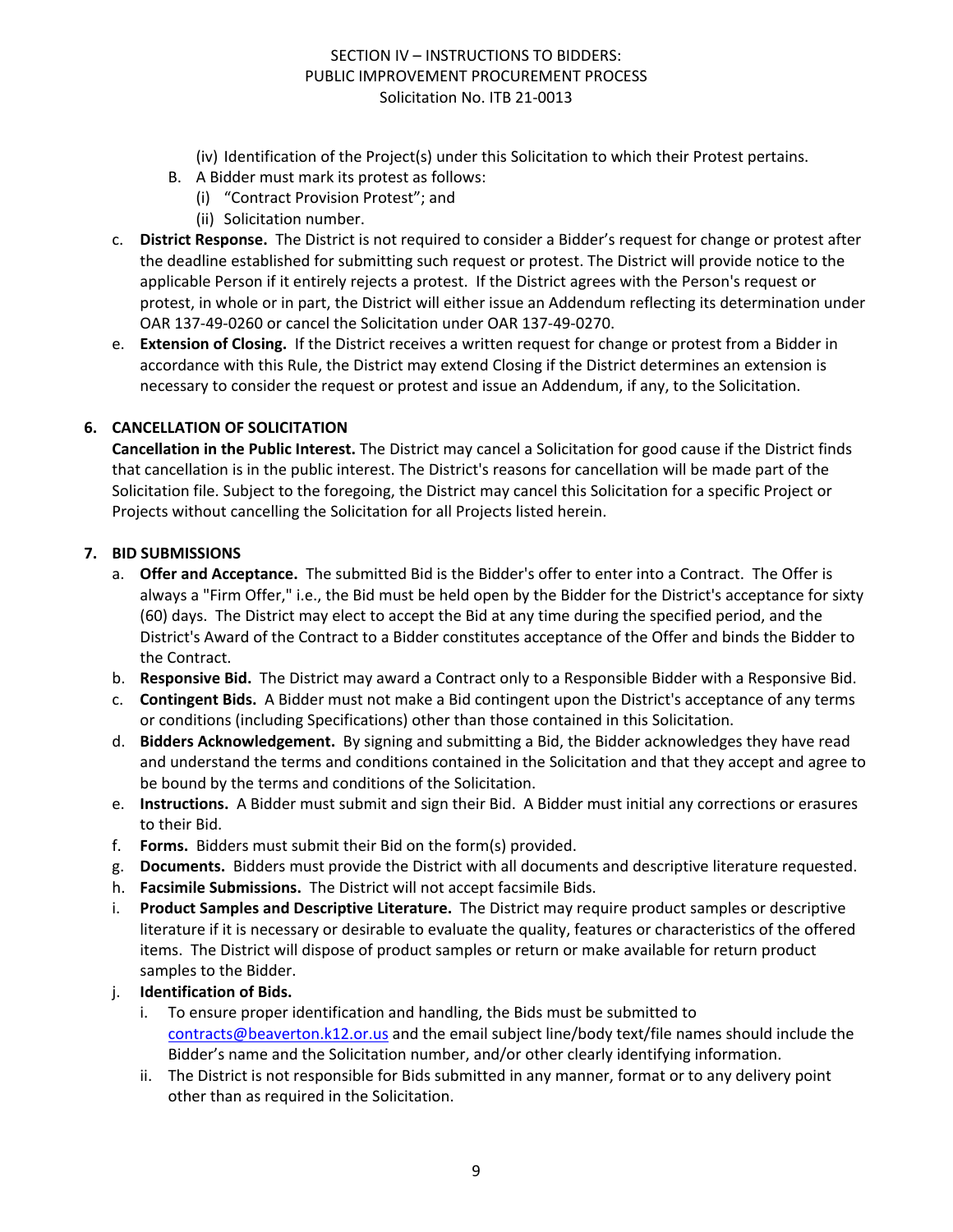- k. **Receipt of Bids.** Bidders are responsible for ensuring that the District receives their Bid at the required delivery point prior to the closing due date and time. Bids must only be emailed to [contracts@beaverton.k12.or.us](mailto:contracts@beaverton.k12.or.us) and received prior to the closing due date and time.
- l. Failure to submit Bids in accordance with the provisions of this Section will be grounds to declare the Bid as nonresponsive.
- m. **Certification.** Bidders must (on the Bidder Certification enclosed):
	- i. Identify whether the Bidder is or is not a "resident Bidder," as defined in ORS 279A.120(1);
	- ii. Indicate that the Bidder will comply with Prevailing Wage Laws ORS 279C.800 through ORS 279C.870 or 40 U.S.C. 3141 et seq;
	- iii. Provide certification of nondiscrimination in obtaining any required subcontractors in accordance with ORS 279A.110(4); and
	- iv. Provide written acknowledgment of receipt of all Addenda.

# **8. BID SECURITY**

- a. **Security Amount.** The District requires Bid security of 5% of the Bidder's Bid, consisting of the sum of the base Bids for all Projects included in a Bid together with all additive alternates. The Bidder must forfeit Bid security after Award if the Bidder fails to execute the Contract and promptly return it with any required Performance Bond and Payment Bond and with any required proof of insurance (see enclosed sample contract for amount requirements).
- b. **Form of Bid Security.** The District may accept only the following forms of Bid security:
	- i. A surety bond from a surety company authorized to do business in the State of Oregon;
	- ii. An irrevocable letter of credit issued by an insured institution as defined in ORS 706.008; or
	- iii. A cashier's check or Bidders certified check.
- c. **Return of Security.** The District will return or release the Bid security of all unsuccessful Bidders after a Contract has been fully executed and all required bonds and insurance have been provided, or after all Bids have been rejected.

# **9. PRE-CLOSING MODIFICATION OR WITHDRAWAL**

- a. **Modifications.** A Bidder may modify their Bid in writing prior to the Closing. A Bidder must prepare and submit any modification to their Bid to the District in accordance with OAR 137-49-0280. Any modification must include the Bidder's statement that the modification amends and supersedes the prior Bid. The Bidder must email its modification to [contracts@beaverton.k12.or.us](mailto:contracts@beaverton.k12.or.us) and mark the email subject line as follows:
	- i. "Bid Modification"; and
	- ii. Solicitation Number.
- b. **Withdrawals.**
	- i. A Bidder may withdraw its Bid by Written notice submitted by email to [contracts@beaverton.k12.or.us](mailto:contracts@beaverton.k12.or.us) on the Bidder's letterhead, signed by an authorized representative of the Bidder. The notice must be received by the District prior to the Closing. The Bidder or authorized representative of the Bidder may also withdraw its Bid in Person prior to the Closing, upon presentation of appropriate identification and satisfactory evidence of authority;
	- ii. The District may release an unopened, withdrawn Bid to the Bidder or its authorized representative, after voiding any date and time stamp mark, if applicable;
	- iii. The Bidder must mark the Written request to withdraw a Bid as follows:
		- A. Bid Withdrawal; and
		- B. Solicitation Number.
- c. **Documentation.** The District will include all documents relating to the modification or withdrawal of Bids in the Solicitation file.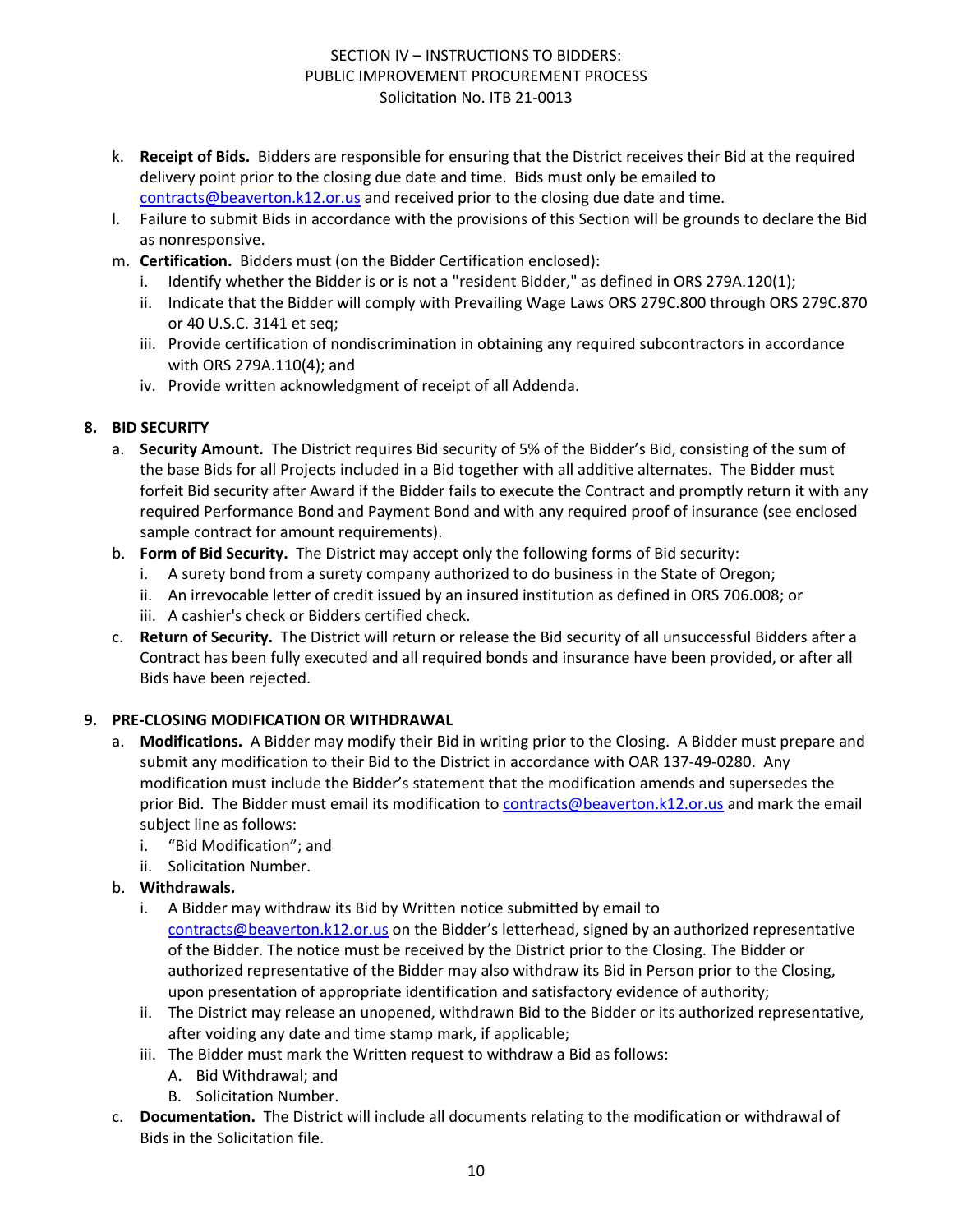# **10. RECEIPT, OPENING, AND RECORDING OF BIDS; CONFIDENTIALITY OF BIDS**

- a. **Receipt.** The Bidder is responsible for ensuring that the District receives its Bid at the required delivery point prior to the Closing, regardless of the method used to submit or transmit the Bid.
- b. **Opening and Recording.** The District will publicly open Bids including any modifications made to the Bid pursuant to OAR 137-49-0320. In the case of Invitations to Bid, to the extent practicable, the District will read aloud the name of each Bidder, the Bid price(s), and such other information, as the District considers appropriate. The District will open and publicly read bids over the following conference line: **+1(503)356.4400**

# **Participant code: 41605148**

c. **Availability.** After Opening, the District will make Bids available for public inspection. The District may withhold from disclosure those portions of a Bid that the Bidder designates as trade secrets or as confidential proprietary data in accordance with applicable law. See ORS 192.501(2); ORS 646.461 to 646.475. To the extent the District determines such designation is not in accordance with applicable law, the District will make those portions available for public inspection. The Bidder must separate information designated as confidential from other non-confidential information at the time of submitting its Bid. Prices, makes, model or catalog numbers of items offered, scheduled delivery dates, and terms of payment are not confidential, and will be publicly available regardless of a Bidder's designation to the contrary.

# **11. LATE BIDS, WITHDRAWALS AND MODIFICATIONS**

Any Bid received after the Closing date and time is late. A Bidder's request for withdrawal or modification of a Bid received after Closing is late. The District will not consider late Bids, withdrawals or modifications except as permitted in OAR 137-049-0350 or OAR 137-049-0390.

#### **12. MISTAKES**

- a. **Generally.** To protect the integrity of the competitive Procurement process and to assure fair treatment of Bidders, the District will carefully consider whether to permit waiver, correction or withdrawal of Bids for certain mistakes.
- b. **District Treatment of Mistakes.** The District will not allow a Bidder to correct or withdraw an Offer for an error in judgment. If the District discovers certain mistakes in a Bid after Opening, but before Award of the Contract, the District may take the following action:
	- i. The District may waive, or permit a Bidder to correct, a minor informality. A minor informality is a matter of form rather than substance that is evident on the face of the Bid, or an insignificant mistake that can be waived or corrected without prejudice to other Bidders. Examples of minor informalities include a Bidder's failure to:
		- A. Return the correct number of signed Bids or the correct number of other documents required by the Solicitation;
		- B. Sign the Bid in the designated block, provided a Signature appears elsewhere in the Bid, evidencing an intent to be bound; and
		- C. Acknowledge receipt of an Addendum to the Solicitation, provided that it is clear on the face of the Bid that the Bidder received the Addendum and intended to be bound by its terms; or the Addendum involved did not affect price, quality or delivery.
	- ii. The District may correct a clerical error if the error is evident on the face of the Bid or other documents submitted with the Bid, and the Bidder confirms the District's correction in Writing. A clerical error is a Bidder's error in transcribing its Bid. Examples include typographical mistakes, errors in extending unit prices, transposition errors, arithmetical errors, instances in which the intended correct unit or amount is evident by simple arithmetic calculations (for example a missing unit price may be established by dividing the total price for the units by the quantity of units for that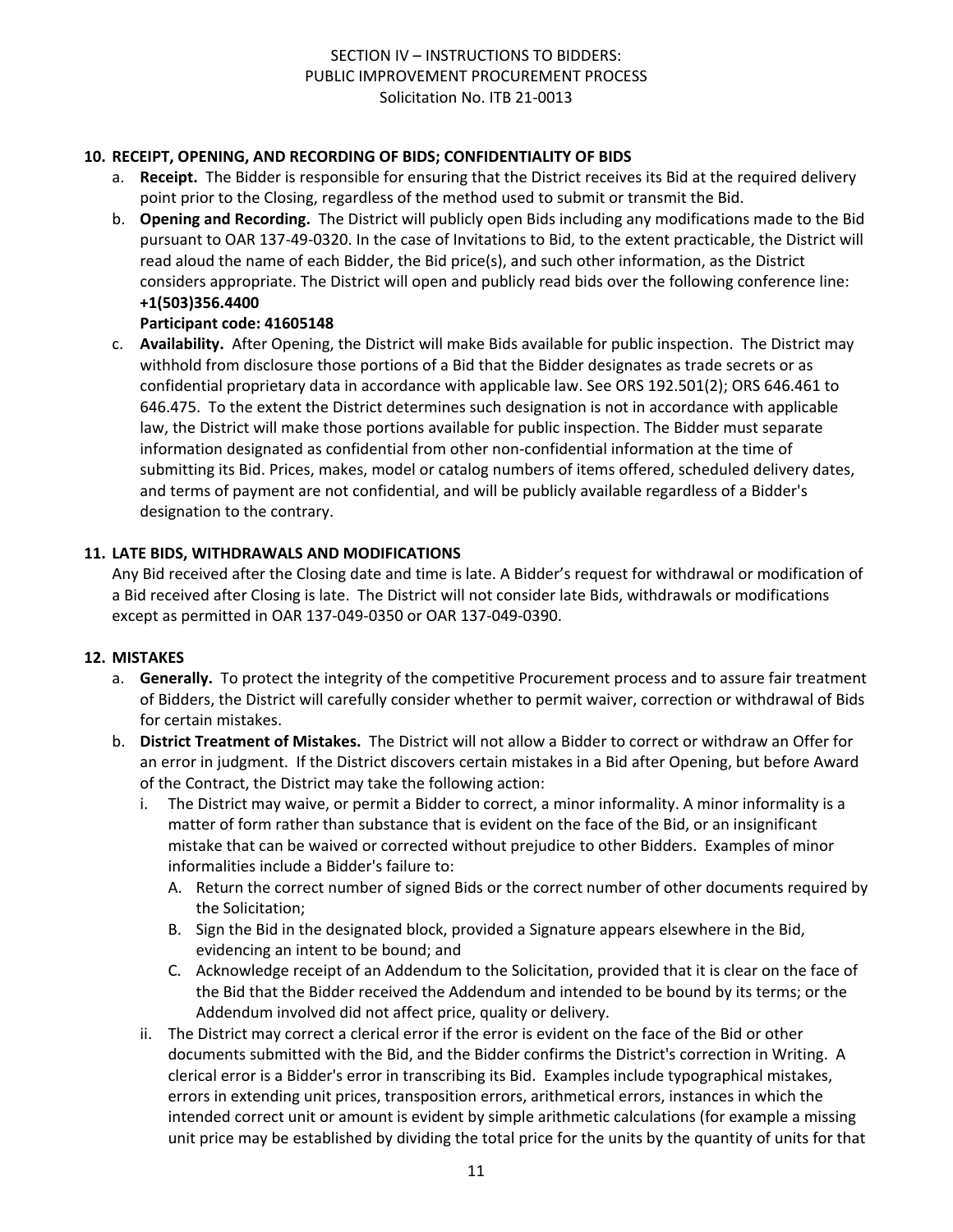item or a missing, or incorrect total price for an item may be established by multiplying the unit price by the quantity when those figures are available in the Bid). In the event of a discrepancy, unit prices will prevail over extended prices.

- iii. The District may permit a Bidder to withdraw an Offer based on one or more clerical errors in the Bid only if the Bidder shows with objective proof and by clear and convincing evidence:
	- A. The nature of the error;
	- B. That the error is not a minor informality under this subsection or an error in judgment;
	- C. That the error cannot be corrected or waived under subsection 12.b.ii above;
	- D. That the Bidder acted in good faith in submitting a Bid that contained the claimed error and in claiming that the alleged error in the Bid exists;
	- E. That the Bidder acted without gross negligence in submitting a Bid that contained a claimed error;
	- F. That the Bidder will suffer substantial detriment if the District does not grant the Bidder permission to withdraw the Offer;
	- G. That the District's or the public's status has not changed so significantly that relief from the forfeiture will work a substantial hardship on the District or the public it represents; and
	- H. That the Bidder promptly gave notice of the claimed error to the District.
- iv. The criteria in subsection 12.b.iii above will determine whether the District will permit a Bidder to withdraw its Bid after Closing. These criteria also will apply to the question of whether the District will permit a Bidder to withdraw its Bid without forfeiture of its Bid bond (or other Bid security), or without liability to the District based on the difference between the amount of the Bidder's Bid and the amount of the Contract actually awarded by the District, whether by Award to the next lowest Responsive and Responsible Bidder, or by resort to a new solicitation.
- c. **Rejection for Mistakes.** The District will reject any Bid in which a mistake is evident on the face of the Bid and the intended correct Bid is not evident or cannot be substantiated from documents submitted with the Bid.
- d. **Identification of Mistakes after Award.** The procedures and criteria set forth above are Bidder's only opportunity to correct mistakes or withdraw Bids because of a mistake. Following Award, a Bidder is bound by its Bid, and may withdraw its Bid or rescind a Contract entered into pursuant to OAR 137 Division 49 only to the extent permitted by applicable law.

#### **13. FIRST-TIER SUBCONTRACTORS; DISCLOSURE AND SUBSTITUTION**

- a. **Required Disclosure.** Within two working hours after the Bid Closing, Bidders must submit the First-Tier Subcontractor Disclosure Form identifying any first-tier subcontractors (those Entities that would be contracting directly with the prime contractor) that will be furnishing labor or labor and materials on the Contract, if Awarded, whose subcontract value would be equal to or greater than:
	- i. Five percent of the total Contract Price, but at least \$15,000; or
	- ii. \$350,000, regardless of the percentage of the total Contract Price.
- b. **Bid Closing, Disclosure Deadline and Bid Opening.** For each ITB to which this rule applies, the District will:
	- i. Set the Bid Closing on a Tuesday, Wednesday or Thursday, and at a time between 2 p.m. and 5 p.m.;
	- ii. Open Bids publicly immediately after the Bid Closing; and
	- iii. Consider for Contract Award only those Bids for which the required disclosure has been submitted by the announced deadline on the form prescribed by the District.
- c. **Submission.** A Bidder must submit the disclosure form required by this rule either in its Bid submission, or within two working hours after Bid Closing in the manner specified by this Solicitation.
- d. **Responsiveness.** Compliance with the disclosure and submittal requirements of ORS 279C.370 and OAR 137-049-0360 is a matter of Responsiveness. Bids that are submitted by Bid Closing, but for which the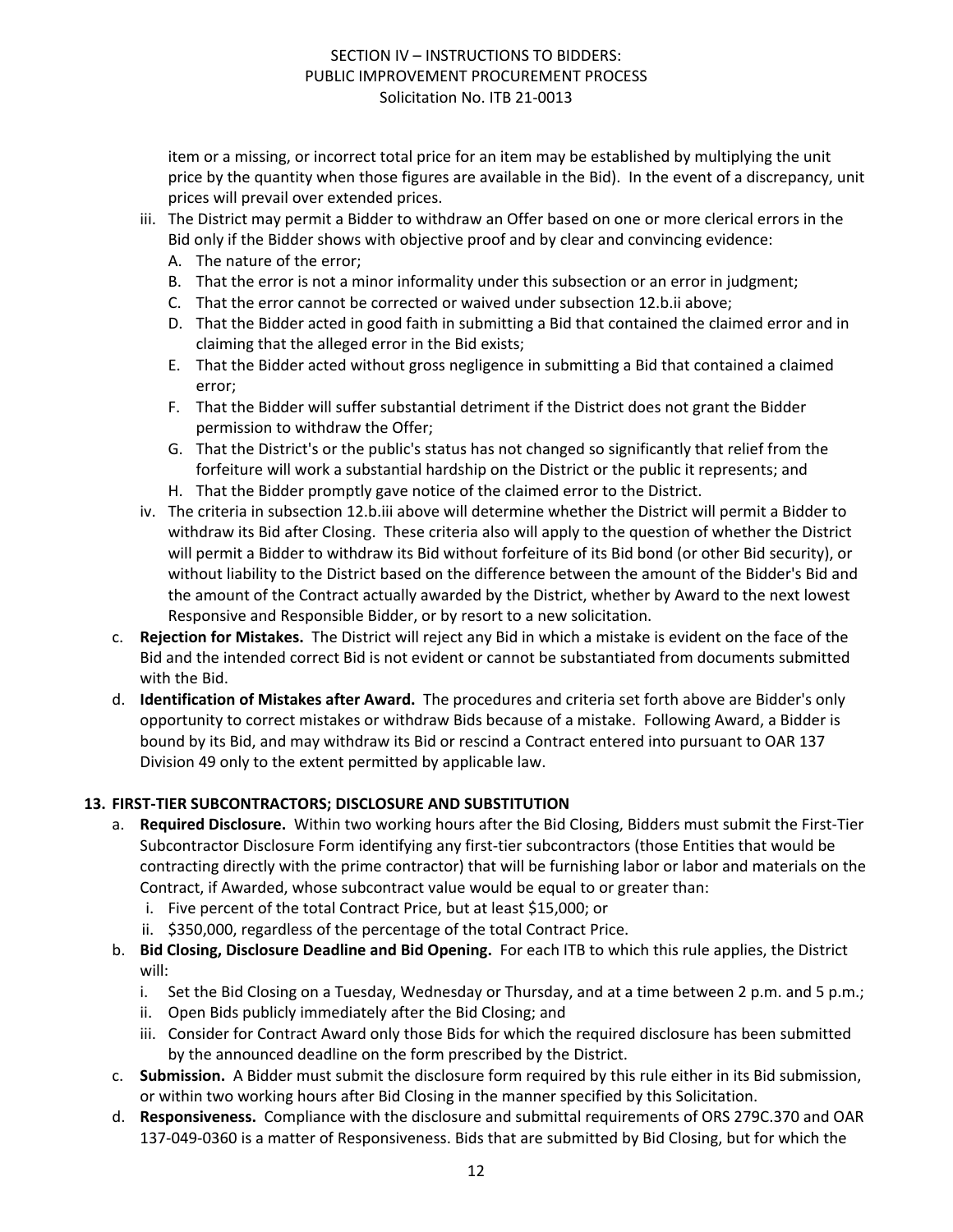disclosure submittal has not been made by the specified deadline, are not Responsive and will not be considered for Contract Award.

- e. **District Role.** The District will obtain, and make available for public inspection, the disclosure forms required by ORS 279C.370 and OAR 137-049-0360. The District will also provide copies of disclosure forms to the Bureau of Labor and Industries as required by ORS 279C.835. The District is not required to determine the accuracy or completeness of the information provided on disclosure forms.
- f. **Substitution.** Substitution of affected first-tier subcontractors must be made only in accordance with ORS 279C.585. The District will accept Written submissions filed under that statute as public records. Aside from issues involving inadvertent clerical error under ORS 279C.585, the District does not have a statutory role or duty to review, approve or resolve disputes concerning such substitutions. See ORS 279C.590 regarding complaints to the Construction Contractors Board on improper substitution.

#### **14. BID EVALUATION CRITERIA**

- a. **General.** A Public Improvement Contract, if awarded, will be awarded to the Responsible Bidder submitting the lowest Responsive Bid. This Solicitation allows Bidders to include multiple Projects in a single Bid. The District will evaluate each Project separately in the manner described in this Section 14. The District may award a Contract for a Bid in whole (i.e., for all projects included in a Bid), or in part (i.e., for one Project or more than one Project included in a Bid, but not all Projects included in that same Bid).
- b. **Bid Evaluation Criteria.** Invitations to Bid may solicit lump-sum Bids, unit-price Bids, or a combination of the two.
	- i. **Lump Sum.** If the ITB requires a lump-sum Bid, without additive or deductive alternates, or if the District elects not to award additive or deductive alternates, Bids will be compared on the basis of lump-sum prices, or lump-sum base Bid prices, as applicable. If the ITB calls for a lump-sum base Bid, plus additive or deductive alternates, the total Bid price will be calculated by adding to or deducting from the base Bid those alternates selected by the District, for the purpose of comparing Bids.
	- ii. **Unit Price.** If the Bid includes unit pricing for estimated quantities, the total Bid price will be calculated by multiplying the estimated quantities by the unit prices submitted by the Bidder and adjusting for any additive or deductive alternates selected by the District, for the purpose of comparing Bids. The District will specify within the Solicitation the estimated quantity of the Procurement to be used for determination of the low Bidder. In the event of mathematical discrepancies between unit price and any extended price calculations submitted by the Bidder, the unit price will govern. See OAR 137-049-0350(2)(b).
- c. The District may reject any Bid not in compliance with all prescribed Public Contracting procedures and requirements, and may reject for good cause all Bids upon the District's finding that it is in the public interest to do so.

# **15. BID EVALUATION AND AWARD; DETERMINATION OF RESPONSIBILITY**

- a. **General.** If Awarded, the District will Award a Contract to the Responsible Bidder(s) submitting the lowest, Responsive Bid for each Project or group of Projects that is most advantageous to the District, provided that such Person or Persons is/are not listed by the Construction Contractors Board as disqualified to hold a Public Improvement Contract. See ORS 279C.375 (3)(a). The District may award by Project, groups of items or the entire Bid provided such Award is consistent with the Solicitation and in the public interest.
- b. **Determination of Responsibility.** Bidders are required to demonstrate their ability to perform satisfactorily under a Contract. Before Awarding a Contract, the District must have information that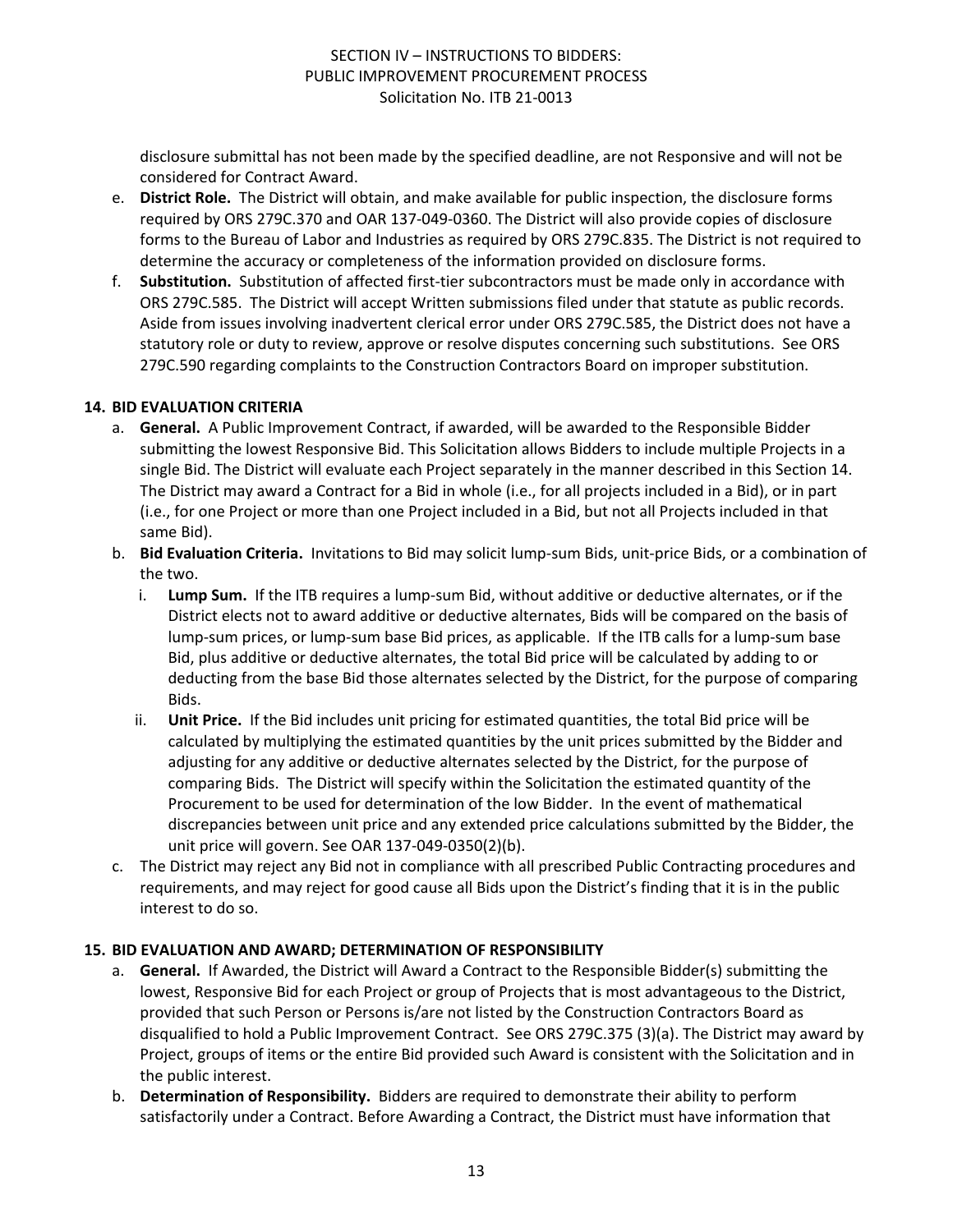indicates that the Bidder meets the standards of responsibility set forth in ORS 279.375(3)(b). To be a Responsible Bidder, the District will determine that the Bidder:

- i. Has available the appropriate financial, material, equipment, facility and Personnel resources and expertise, or ability to obtain the resources and expertise, necessary to meet all contractual responsibilities;
- ii. Has completed previous contracts of a similar nature with a satisfactory record of performance. A satisfactory record of performance means that, to the extent the costs associated with and time available to perform a previous contract were within the Bidder's control, the Bidder stayed within the time and budget allotted for the procurement and otherwise performed the contract in a satisfactory manner. The District should carefully scrutinize a Bidder's record of contract performance if the Bidder is or recently has been materially deficient in contract performance. In reviewing the Bidders performance, the District should determine whether the Bidders deficient performance was expressly excused under the terms of Contract, or whether the Bidder took appropriate corrective action. The District may review the Bidders performance on both private and Public Contracts in determining the Bidders record of contract performance.
- iii. Has a satisfactory record of integrity. A Bidder may lack integrity if the District determines the Bidder demonstrates a lack of business ethics such as violation of state environmental laws or false certifications made to the District. The District may find a Bidder not Responsible based on the lack of integrity of any Person having influence or control over the Bidder (such as a key employee of the Bidder that has the authority to significantly influence the Bidders performance of the Contract or a parent company, predecessor or successor Person). The standards for Conduct Disqualification under OAR 137-49-0370 may be used to determine Bidder's integrity. The District may find a Bidder non-responsible based on previous convictions of offenses related to obtaining or attempting to obtain a contract or subcontract or in connection with the Bidder's performance of a contract or subcontract;
- iv. Is qualified legally to contract with the District; and
- v. Has supplied all necessary information in connection with the inquiry concerning responsibility. If the Bidder fails to promptly supply information requested by the District concerning responsibility, the District will base the determination of responsibility on any available information, or may find the Bidder not Responsible.

The District may make separate Responsibility determinations for each Project included in a Bid. Accordingly, a Bidder may be found Responsible with respect to one Project(s) included in a Bid and not Responsible with respect to another Project(s) included in the same Bid.

c. **District Evaluation.** The District will evaluate a Bid only as set forth in the Solicitation and in accordance with applicable law. The District will not evaluate a Bid using any other requirement or criterion.

# d. **Bidder Submissions.**

- i. The District may require a Bidder to submit Product Samples, Descriptive Literature, technical data, or other material and may also require any of the following prior to award:
	- A. Demonstration, inspection or testing of a product prior to award for characteristics such as compatibility, quality or workmanship;
	- B. Examination of such elements as appearance or finish; or
	- C. Other examinations to determine whether the product conforms to Specifications.
- ii. The District will evaluate product acceptability only in accordance with the criteria disclosed in the Solicitation to determine that a product is acceptable. The District will reject a Bid providing any product that does not meet the Solicitation requirements. The District's rejection of a Bid because it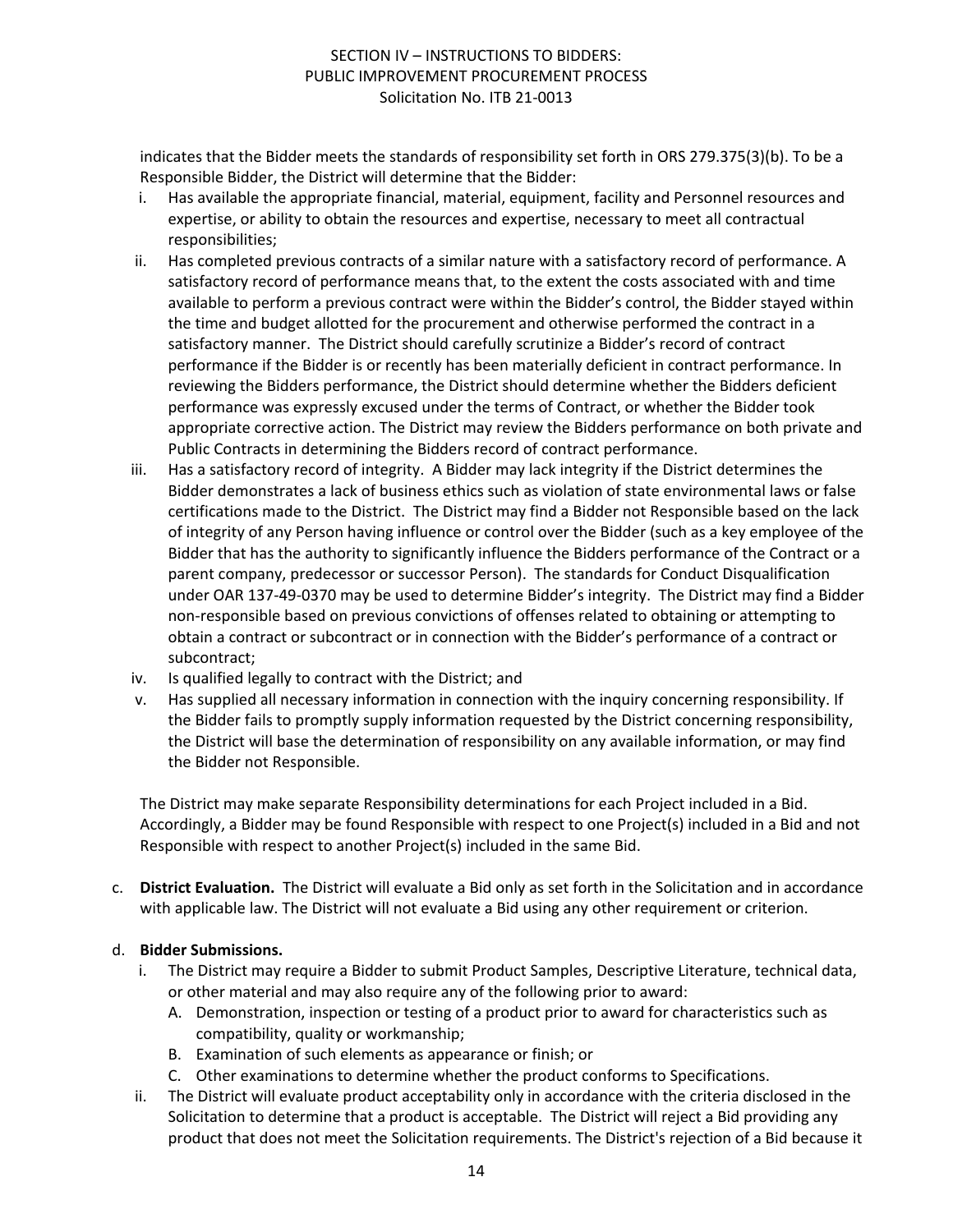offers non-conforming Work or materials is not Disqualification and is not appealable under ORS 279C.445.

- e. **Evaluation of Bids.** The District will use only objective criteria to evaluate Bids as set forth in the Solicitation. The District will evaluate Bids to determine which Responsible Bidder submitted the lowest Responsive Bid.
	- i. **Nonresident Bidders.** In determining the lowest Responsive Bid, the District will, in accordance with OAR 137-046-0310, add a percentage increase to the Bid of a nonresident Bidder equal to the percentage, if any, of the preference given to that Bidder in the state in which the Bidder resides.
	- ii. **Clarifications.** In evaluating Bids, the District may seek information from a Bidder only to clarify the Bidder's Bid. Such clarification must not vary, contradict, or supplement the Bid. A Bidder must submit Written and Signed clarifications and such clarifications will become part of the Bidder's Bid.
	- iii. **Negotiation Prohibited.** The District will not negotiate scope of Work or other terms or conditions under an Invitation to Bid process prior to award.

# **16. NOTICE OF INTENT TO AWARD**

- a. **Notice.** At least seven (7) days before the Award of a Public Improvement Contract, the District will issue a Notice of the District's intent to Award the Contract or Contracts.
- b. **Form and Manner of Posting.** The form and manner of posting notice will conform to customary practices within the District's procurement system and may be made electronically.
- c. **Finalizing Award.** The District's Award will not be final until the later of the following:
	- Seven (7) Days after the date of the notice, unless the Solicitation provided a different period for protest; or
	- ii. The District provides a written response to all timely-filed protests that denies the protest and affirms the Award.
- d. **Prior Notice Impractical.** Posting of notice of intent to award will not be required when the District determines that it is impractical due to unusual time constraints in making prompt Award for its immediate procurement needs, documents the Contract file as to the reasons for that determination, and posts notice of that action as soon as reasonably practical.

# **17. DOCUMENTATION OF AWARD; AVAILABILITY OF AWARD DECISIONS**

- a. **Basis of Award.** After Award, the District will make a record showing the basis for determining the successful Bidder part of the District's Solicitation file.
- b. **Contract Document.** The District will deliver a fully executed copy of the final Contract to the successful Bidder (s).
- c. **Bid Tabulations and Award Summaries.** Upon request of any Person the District will provide tabulations of Awarded Bids.
- d. **Availability of Solicitation Files.** The District will make completed Solicitation files available for public review at the District or electronically.

# **18. NEGOTIATION WITH BIDDERS PROHIBITED**

Except as permitted by ORS 279C.340 and OAR 137-49-0430 when all Bids exceed the cost estimate, the District will not negotiate with any Bidder prior to Contract Award. After Award of the Contract, the District and Contractor may modify the resulting Contract only by change order or Amendment to the Contract in accordance with OAR 137-49-0910. If, pursuant to the evaluation procedures in this Solicitation, multiple Contracts area awarded to a single Contract deductive change orders may be issued after Contract award to realize any additional cost savings attributable to the multiple awards.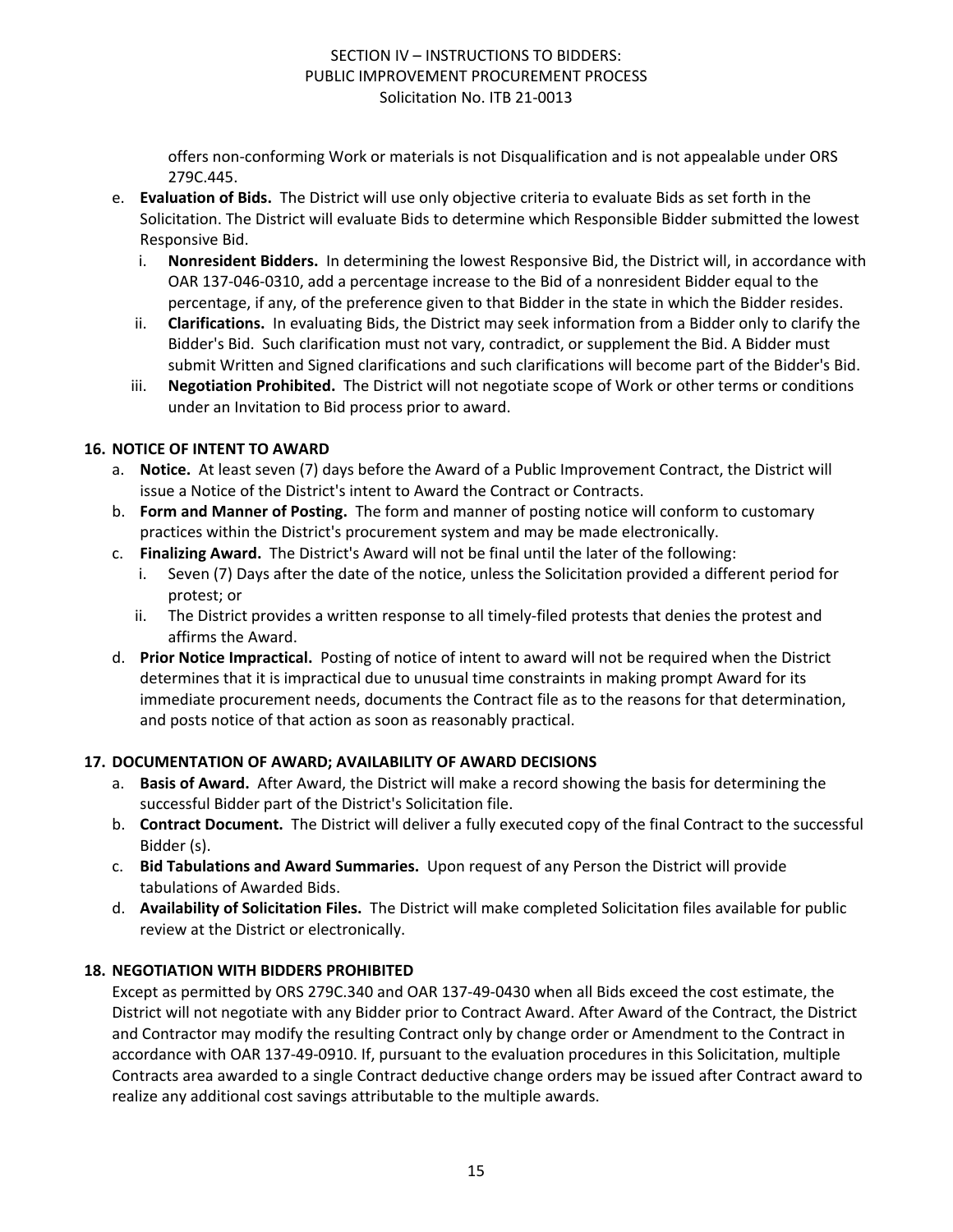# **19. NEGOTIATION WHEN BIDS EXCEED COST ESTIMATE**

- **a. Generally.** In accordance with ORS 279C.340, if all Responsive Bids from Responsible Bidders on a Project included in this Solicitation exceed the District's Project-specific Cost Estimate ("Cost Estimate"), prior to Contract Award the District may negotiate Value Engineering and Other Options with the Responsible Bidder submitting the lowest, Responsive Bid for each Project in an attempt to bring the Project within the District's Cost Estimate.
- **b. Rejection of Bids.** In determining whether all Responsive Bids from Responsible Bidders exceed the Cost Estimate, only those Bids that have been formally rejected, or Bids from Bidders who have been formally disqualified by the District, will be excluded from consideration. The foregoing may apply to a Bid in whole or in part.
- **c. Scope of Negotiations.** The District will not proceed with Contract Award if the scope of the Project is significantly changed from the original Bid. The scope is considered to have been significantly changed if the pool of competition would likely have been affected by the change.
- **d. Discontinuing Negotiations.** The District may discontinue negotiations at any time and will do so if it appears to the District that the apparent low Bidder is not negotiating in good faith or fails to share cost and pricing information upon request. Failure to rebid any portion of the project, or to obtain subcontractor pricing information upon request, will be considered a lack of good faith.
- **e. Limitation.** Negotiations may be undertaken only with the lowest Responsive, Responsible Bidder pursuant to ORS 279C.340. That statute does not provide any additional authority to further negotiate with Bidders next in line for Contract Award.

# **20. REJECTION OF BIDS**

#### **a. Rejection of a Bid.**

- i. The District may reject any Bid upon finding that to accept the Bid may impair the integrity of the Procurement process or that rejecting the Bid is in the public interest. The District may reject a Bid in whole or in part (i.e., specific Projects).
- ii. The District will reject a Bid upon the District's finding that the Bid:
	- A. Is contingent on the District's acceptance of terms and conditions (including Specifications) that differ from the Solicitation;
	- B. Takes exception to terms and conditions (including Specifications);
	- C. Attempts to prevent public disclosure of matters in contravention of the terms and conditions of the Solicitation or in contravention of applicable law;
	- D. Offers Work that fails to meet the Specifications of the Solicitation;
	- E. Is late;
	- F. Is not in substantial compliance with the Solicitation;
	- G. Is not in substantial compliance with all prescribed public Solicitation procedures.
- iii. The District will reject a Bid upon the District's finding that the Bidder:
	- A. Has not been prequalified under ORS 279C.430 and the District required mandatory prequalification;
	- B. Has been Disqualified;
	- C. Has been declared ineligible under ORS 279C.860 by the Commissioner of Bureau of Labor and Industries and the Contract is for a Public Work;
	- D. Is listed as not qualified by the Construction Contractors Board, if the Contract is for a Public Improvement;
	- E. Has not met the requirements of ORS 279A.105 if required by the Solicitation;
	- F. Has not submitted properly executed Bid or Proposal security as required by the Solicitation;
	- G. Has failed to provide the Certification of Non-Discrimination required under OAR 137-049- 0440(3);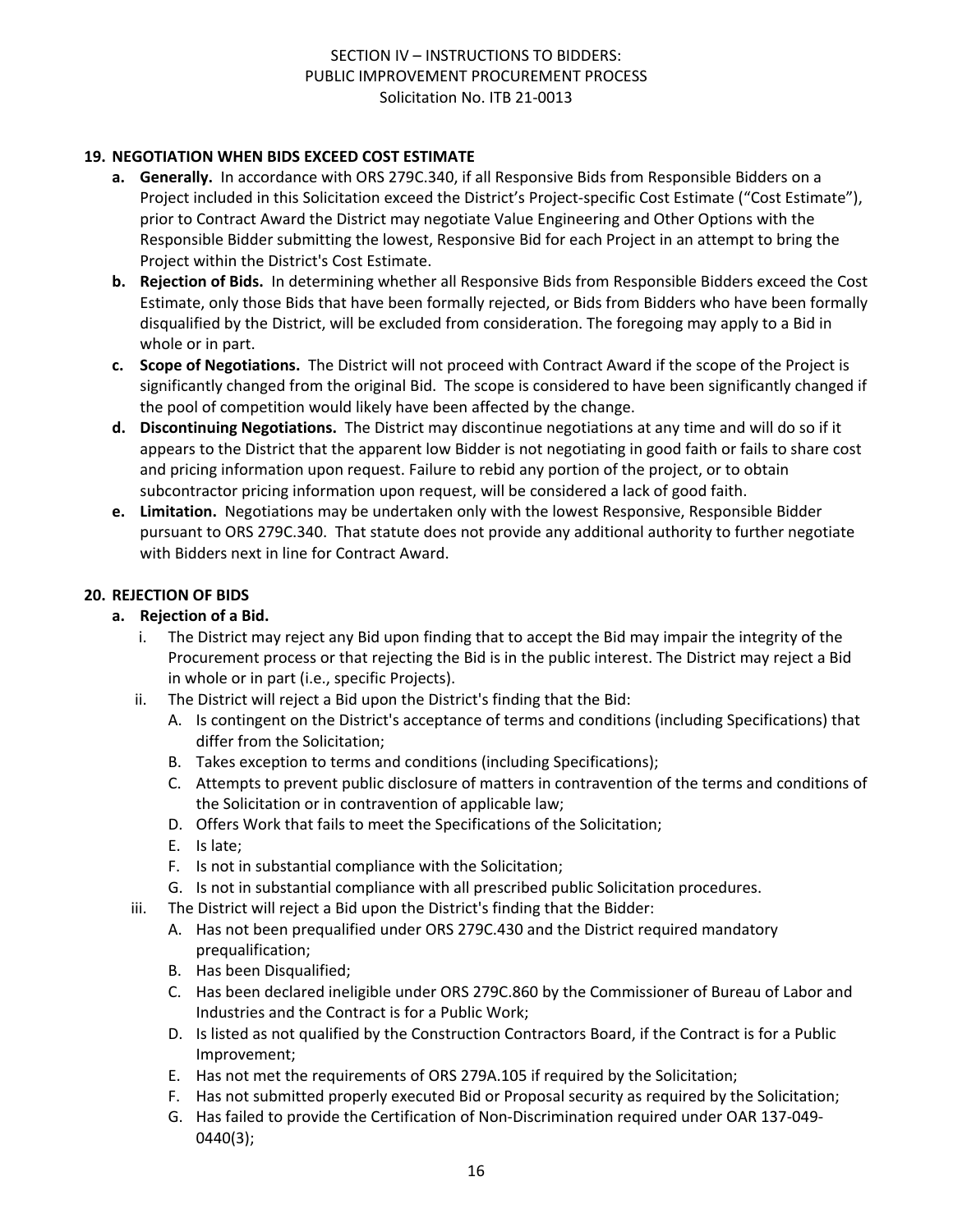- H. Is not Responsible. See OAR 137-049-0390(2) regarding District determination that the Bidder has met statutory standards of responsibility.
- b. **Form of Business.** The District may investigate any Person submitting a Bid. The investigation may include that Person's officers, Directors, Owners, affiliates, or any other Person acquiring ownership of the Person to determine application of this rule or to apply the Disqualification provisions of ORS 279C.440 to 279C.450 and OAR 137-049-0370.
- c. **Certification of Non-Discrimination.** The Bidder must certify and deliver to the District as part of their Bid, written certification (see attached Bidder Certification) that the Bidder has not discriminated and will not discriminate against any disadvantaged business enterprise, minority-owned business, womenowned business, emerging small business, or business that a service-disabled veteran owns, in obtaining any required subcontracts. Failure to do so will be grounds for disqualification.
- d. **Rejection of all Bids.** The District may reject all Bids for good cause upon the District's Written finding it is in the public interest to do so. The District will notify all Bidders of the rejection of all Bids, along with the good cause justification and finding.
- e. **Criteria for Rejection of All Bids.** The District may reject all Bids received or, all Bids for a single Project or group of Projects upon a Written finding (respective to the Project[s] for which all Bids are being rejected) that:
	- i. The content of or an error in the Solicitation, or the Solicitation process unnecessarily restricted competition for the Contract;
	- ii. The price, quality or performance presented by the Bidders is too costly or of insufficient quality to justify acceptance of the Bids;
	- iii. Misconduct, error, or ambiguous or misleading provisions in the Solicitation threaten the fairness and integrity of the competitive process;
	- iv. Causes other than legitimate market forces threaten the integrity of the competitive Procurement process. These causes include, but are not limited to, those that tend to limit competition such as restrictions on competition, collusion, corruption, unlawful anti-competitive conduct and inadvertent or intentional errors in the Solicitation;
	- v. The District cancels the Solicitation in accordance with OAR 137-049-0270; or
	- vi. Any other circumstance indicating that awarding the Contract would not be in the public interest.

# **21. PROTEST OF CONTRACTOR SELECTION, CONTRACT AWARD**

- a. **Purpose.** An adversely affected or aggrieved Bidder must exhaust all avenues of administrative review and relief before seeking judicial review of the District's Contractor selection or Contract Award decision.
- b. **Notice of Intent to Award.** Unless otherwise provided in the Solicitation, the District will provide written notice to all Bidders of the District's intent to award the Contract. Delivery of such notice shall be via posting on Oregon Buys. The District's Award will not be final until the later of the following:
	- i. Seven (7) days after the date of the notice, unless the Solicitation provided a different period for protest; or
	- ii. The District provides a written response to all timely-filed protests that denies the protest and affirms the Award.

# **c. Right to Protest Award.**

- i. An adversely affected or aggrieved Bidder may submit to the District a Written protest of the District's intent to award within seven (7) days after issuance of the notice of intent to award the Contract, unless a different protest period is provided under the Solicitation.
- ii. The Bidders protest must be in Writing and must specify the grounds upon which the protest is based.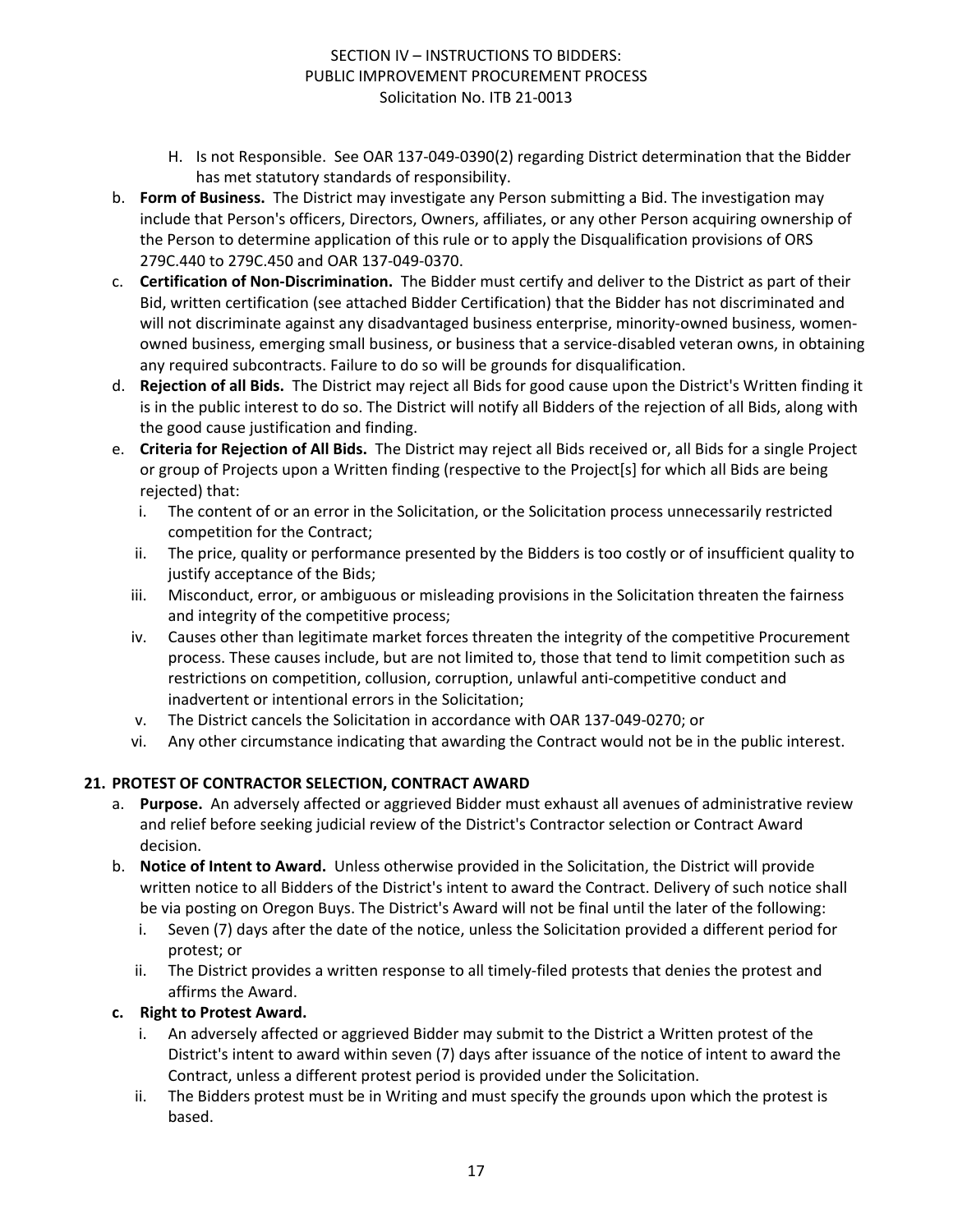- iii. A Bidder is adversely affected or aggrieved only if the Bidder is eligible for Award of the Contract as the Responsible Bidder submitting the lowest Responsive Bid and is next in line for Award, i.e., the protesting Bidder must claim and state specific reasons why all lower Bidders are ineligible for Award:
	- A. Because their Bids were non-responsive; or
	- B. The District committed a substantial violation of a provision in the Solicitation or of an applicable Procurement statute or administrative rule, and the protesting Bidder was unfairly evaluated and would have, but for such substantial violation, been the Responsible Bidder offering the lowest Responsive Bid.
- iv. The District will not consider a protest submitted after the time period established in this Rule or such different period as may be provided in the Solicitation.
- v. Notwithstanding all other applicable laws, rules, and processes that would allow the District to move forward with Contract Award and/or Work under Contracts resulting from this Solicitation, the District may, prior to resolution of any Protests received, award a Contract or Contracts that are not subject to such Protests.
- d. **Authority to Resolve Protests.** The District's Purchasing Manager will settle or resolve a written protest submitted in accordance with the requirements of this Rule.
- e. **Decision.** If a protest is not settled, the Superintendent, or designee, will promptly issue a written decision on the protest. Judicial review of this decision will be available if provided by statute.
- f. **Award.** The successful Bidder must promptly execute the Contract after the Award is final. The District will execute the Contract only after it has obtained all applicable required documents and approvals.

**22. BID COSTS**: The District is not liable for any costs incurred by the Bidder in its Bid preparation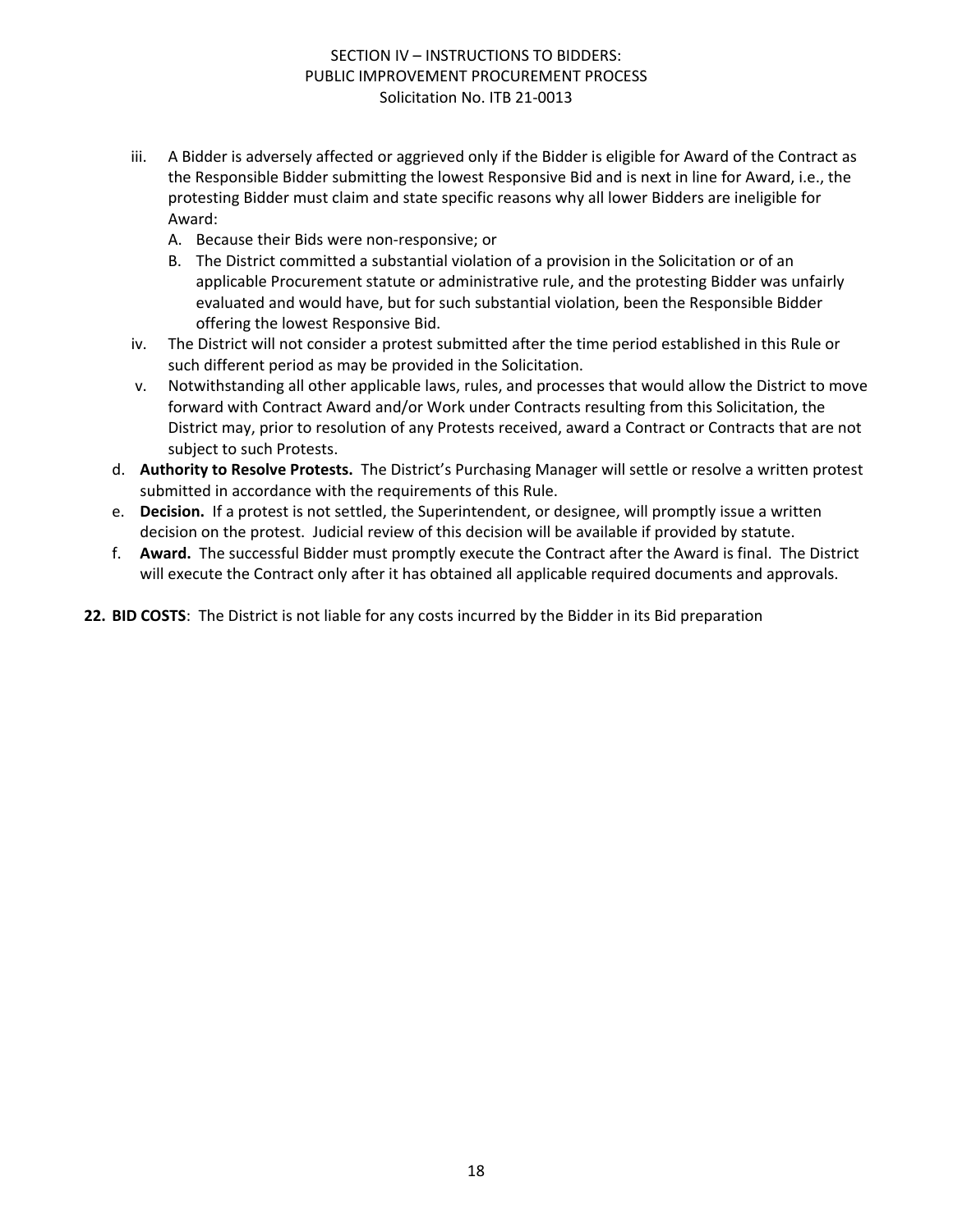#### **1. PUBLIC WORKS REQUIREMENTS**

This solicitation will result in a Contract for a Public Work subject to ORS 279C.800 to 279C.870 or the Davis-Bacon Act (40 U.S.C. 3141 et seq., if applicable). No Bid will be received or considered by the District unless the Bid contains a statement by the Bidder that the provisions of ORS 279C.800 to 279C.870 (prevailing wage rates paid to employees) or the Davis Bacon Act (40 U.S.C. 3141 et seq, if applicable) are to be complied with (see Bidder Certification).

#### **2. REGISTRATION REQUIREMENTS**

Bidders must be currently registered with the Construction Contractors Board as required by ORS 701.021, licensed by the Sate Landscape Contractors Board, as required by ORS 671.530, or licensed by the Department of Environmental Quality, as required by ORS 468A.710 (Air Quality) , if required, holding the proper registration for the work contemplated herein, at the time of Bid submittal. All Subcontractors participating in the project must be similarly registered with the Construction Contractors Board, State Landscape Contractors Board or Department of Environmental Quality, as required, at the time they propose to engage in subcontract work. The CCB registration requirements apply to all public works contracts unless superseded by federal law.

# **3. BOLI/PWR REQUIREMENTS**

All contractors and subcontractors will abide by the latest determination of the minimum wage rates as scheduled and published for this region by the U.S. Department of Labor and the Oregon Bureau of Labor and Industries and will abide by all amendments, decisions, and related regulations of these agencies. Specifically:

- a. The Contractor is required to pay workers not less than prevailing wage rates for the Region #2 through the contract period.
- b. If the Contractor fails to pay for labor and services the District can pay and will withhold these amounts from payments to the Contractor. OAR 839-025-0020(2)(a).
- c. The Contractor is required to pay weekly, holiday (including weekends) and daily overtime as required. OAR 839-025-0020(2)(b).
- d. The existing 'prevailing rate of wage' as published by the Oregon Bureau of Labor and Industries are the Prevailing Wage Rates for Public Works Contracts in Oregon effective July 1, 2021 and PWR amendment dated October 1, 2021. They may be found at the following website: [http://www.oregon.gov/boli/WHD/PWR/Pages/pwr\\_state.aspx](http://www.oregon.gov/boli/WHD/PWR/Pages/pwr_state.aspx), and are incorporated herein by this reference.

#### **4. BONDS: PERFORMANCE, PAYMENT AND PUBLIC WORKS**

#### **a. Performance and Payment Bonds.**

- i. Pursuant to ORS 279C.380, the Contractor must furnish bonds covering the faithful performance of the Contact and payment of obligations arising there under. Bonds are to be obtained through a company that is authorized and licensed by the Oregon Insurance Commissioner. The bonding company must be listed on the most current US Government Treasury list, Department Circular 570 or approved PRIOR TO BID SUBMISSION by the District. The cost of the Bonds must be included in the Contract Sum. The amount of each Bond must be equal to 100 percent of the Contract Sum. Performance and Payment Bonds must be the AIA A312 or as approved by the District.
- ii. Bonds must be effective from the Contract date through the Final Completion of the Contract.
- iii. Failure to adhere to these requirements may be grounds for rejection of the Bid.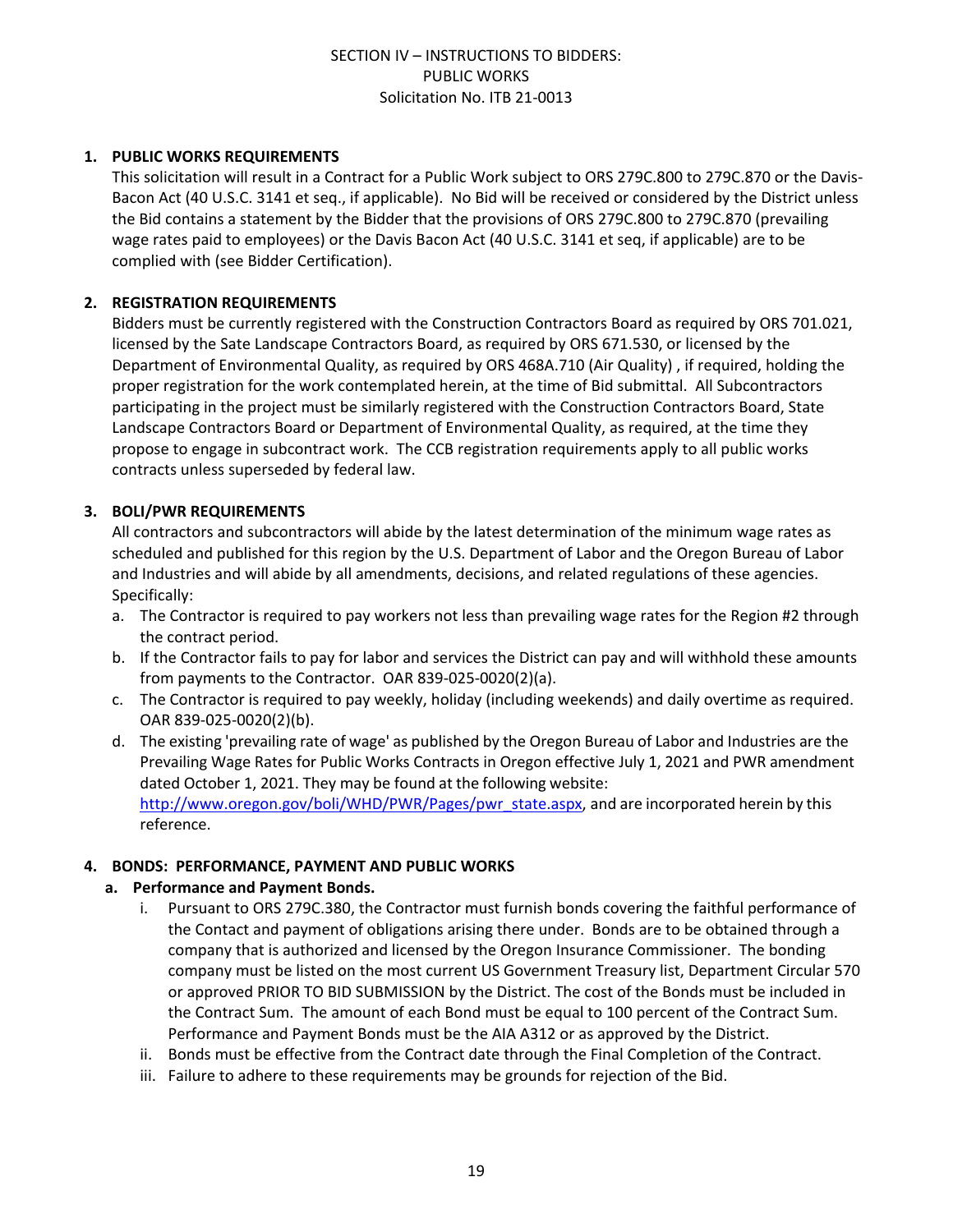# **b. Public Works Bond.**

- i. Contractors who work on public works projects, subject to the PWR law, are required to file a \$30,000 Public Works Bond to be used exclusively for unpaid wages determined to be due by BOLI. Proof of this bond in effect must be provided to the District prior to Contract signing, after the award of this solicitation.
- ii. General Contractors are required to verify that subcontractors have filed a public works bond before permitting a subcontractor to start work on a project.
- iii. ORS 279C.836 provides exemptions from the bond requirements for certified disadvantaged, minority, women, service-disabled veteran owned or emerging small business enterprises. It is the Contractor's responsibility to notify the District if an exemption applies to the Contractor.
- iv. The Public Works Bond must be furnished by a surety company authorized to do business in Oregon
- c. **Time for Submission.** The apparent successful Bidder must promptly furnish the required performance security upon the District's request. If the Bidder fails to furnish the security as requested, the District may reject the Bid and award the Contract to the Responsible Bidder with the next lowest Responsive Bid, and, at the District's discretion, the Bidder must forfeit its Bid Bond.

# **5. SUBSTITUTE CONTRACTOR**

If the Contractor provided a performance bond, the District may afford the Contractor's surety the opportunity to provide a substitute Contractor to complete performance of the Contract. A substitute Contractor must perform all remaining contract Work and comply with all terms and conditions of the Contract, including the provisions of the performance bond and the payment bond. Such substitute performance does not involve the Award of a new Contract and will not be subject to the competitive procurement provisions of ORS Chapter 279C.

#### **6. FOREIGN CONTRACTOR**

If the Contract Price exceeds \$10,000 and the Contractor is a Foreign Contractor, the Contractor must promptly report to the Oregon Department of Revenue on forms provided by the Department of Revenue, the Contract Price, terms of payment, Contract duration and such other information as the Department of Revenue may require before final payment can be made on the Contract. A copy of the report must be forwarded to the District. The District will satisfy itself that the above requirements have been complied with before it issues final payment on the Contract.

#### **7. CERTIFIED PAYROLL WITHHOLDING**

- a. If a prime contractor does not file certified payroll as required (at least once per month), the District will withhold 25% of amounts due to the prime contractor, in addition to any other required Retainage.
- b. If a first-tier subcontract does not file certified payroll reports as required, the prime contractor must withhold 25% of amounts due the first-tier subcontractor.
- c. Once certified payroll reports are submitted, the District or prime contractor are to pay amounts withheld within 14 days.
- d. Neither the District nor the prime contractor is required to verify the accuracy of the contents of the certified payroll reports.

# **8. DRUG TESTING REQUIREMENT**

ORS 279C.505(2) requires that all public improvement contracts contain a provision requiring contractors to demonstrate that an employee drug-testing program is in place. Bidders are therefore required to certify that they have an employee drug-testing program in place that applies to all employees and will maintain a drug-testing program at all times during the performance of the awarded Contract. Failure to maintain a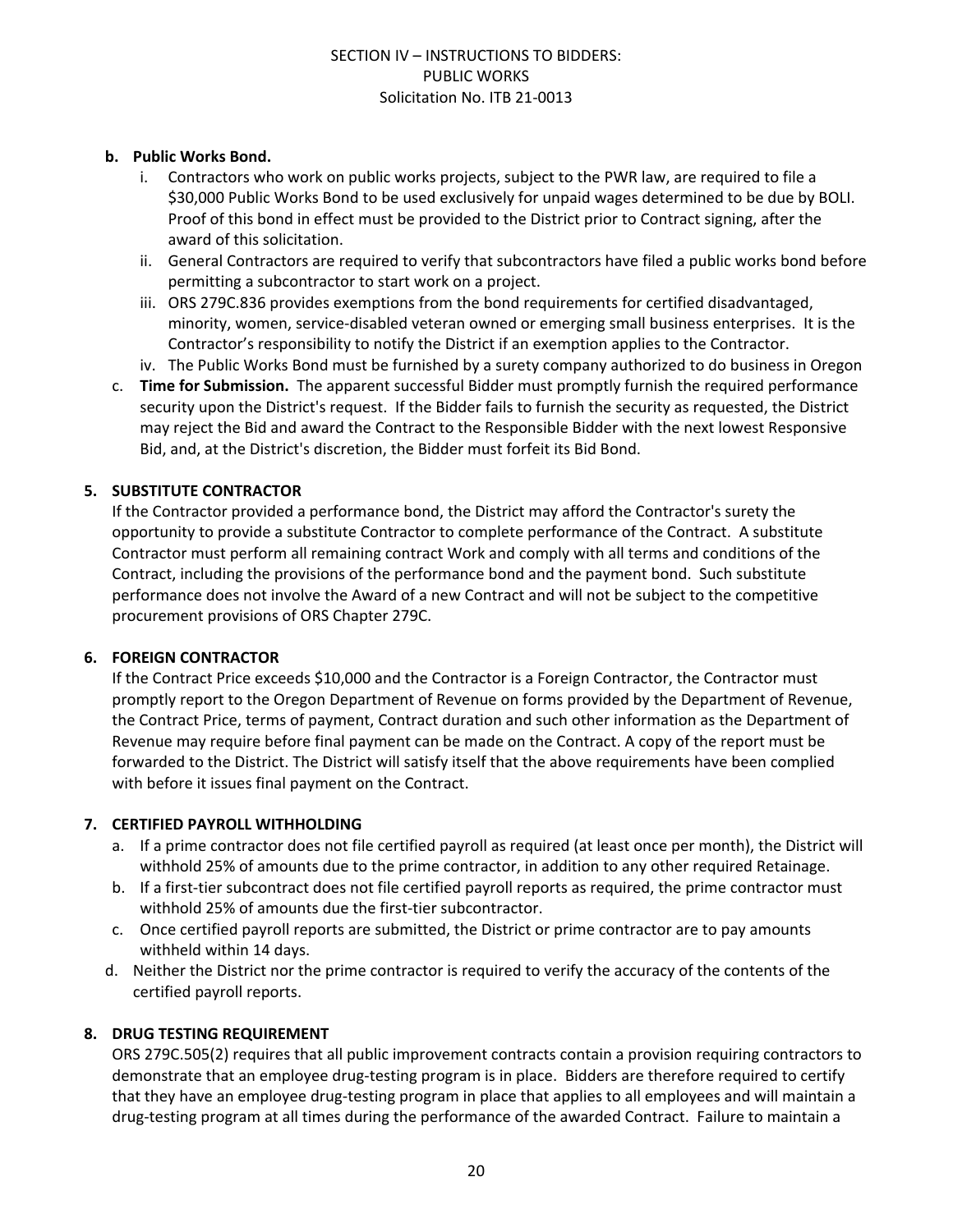program will constitute a material breach of contract. The use of drugs, alcohol, or any tobacco products is prohibited on all District property.

# **9. OTHER TERMS AND CONDITIONS:**

The Contractor must understand and agree to comply with the following:

- a. Provide prompt payment to all Persons supplying labor or material for the performance of the work; Pay all contributions or amounts due the Industrial Accident Fund; Not permit any lien or claim to be filed or prosecuted against the District; and Pay to the Department of Revenue all sums withheld from employees. (ORS 279C.505(1));
- b. Demonstrate that an employee drug testing program is in place. (ORS 279C.505(2));
- c. If the Contract calls for demolition Work described in ORS 279C.510(1), the Contractor is required to salvage or recycle construction and demolition debris, if feasible and cost-effective;
- d. If the Contract calls for lawn or landscape maintenance, the Contractor is required to compost or mulch yard waste material at an approved site, if feasible and cost effective (ORS 279C.510(2);
- e. If the Contractor fails, neglects or refuses to pay promptly a person's claim for labor or services provided to the contractor or a subcontractor, the District may pay the amount of the claim to the person that provides the labor or services and charge the amount of the payment against funds due or to become due the contractor, as set forth in ORS 279C.515(1);
- f. If the Contractor or a first-tier subcontractor fails, neglects or refuses to pay a person that provides labor or materials in connection with the public improvement contract within 30 days after receiving payment from the contracting agency or a contractor, the contractor or first-tier subcontractor owes the person the amount due plus interest charges. (ORS 279C.515(2));
- g. If the Contractor or a subcontractor fails, neglects or refuses to pay a person that provides labor or materials in connection with the public improvement contract, the person may file a complaint with the Construction Contractors Board, unless payment is subject to a good faith dispute as defined in ORS 279C.580. (ORS 279C.515(3));
- h. Abide by maximum hours of labor and overtime, as set forth in ORS 279C.520(1);
- i. Provide employer notice to employees of hours and days that employees may be required to work, as set forth in ORS 279C.520(2);
- j. Abide by environmental and natural resources regulations (ORS 279C.525);
- k. Make required payments for medical care and certain services related to sickness and injury to employees, as set forth in ORS 279C.530(1);
- l. Understand all employers, including Contractor, that employ subject workers who work under this Contract in the State of Oregon must comply with ORS 656.017 and provide the required Workers' Compensation coverage, unless such employers are exempt under ORS 656.126. Contractor must ensure that each of its subcontractors complies with these requirements. (ORS 279C.530(2));
- m. Abide by maximum hours, holidays and overtime (ORS 279C.540);
- n. Abide by time limitation on claims for overtime (ORS 279C.545);
- o. Pay prevailing wage rates, including subcontractors (ORS 279C.800 to 279C.870);
- p. File required BOLI Public Works bond(s) including subcontractors, as set forth in ORS 279C.830(2);
- q. Follow Retainage rules (ORS 279C.550 to 279C.570);
- r. Abide by prompt payment policy, progress payments, rate of interest (ORS 279C.570);
- s. Maintain relations with subcontractors (ORS 279C.580);
- t. Make notice of claim (ORS 279C.605);
- u. Provide Affidavit of Compliance with the Oregon tax laws in accordance with ORS 305.385; and
- v. Certify that all subcontractors performing Work described in ORS 701.005(2) (i.e., construction Work) will be registered with the Construction Contractors Board, licensed by the State Landscape Contractors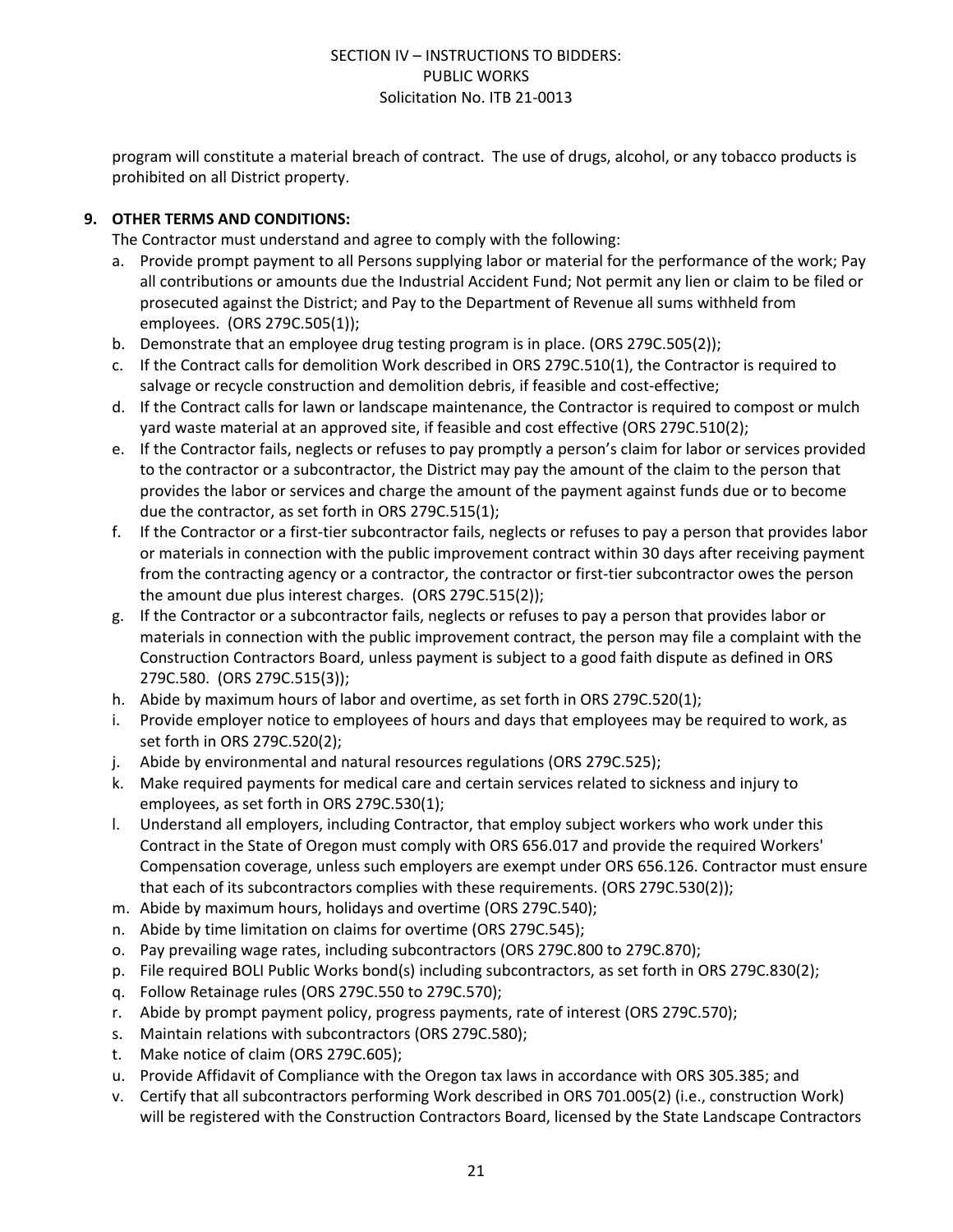Board in accordance with ORS 701.021 to 701.050, or licensed under ORS 468A.720 (Air Quality), if required, before the subcontractors commence Work under the Contract.

- w. Assignment or Transfer Restricted. Unless otherwise provided in the Contract, the Contractor must not assign, sell, dispose of, or transfer rights, or delegate duties under the Contract, either in whole or in part, without the District's prior Written consent. Unless otherwise agreed by the District in Writing, such consent will not relieve the Contractor of any obligations under the Contract. Any assignee or transferee will be considered the agent of the Contractor and be bound to abide by all provisions of the Contract. If the District consents in Writing to an assignment, sale, disposal or transfer of the Contractor's rights or delegation of Contractor's duties, the Contractor and its surety, if any, must remain liable to the District for complete performance of the Contract as if no such assignment, sale, disposal, transfer or delegation had occurred unless the District otherwise agrees in Writing.
- x. In accordance with OAR 333-01901030, all persons engaged to provide goods and/or services at a school or school-based program which takes place at or in school facilitates **and who has direct/indirect contact with students or staff**, must be vaccinated against COVID-19 or have a documented medical or religious exception. Unvaccinated persons, regardless of exception status, may not perform work which takes place at or in school facilities if they may have direct/indirect contact with students or staff.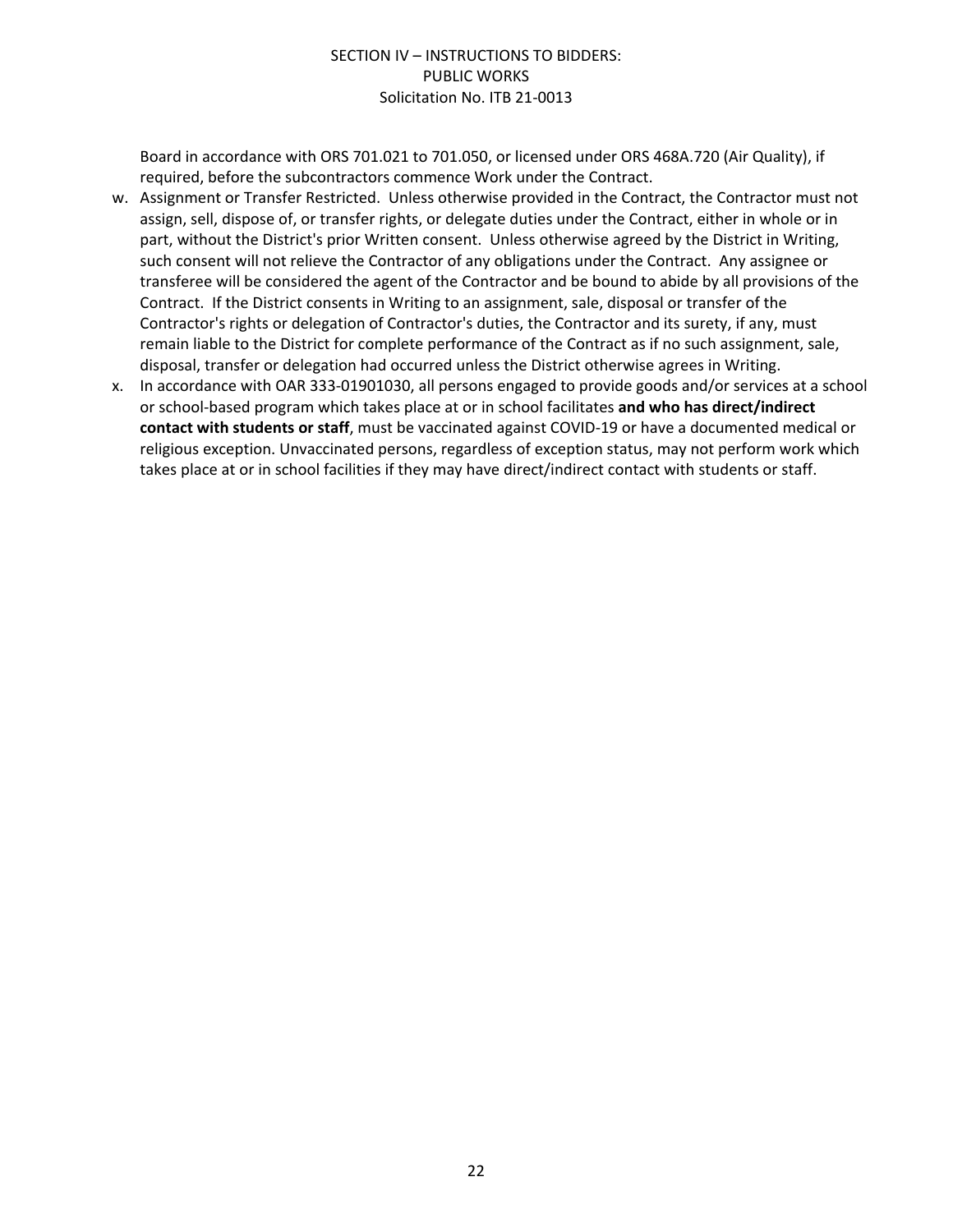# SECTION V – ATTACHMENTS Solicitation No. ITB 21-0013

#### **1. BID PREPARATION:**

- a. Bidder must complete and return as its Bid, the required Affidavit, Certifications and Forms included as Attachments to this Solicitation. (See Attached Bid Submission Checklist)
- b. Failure to complete, **sign**, and submit these and any other document(s) as requested or required in accordance with this Solicitation may be grounds to declare the Bid nonresponsive.

#### **2. FORMS**

- a. The attached forms are to be included in Bid.
- b. Copies of the included forms (See Attached Bid Submission Checklist) are to be completed and submitted by the Bidder along with other required documents as required by the Instructions to Bidders.
- c. **References.** If the Bidder has performed any project or work with the District in the last ten (10) years, one of the references must be from the Bidder's most recent contract with the District.

#### **3. FORM OF AGREEMENT**

The form of construction agreement to be used between the District and the General Contractor for the Project is the AIA Document A101-2017 and AIA Document A201-2017 as issued by the Beaverton School District. Any references and/or requirements of the General Contractor to the District must apply to subcontractors' requirements to the District and General Contractor. A sample Copy of the AIA Document A101-2017 and AIA Document A201-2017 as issued by Beaverton School District are included herein.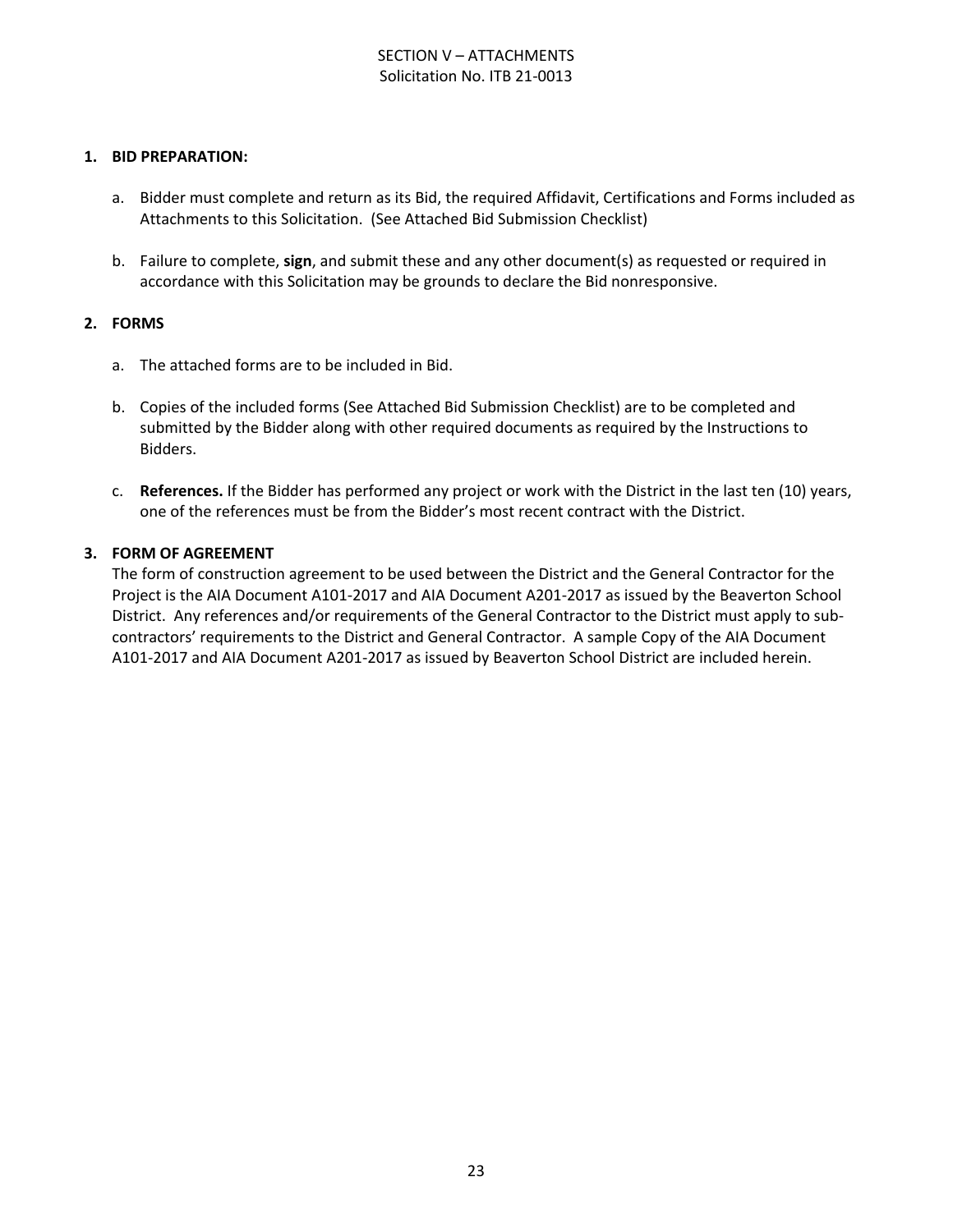#### SECTION V – ATTACHMENTS Solicitation No. ITB 21-0013

# **BID SUBMISSION CHECKLIST**

#### **ALL AFFIDAVITS, CERTIFICATIONS, FORMS AND BID CONTENT REQUIREMENTS AS SPECIFIED IN SECTION V MUST BE INCLUDED AS PART OF THE BID.**

#### **\_\_\_\_ REQUIRED AFFIDAVIT, CERTIFICATIONS AND FORMS**

The following affidavit, certifications and forms must be completed **and signed** by the person authorized to represent the Bidder regarding all matters related to the Bid and authorized to bind the Bidder to the agreement. Failure to submit any of the required, completed, **and signed** affidavits/certifications/forms may be grounds to declare the Bid nonresponsive.

|  | BIDDER CERTIFICATION - This serves as the cover sheet for your Bid. (Attachment A)                         |
|--|------------------------------------------------------------------------------------------------------------|
|  | BID SCHEDULES. (Attachment B)                                                                              |
|  | BID SECURITY (Bid Bond). (Attachment C)                                                                    |
|  | AFFADAVIT OF NON-COLLUSION / COMPLIANCE WITH TAX LAWS. (Attachment D)                                      |
|  | NON-CONFLICT OF INTEREST CERTIFICATION. (Attachment E)                                                     |
|  | BIDDER RESPONSIBILITY FORM - All Pages. (Attachment F)                                                     |
|  | BIDDER REFERENCE FORMS – Include the # specified on the form. See SECTION V Paragraph 2.<br>(Attachment G) |
|  | FIRST-TIER SUBCONTRACTOR DISCLOSURE FORM (Attachment H)                                                    |
|  |                                                                                                            |

The Bidder is **encouraged** to use the following attachment to identify their Bid. It is provided for the Bidder's convenience and is **NOT** required.

The following attachment(s) are **NOT** to be returned with the Bid. Bidders must review the content of these attachment(s).

**\_\_\_\_\_\_\_\_\_\_\_\_\_\_\_\_\_\_\_\_\_\_\_\_\_\_\_\_\_\_\_\_\_\_\_\_\_\_\_\_\_\_\_\_\_\_\_\_\_\_\_\_\_\_\_\_\_\_\_\_\_\_\_\_\_\_\_\_\_\_\_\_\_\_\_\_\_\_\_\_\_\_\_\_\_\_\_\_**

- ATTACHMENT I Sample AIA A101 Contract and AIA A201 General Conditions
- ATTACHMENT J Drawings
- ATTACHMENT K Specifications
- ATTACHMENT L During Solicitation Substitution Request Form

ATTACHMENT M Covid Attestation Form (Required for Contract Execution/Awarded Bidder)

This checklist is provided for the Bidder's convenience in assembling their Bid and is NOT required to be returned with the Bid.

**\_\_\_\_\_\_\_\_\_\_\_\_\_\_\_\_\_\_\_\_\_\_\_\_\_\_\_\_\_\_\_\_\_\_\_\_\_\_\_\_\_\_\_\_\_\_\_\_\_\_\_\_\_\_\_\_\_\_\_\_\_\_\_\_\_\_\_\_\_\_\_\_\_\_\_\_\_\_\_\_\_\_\_\_\_\_\_\_\_\_\_**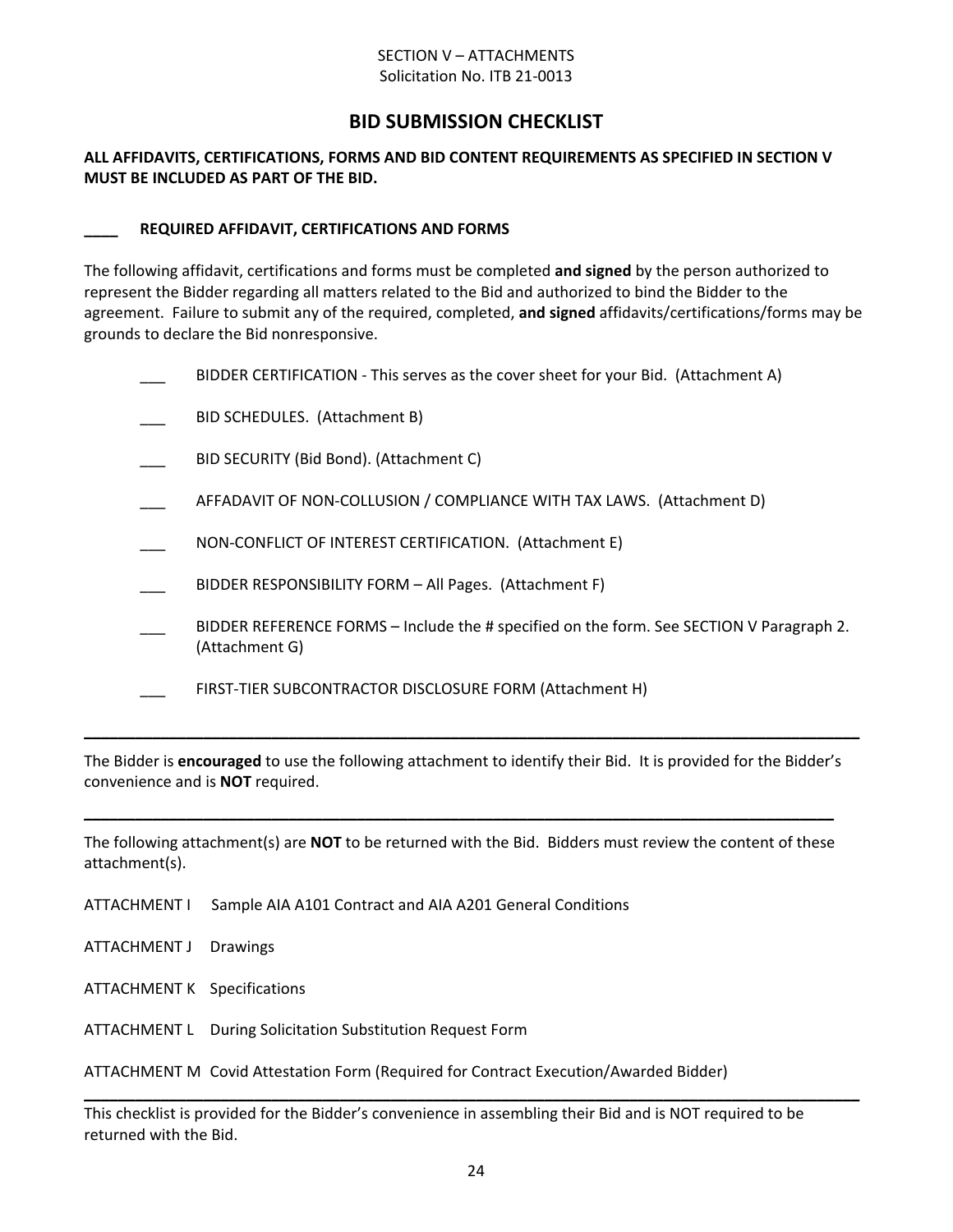

# **BIDDER CERTIFICATION**

|                          |                                                                                                                        | 20                                |
|--------------------------|------------------------------------------------------------------------------------------------------------------------|-----------------------------------|
| Sign                     |                                                                                                                        |                                   |
| Name:                    | (Please type or print)                                                                                                 | Phone: __________________________ |
| Title:                   |                                                                                                                        |                                   |
|                          |                                                                                                                        |                                   |
|                          |                                                                                                                        |                                   |
| <b>Physical Address:</b> | <u> 1989 - Johann Harry Barn, mars and deutscher Stadt and deutscher Stadt and deutscher Stadt and deutscher Stadt</u> |                                   |
| City, State, Zip:        |                                                                                                                        |                                   |

- 1. The Bidder certifies that he or she has read and understands the Drawings, Specifications, Addenda, Contract and all other documents pertaining to this Project.
- 2. The Bidder, having become completely familiar with the local conditions and legal requirements affecting the cost of Work at the place where Work is to be executed, and having carefully examined the site conditions as they currently exist, agrees to provide all labor, materials, plant, equipment, transportation and other facilities and services as necessary and/or required to execute all of the Work described by the aforesaid documents will be provided and within the time specified.
- 3. The Bidder acknowledges that the Project Milestones in Section II STATEMENT OF WORK includes certain specific dates. These dates must be adhered to unless modified by mutual agreement between Contractor and the Owner. All dates indicate 5:00 PM Pacific Time.

The Bidder agrees to complete the work within the number of calendar days as stipulated in the Contract and to meet the Milestones and Specific Dates set forth above and acknowledges that his/her failure to achieve Completion by these stipulated dates, or by any Owner authorized extension thereto, subjects the Bidder to liquidated damages for failure to perform, as further defined in the Contracts.

- 4. The Bidder agrees to execute the formal Contract within five (5) days from date of Notice of Acceptance of this Bid. In the event the undersigned fails or neglects to execute the Contract and the undersigned is considered having abandoned the Contract by the Owner, the Bid security will be forfeited.
- 5. The Bidder acknowledges that he or she that signs this Bid is fully authorized to sign on behalf of the firm listed and to fully bind the firm listed to all conditions and provisions thereof.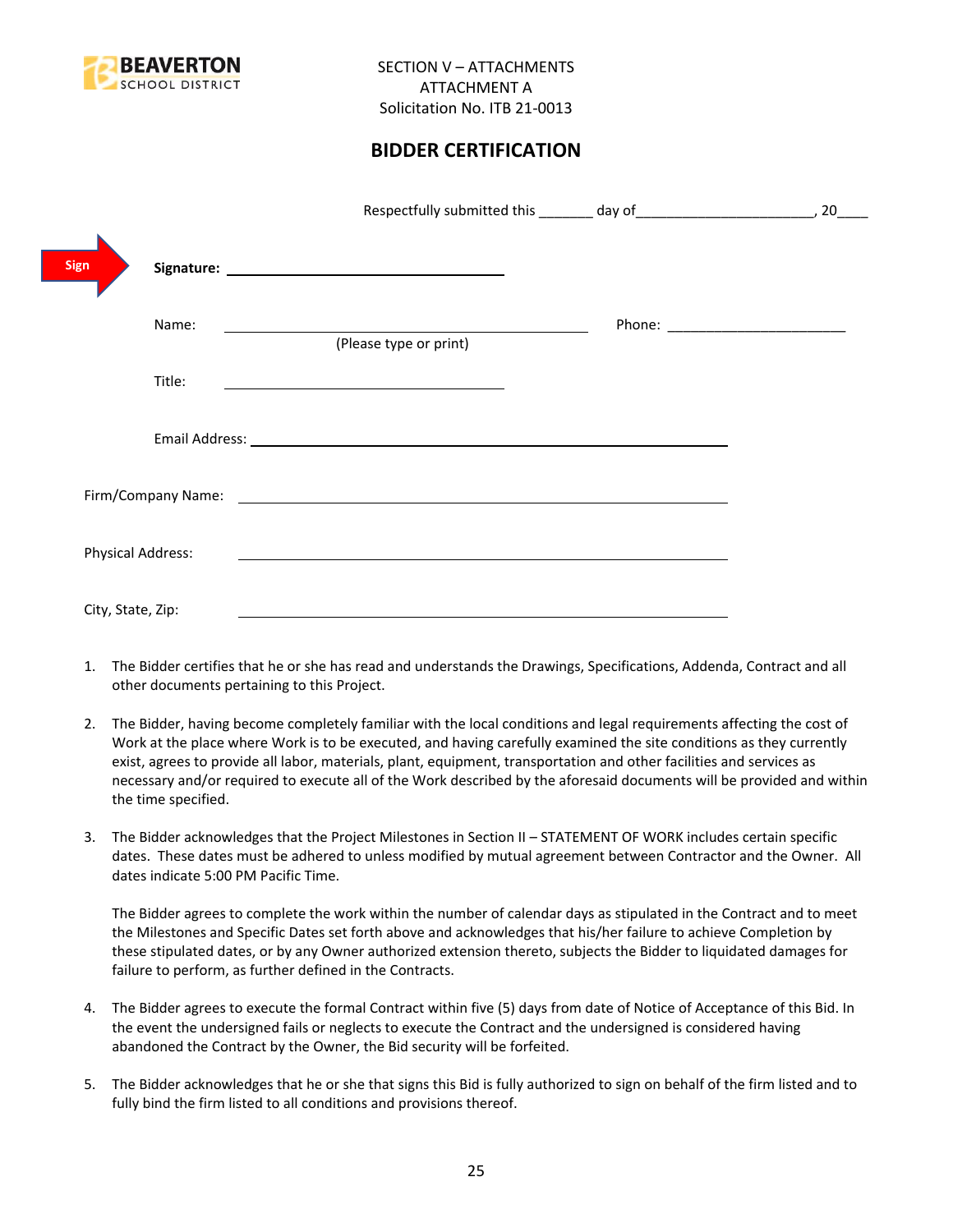

# SECTION V – ATTACHMENTS ATTACHMENT A Solicitation No. ITB 21-0013

- 6. The Bidder certifies that Bidder has complied or will comply with all requirements of local, state, and national laws, and that no legal requirement has been or will be violated in making or accepting this Bid.
- 7. The Bidder is registered with the Construction Contractors Board, or is licensed by the State Landscape Contractors Board, or licensed under ORS 468A.720 (Air Quality), if required. License Number\_\_\_\_\_\_\_\_\_\_\_\_\_\_\_\_\_\_\_\_\_\_. (The District will not receive or consider a Bid for a Public Improvement unless the Bidder is registered with the Construction Contractors Board, or is licensed by the State Landscape Contractors Board).
- 8. The Bidder, pursuant to ORS 279A.120 (1), (check one) is\_\_\_\_\_\_\_\_/is not\_\_\_\_\_\_\_\_\_\_\_ a resident Bidder. If not, indicate State of residency and the state of residency
- 9. The Bidder certifies that the required Statutory Public Works Bond has been filed with the Construction Contractor's Board.
- 10. The Bidder agrees to be bound by and will comply with the provisions of Prevailing Wage Laws ORS 279C.800 through ORS 279C.870 or the Davis-Bacon Act (40 U.S.C. 3141 et seq., if applicable).
- 11. The Bidder certifies that it has not discriminated and will not discriminate, in violation of ORS 279A.110, against any disadvantaged business enterprise, minority-owned business, women-owned business, emerging small business, or business that a service-disabled veteran owns in obtaining any required subcontract.
- 12. The Bidder agrees to comply with Oregon tax laws in accordance with ORS 305.385.
- 13. Any Bid of a contractor or subcontractor listed on BOLI's List of Ineligibles will be rejected.
- 14. The Bidder acknowledges receipt of the following Addenda: (List by number and date appearing on Addendum.)

| Addendum Number | Date | Addendum Number | Date |
|-----------------|------|-----------------|------|
|                 |      |                 |      |
|                 |      |                 |      |
|                 |      |                 |      |

This solicitation will result in a Contract for a Public Work subject to ORS 279C.800 to 279C.870.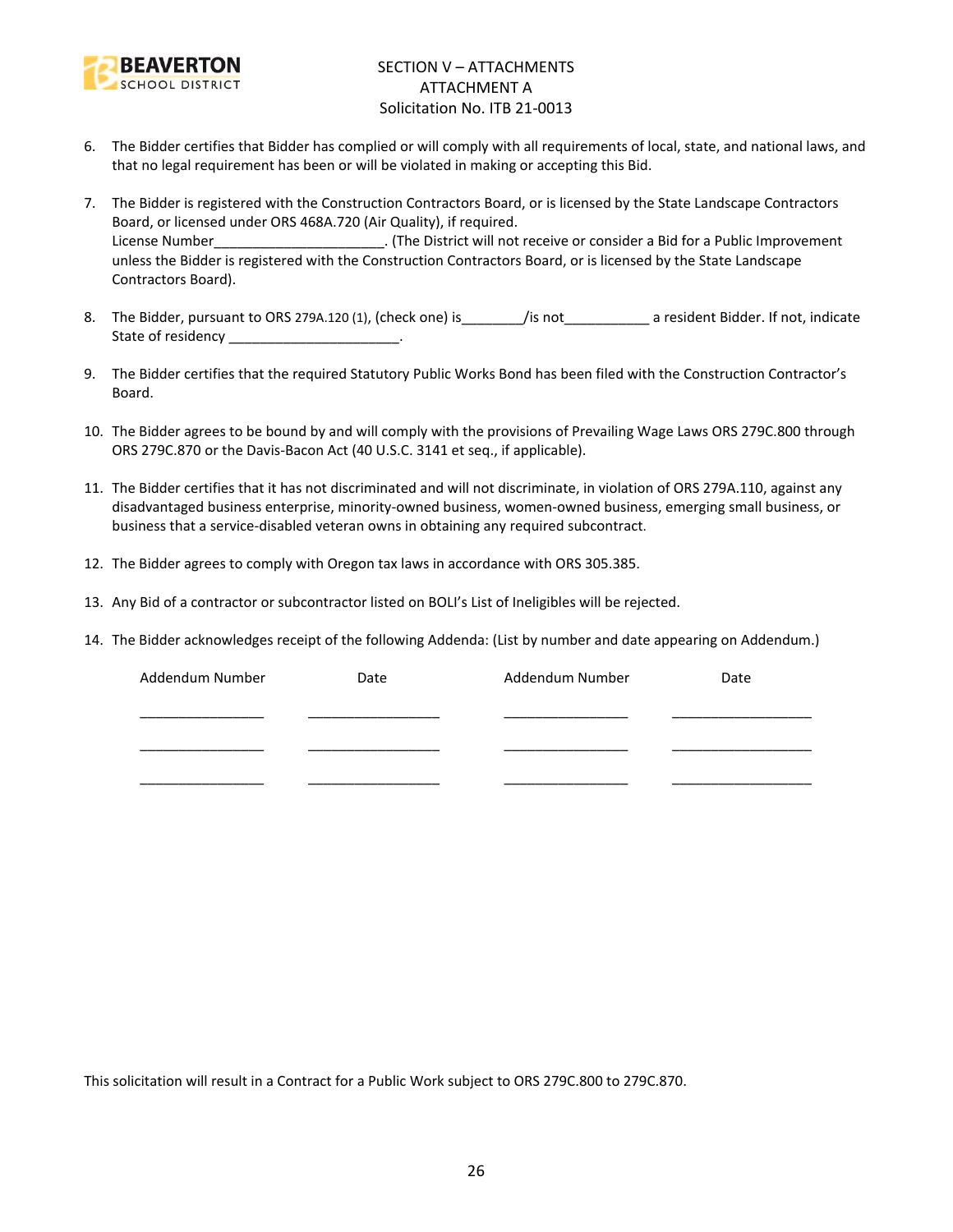# **BID SCHEDULE**

TOTAL BASE BID: including the Work as defined in the Project Manual, Drawings and Addenda (if any), the TOTAL SUM OF:

\_\_\_\_\_\_\_\_\_\_\_\_\_\_\_\_\_\_\_\_\_\_\_\_\_\_\_\_\_\_\_\_\_\_\_\_\_\_\_\_\_\_\_\_\_\_\_\_DOLLARS (\$\_\_\_\_\_\_\_\_\_\_\_\_\_\_\_\_\_\_\_\_\_\_\_)

Please review plans and specifications for more information.

**NOTE: Contractor will be required to develop a schedule of values for payment and accounting purposes prior to the initial request for payment in a form acceptable to the District.**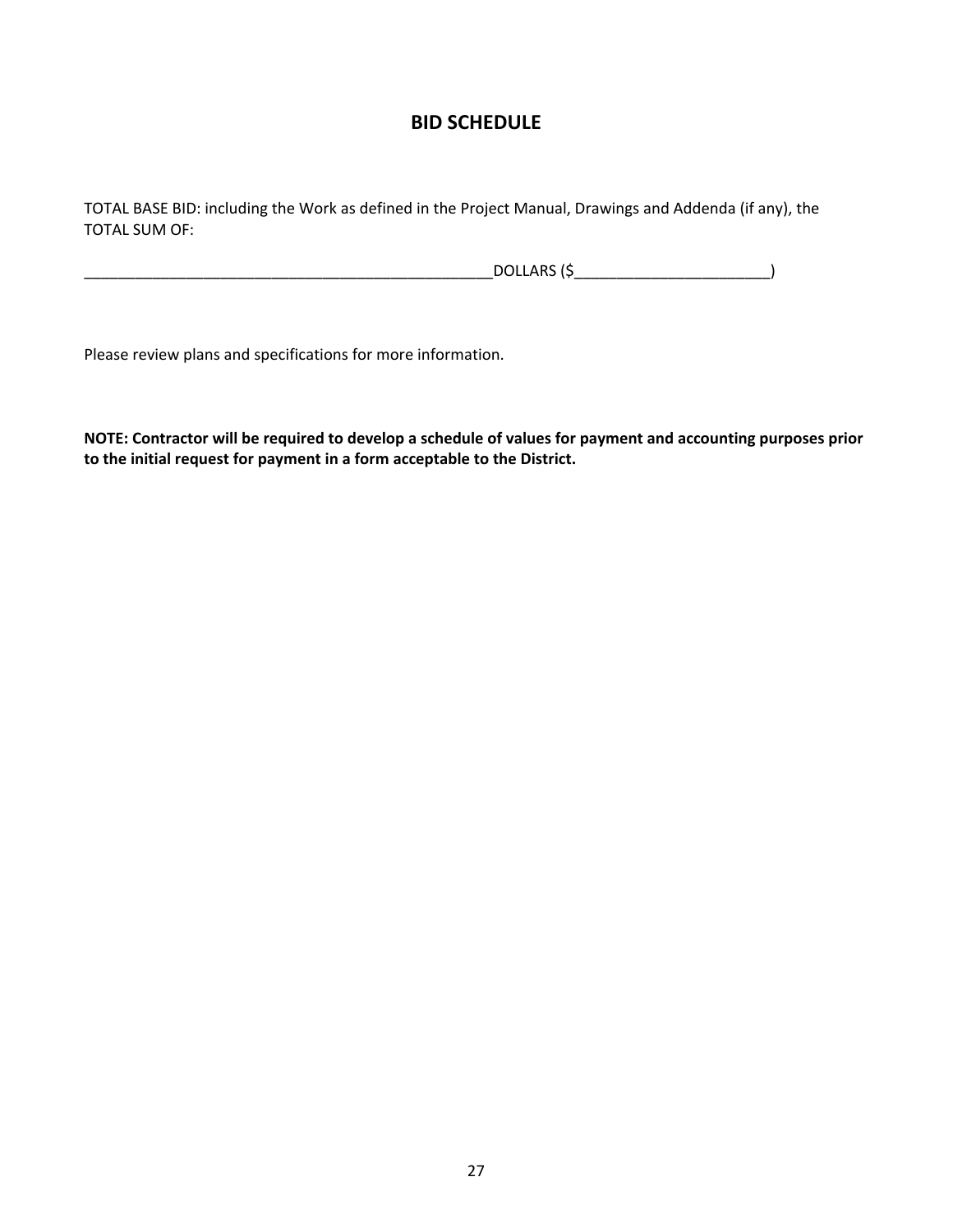

#### **BID BOND**

(Contractor)

THIS DOCUMENT HAS IMPORTANT LEGAL CONSEQUENCES: CONSULTATION WITH AN ATTORNEY IS ENCOURAGED WITH RESPECT TO ITS COMPLETION OR MODIFICATION.

KNOW ALL MEN BY THESE PRESENTS, that we

*(Here insert full name and address or legal title of Contractor)*

As Principal, hereinafter called the Principal, and \_\_\_\_\_\_\_\_\_\_\_\_\_\_\_\_\_\_\_\_\_\_\_\_\_\_\_\_

\_\_\_\_\_\_\_\_\_\_\_\_\_\_\_\_\_\_\_\_\_\_\_\_\_\_\_\_\_\_\_\_\_\_\_\_\_\_\_\_\_

*(Here insert full name and address or legal title of Surety)*

a Corporation duly organized under the laws of the State of Oregon as Surety, hereinafter called the Surety, are held and firmly bound unto Beaverton School District No. 48J, 16550 SW Merlo Road, Beaverton, OR 97003, as Obligee, hereinafter called the Obligee, in the sum of five percent of dollars (\$) amount Bid (5%), for the payment of which sum well and truly to be made, the said Principal and the said Surety, bind ourselves, our heirs, executors, administrators, successors and assigns, jointly and severally, firmly by these presents.

WHEREAS, the Principal has submitted a Bid for \_\_\_\_\_\_\_\_\_\_\_\_\_\_\_\_\_\_\_\_\_\_\_\_\_\_\_\_\_\_\_\_\_

NOW, THEREFORE, if the Obligee shall accept the Bid of the Principal and the Principal shall enter into a Contract with the Obligee in accordance with the terms of such Bid, and give such bond or bonds as may be specified in the Contract Documents with good and sufficient surety for the faithful performance of such Contract and for the prompt payment of labor and material furnished in the prosecution thereof, or in the event of the failure of the Principal to enter such Contract and give such bond or bonds, if the Principal shall pay to the Obligee the difference not to exceed the penalty hereof between the amount specified in said Bid and such larger amount for which the Obligee may in good faith contract with another party to perform the Work covered by said Bid, then this obligation shall be null and void, otherwise to remain in full force and effect.

\_\_\_\_\_\_\_\_\_\_\_\_\_\_\_\_\_\_\_\_\_\_\_\_\_\_\_\_\_\_\_\_\_\_\_\_\_\_\_\_\_

\_\_\_\_\_\_\_\_\_\_\_\_\_\_\_\_\_\_\_\_\_\_\_\_\_\_\_\_\_\_\_\_\_\_\_\_\_\_\_\_\_

Signed and sealed this \_\_\_\_\_ day of \_\_\_\_\_\_\_\_\_\_\_\_, 20\_\_\_\_.

(Witness) (Principal) (Seal)

(Title)

\_\_\_\_\_\_\_\_\_\_\_\_\_\_\_\_\_\_\_\_\_\_\_\_\_\_\_\_\_\_\_\_\_\_\_ \_\_\_\_\_\_\_\_\_\_\_\_\_\_\_\_\_\_\_\_\_\_\_\_\_\_\_\_\_\_\_\_\_\_\_\_\_\_\_\_\_

(Witness) (Surety) (Seal)

\_\_\_\_\_\_\_\_\_\_\_\_\_\_\_\_\_\_\_\_\_\_\_\_\_\_\_\_\_\_\_\_\_\_\_ \_\_\_\_\_\_\_\_\_\_\_\_\_\_\_\_\_\_\_\_\_\_\_\_\_\_\_\_\_\_\_\_\_\_\_\_\_\_\_\_\_

(Title)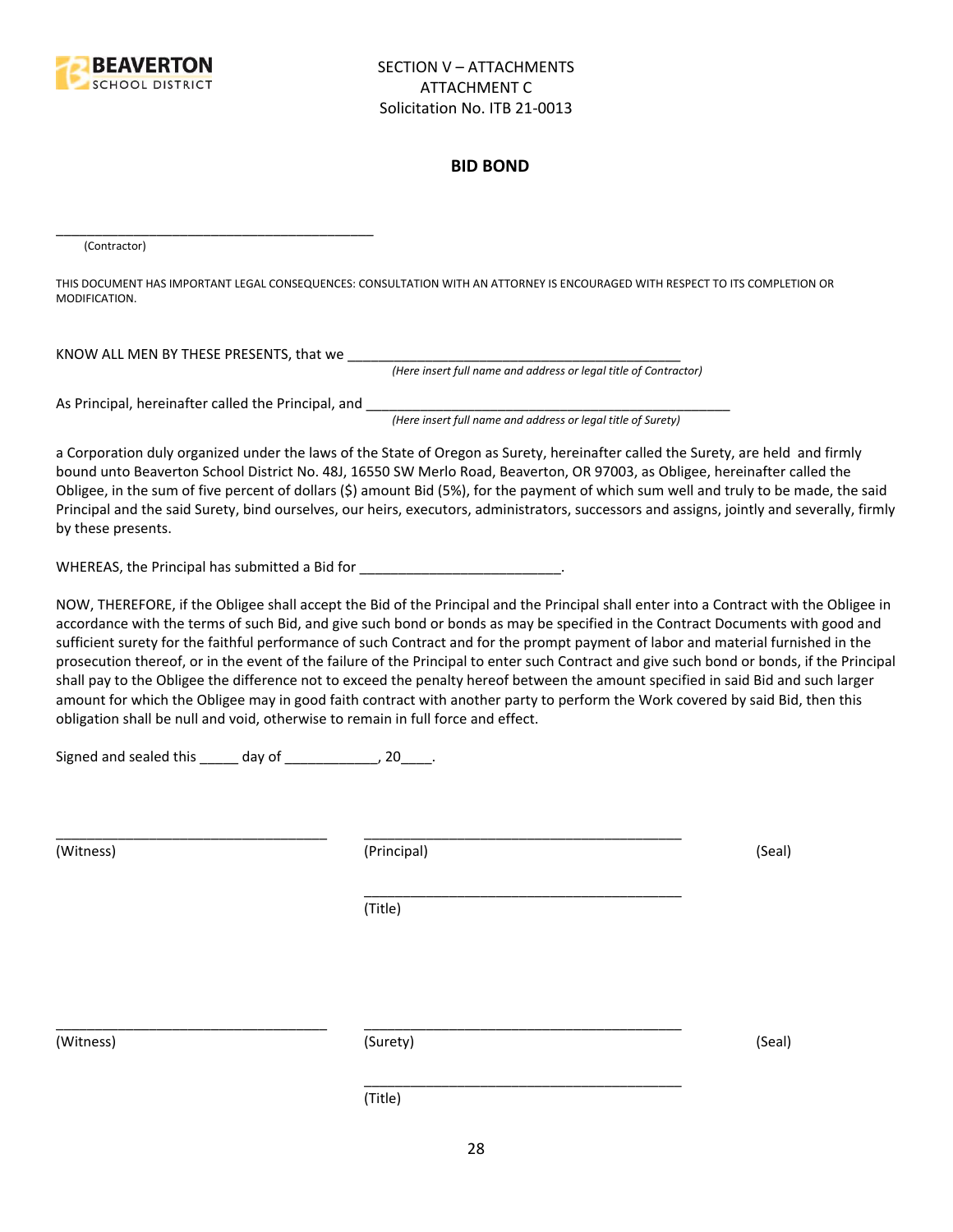

# **AFFIDAVIT OF NON-COLLUSION / COMPLIANCE WITH TAX LAWS**

(Bidder)

I state that:

(1) The correct taxpayer identification numbers are:

\_\_\_\_\_\_\_\_\_\_\_\_\_\_\_\_\_\_\_\_\_\_\_\_\_\_\_\_\_\_\_\_\_\_\_\_\_\_

- A. Federal Employer ID Number (EIN): \_\_\_\_\_\_\_\_\_\_\_\_\_\_\_\_ B. Employer's Oregon ID Number: \_\_\_\_\_\_\_\_\_\_\_\_\_\_\_\_
- (2) Bidder is not subject to backup withholding because (i) Bidder is exempt from backup withholding, (ii) Bidder has not been notified by the IRS that Bidder is subject to backup withholding as a result of a failure to report all interest or dividends, or (iii) the IRS has notified Bidder that Bidder is no longer subject to backup withholding;
- (3) The price(s) and amount of this Bid must be arrived at independently and without consultation, communication or agreement with any other Supplier, Bidder or potential Bidder, except as disclosed on the attached appendix.
- (4) That neither the price(s) nor the amount of this Bid, and neither the approximate price(s) nor approximate amount of this Bid, will be disclosed to any other firm or person who is a Bidder or potential Bidder, and they will not be disclosed before Contract award.
- (5) No attempt has been made or will be made to induce any firm or person to refrain from proposing on this Solicitation, or to submit any noncompetitive Bid or other complementary Bid.
- (6) The Bid of my firm is made in good faith and not pursuant to any agreement or discussion with, or inducement from, any firm or person to submit a complementary or other noncompetitive Bid.
- (7) \_\_\_\_\_\_\_\_\_\_\_\_\_\_\_\_\_\_\_\_\_\_\_\_\_\_\_\_\_\_\_\_\_\_\_\_\_\_\_\_\_ (name of firm), its affiliates, subsidiaries, officers, directors and employees are not currently under investigation by any governmental agency and have not in the last four years been convicted of or found liable for any act prohibited by State or Federal law in any jurisdiction, involving conspiracy or collusion with respect to proposing on any public contract, except as described in the attached appendix.

I state that **I state that**  $\blacksquare$  (name of firm) understands and acknowledges that the above representations are material and important, and will be relied on by the Beaverton School District in awarding the contract(s) for which this Bid is submitted. I understand and my firm understands that any misstatement in this affidavit is and will be treated as fraudulent concealment from the Beaverton School District of the true facts relating to the submission of Bids for this contract. I am authorized to act on behalf of Bidder, and have authority and knowledge regarding Bidder's payment of taxes, and to the best of my knowledge, Bidder is not in violation of any Oregon tax laws, including, without limitation, those tax laws listed in ORS 305.380(4); the elderly rental assistance program under ORS 310.630 to 310.706; and any local taxes administered by the Oregon Department of Revenue under ORS 305.620.

| (Affiant's Signature)            |        |                        |
|----------------------------------|--------|------------------------|
| <b>STATE OF OREGON</b>           |        |                        |
|                                  |        |                        |
| Signed and sworn to before me on |        | by                     |
|                                  | (date) | (Affiant's name)       |
|                                  |        |                        |
|                                  |        | My Commission Expires: |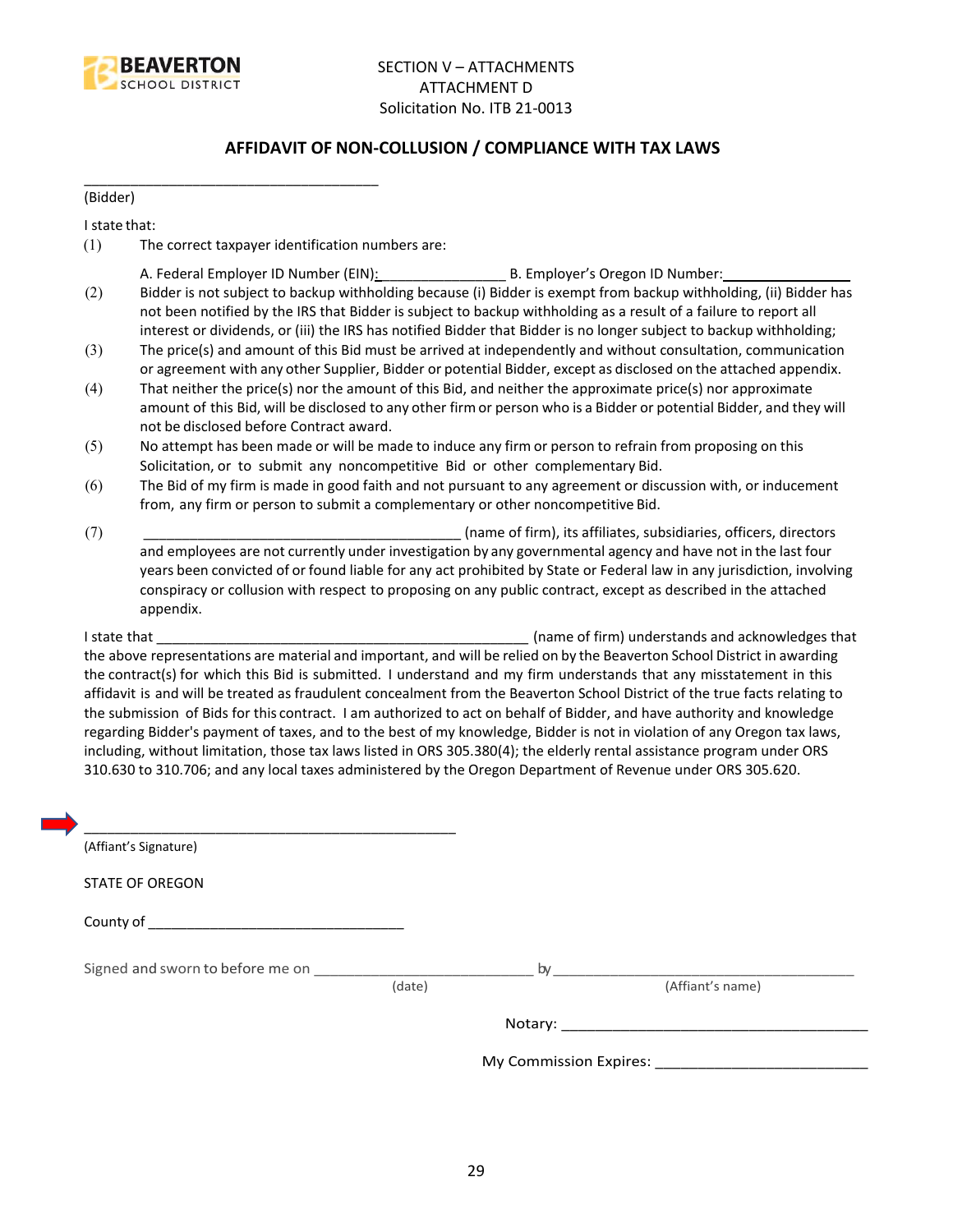

# **NON-CONFLICT OF INTEREST CERTIFICATION**

**Issuing Agency:** Beaverton School District

I, the contract of the contract of the contract of the contract of the hereby certify I have read the statement defining conflict of interest as quoted below; that I understand the statement; that no conflict of interest exists as therein defined, which precludes an impartial Bid/Proposal to be submitted by myself or the entity/company for which the Bid/Proposal is submitted, and that if such a conflict should arise, I will immediately notify the Beaverton School District and disqualify my Bid/Proposal.

**"NO OFFICER, EMPLOYEE, OR AGENT OF THE BIDDER/PROPOSER HAS ANY PERSONAL FINANCIAL INTEREST, DIRECT OR INDIRECT, IN THE OPERATION OF THE BEAVERTON SCHOOL DISTRICT OR WITH ANY PARTY CONNECTED WITH THE OREGON SCHOOL AND DISTRICT IMPROVEMENT NETWORK, DIRECTLY OR INDIRECTLY."**

| Signature: |                    |                        |  |
|------------|--------------------|------------------------|--|
| Name:      |                    |                        |  |
| Title:     |                    | (Please type or print) |  |
|            |                    |                        |  |
|            | Firm/Company Name: | (Please type or print) |  |
| Date:      |                    |                        |  |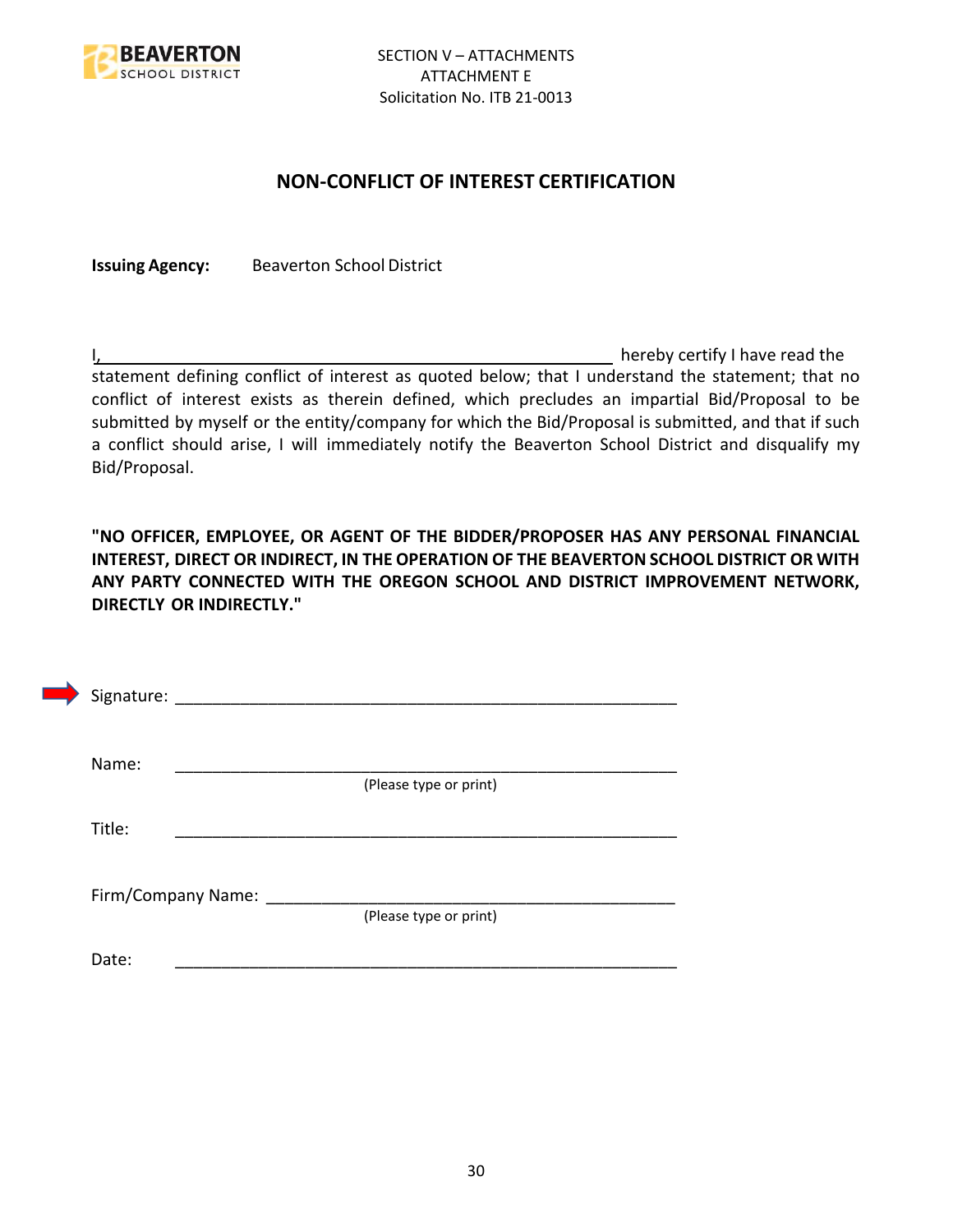

# **BIDDER RESPONSIBILITY FORM (CONTRACTOR'S QUALIFICATIONS AND FINANCIAL INFORMATION)**

# **DECLARATION AND SIGNATURES**

The undersigned hereby declares that the he or she is duly authorized to complete and submit this Bidder Responsibility Form and that the statements contained herein are true and correct as of the date set forth below. Incomplete, incorrect or misleading information will be reason for a determination by the District of Bidder nonresponsibility. The District may determine Bidder Responsibility on a Project-by-Project basis.

| Date:         |                        |
|---------------|------------------------|
| Signature:    |                        |
| Name:         |                        |
|               | (Please type or print) |
| Title:        |                        |
|               | (Please type or print) |
| Firm/Company: |                        |
|               | (Please type or print) |
| CCB#:         |                        |

# **Instructions**

- **1. The information provided in this form is part of the District's inquiry concerning Bidder responsibility. Please print clearly or type.**
- **2. If you need more space, use plain paper. Submit completed form with Bid response.**
- **3. Answer all questions. Submission of a form with unanswered questions, incomplete or illegible answers may result in a finding that the Bidder is not a responsible Bidder.**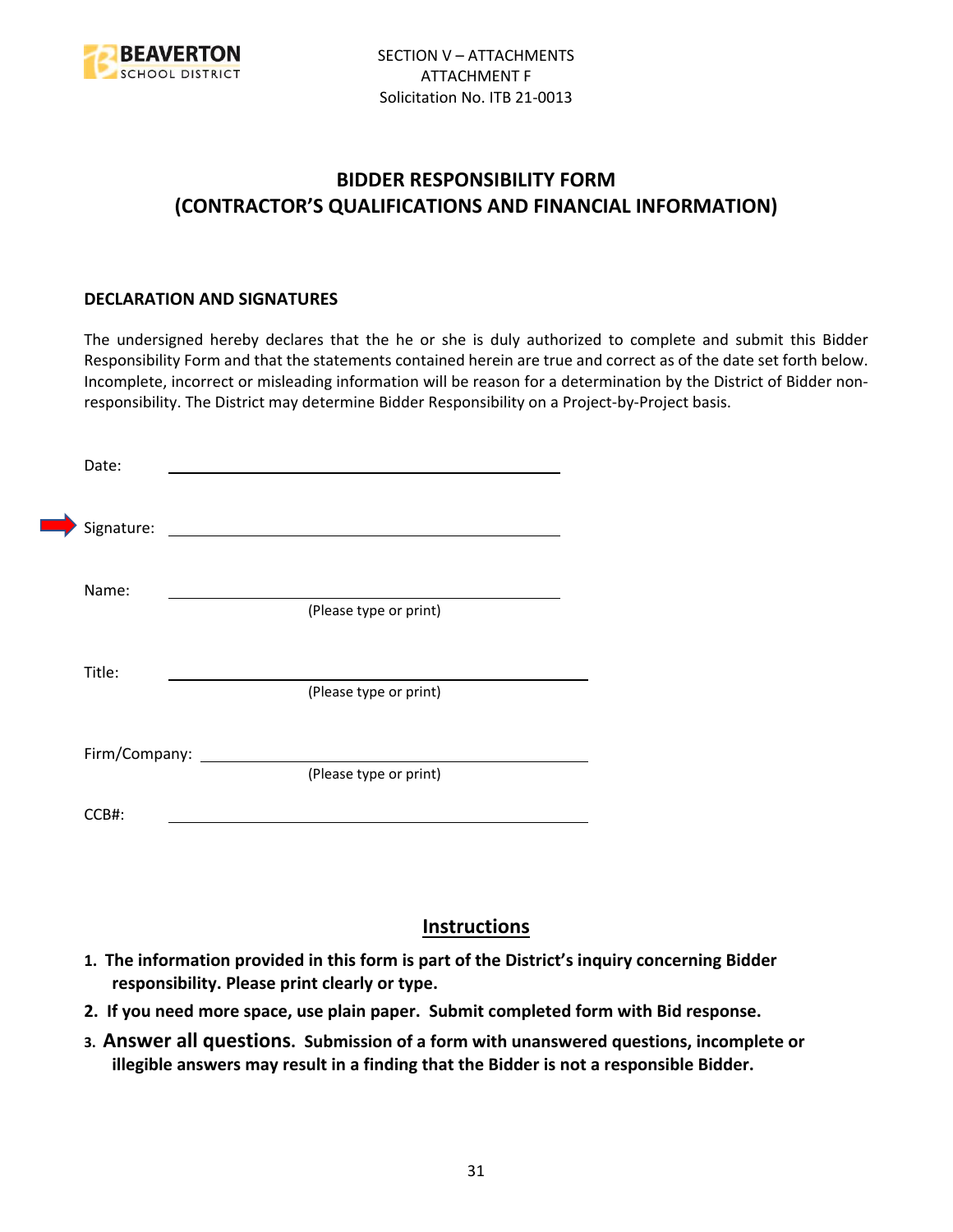

# **CURRENT CONTRACTS IN FORCE**

| <b>ITEM</b>             | <b>CONTRACT 1</b>                   | <b>CONTRACT 2</b>                   |  |
|-------------------------|-------------------------------------|-------------------------------------|--|
| A. Work Location        |                                     |                                     |  |
| B. Scope of Work;       |                                     |                                     |  |
| Check box:              | New Construction<br>Re-Construction | Re-Construction<br>New Construction |  |
| C. Contract Amount      | \$                                  | \$                                  |  |
| D. Change Order Amount  | \$                                  | \$                                  |  |
| E. % Completed          | $\%$                                | $\%$                                |  |
| F. Est. Completion Date |                                     |                                     |  |
| G. Owner's Name         |                                     |                                     |  |
| H. Owner Contact        |                                     |                                     |  |
| I. Telephone            | $\overline{(}$<br>$\mathcal{E}$     | $\lambda$<br>$\overline{ }$         |  |
| J. E-Mail Address       |                                     |                                     |  |
|                         |                                     |                                     |  |
| <b>ITEM</b>             | <b>CONTRACT 3</b>                   | <b>CONTRACT 4</b>                   |  |
| A. Work Location        |                                     |                                     |  |
| B. Scope of Work;       |                                     |                                     |  |
| Check box:              | New Construction<br>Re-Construction | New Construction<br>Re-Construction |  |
| C. Contract Amount      | \$                                  | \$                                  |  |
| D. Change Order Amount  | \$                                  | \$                                  |  |
| E. % Completed          | %                                   | $\%$                                |  |
| F. Est. Completion Date |                                     |                                     |  |
| G. Owner's Name         |                                     |                                     |  |
| H. Owner Contact        |                                     |                                     |  |
| I. Telephone            | $\overline{(\ }$<br>$\lambda$       | $\lambda$<br>$\left($               |  |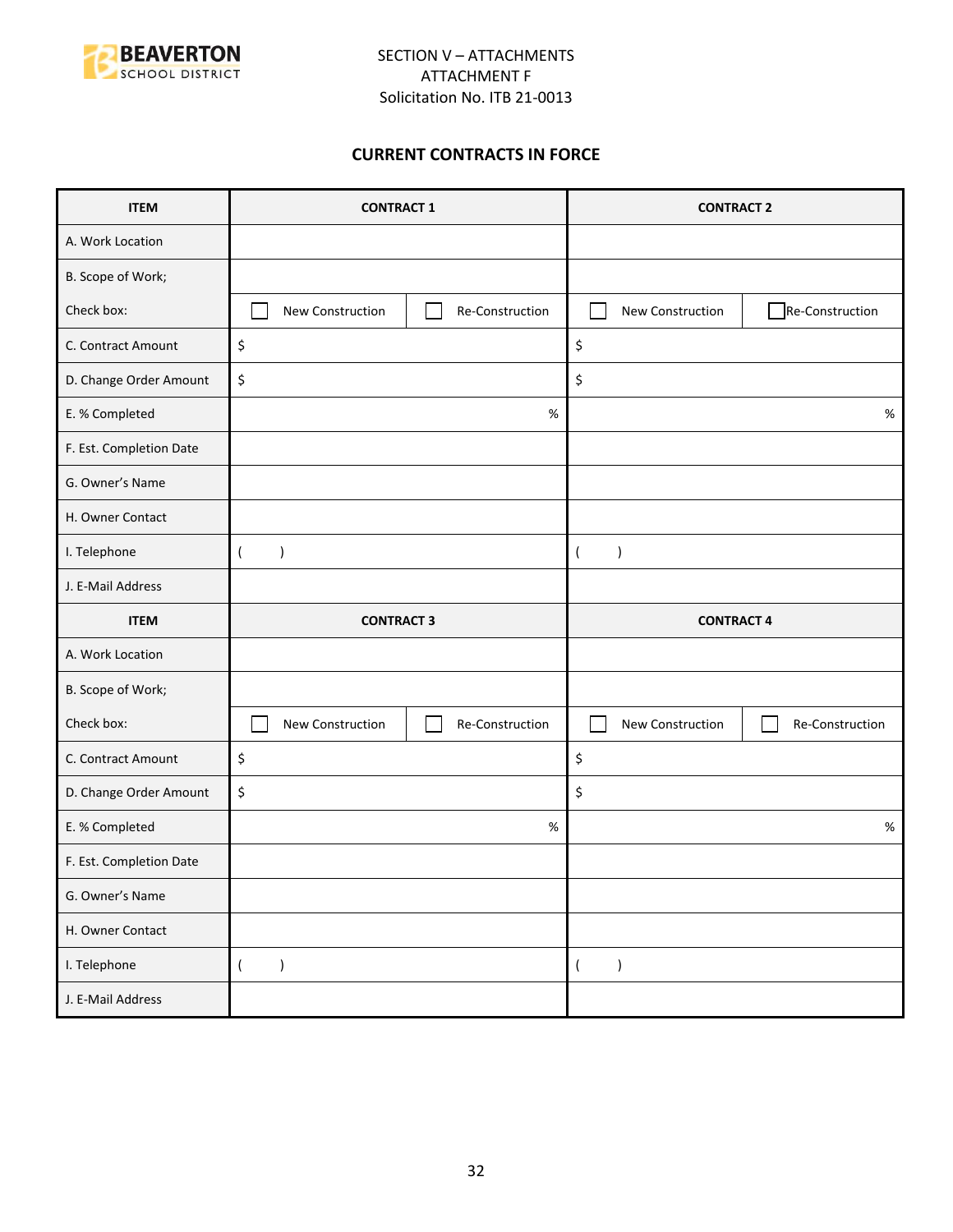

# **LARGEST SIMILAR JOBS YOU HAVE COMPLETED IN THE LAST FIVE YEARS AS THE PRIME CONTRACTOR**

| <b>ITEM</b>            | <b>CONTRACT 1</b> |                 | <b>CONTRACT 2</b> |                 |
|------------------------|-------------------|-----------------|-------------------|-----------------|
| A. Work Location       |                   |                 |                   |                 |
| B. Scope of Work;      |                   |                 |                   |                 |
| Check box:             | New Construction  | Re-Construction | New Construction  | Re-Construction |
| C. Contract Amount     | \$                |                 | \$                |                 |
| D. Change Order Amount | \$                |                 | \$                |                 |
| E. % Completed         |                   | %               |                   | %               |
| F. Completion Date     |                   |                 |                   |                 |
| G. Owner's Name        |                   |                 |                   |                 |
| H. Owner Contact       |                   |                 |                   |                 |
| I. Telephone           |                   |                 |                   |                 |
| J. E-Mail Address      |                   |                 |                   |                 |

# **LIST COMPANIES FROM WHOM YOU OBTAIN SURETY BONDS**

| <b>ITEM</b>                                 | <b>SURETY COMPANY 1</b>                                                                                                               | <b>SURETY COMPANY 2</b>                                                                                                                                                                                 |  |
|---------------------------------------------|---------------------------------------------------------------------------------------------------------------------------------------|---------------------------------------------------------------------------------------------------------------------------------------------------------------------------------------------------------|--|
| A. Company Name                             |                                                                                                                                       |                                                                                                                                                                                                         |  |
| <b>B. Contact's Name</b>                    |                                                                                                                                       |                                                                                                                                                                                                         |  |
| C. Telephone                                |                                                                                                                                       |                                                                                                                                                                                                         |  |
| D. Fax                                      |                                                                                                                                       |                                                                                                                                                                                                         |  |
| E. E-Mail Address                           |                                                                                                                                       |                                                                                                                                                                                                         |  |
| PRESENT AMOUNT OF BONDING<br>COVERAGE (\$): | HAS YOUR APPLICATION FOR SURETY BOND<br>EVER BEEN DECLINED (If Yes, please provide<br>detailed information in Remarks)<br> NO<br> YES | DURING THE PAST 2 YEARS, HAVE YOU BEEN CHARGED<br>WITH A FAILURE TO MEET THE CLAIMS OF YOUR<br>SUBCONTRACTORS OR SUPPLIERS (If Yes, please provide<br>detailed information in Remarks)<br>  YES<br>  NO |  |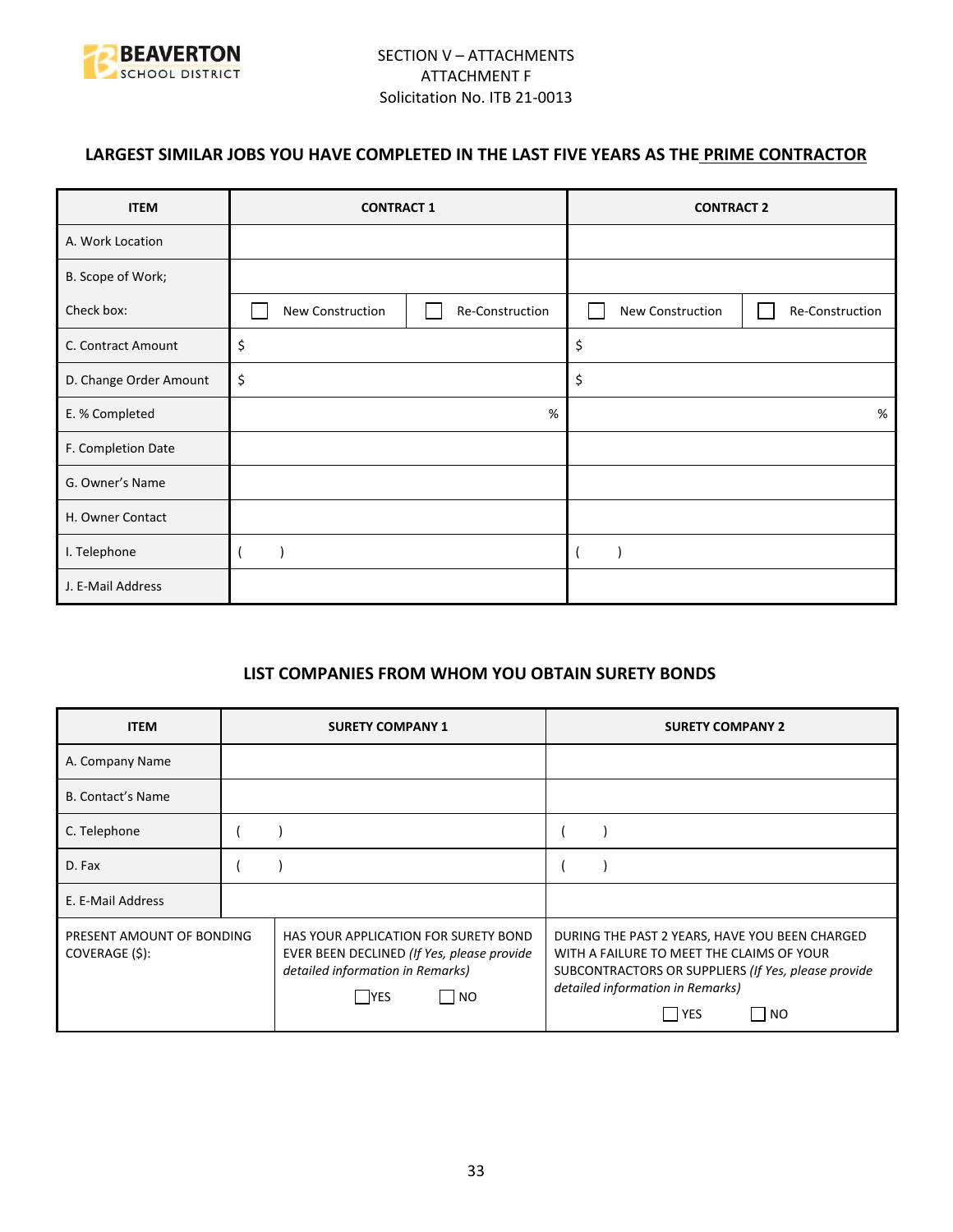

# **RELIABILITY**

| Has your company ever been declared in breach of any contract for unperformed or defective work? $\Box$ Yes.<br>No.                                                                                                                                                                                           |
|---------------------------------------------------------------------------------------------------------------------------------------------------------------------------------------------------------------------------------------------------------------------------------------------------------------|
| If "yes", explain.                                                                                                                                                                                                                                                                                            |
|                                                                                                                                                                                                                                                                                                               |
|                                                                                                                                                                                                                                                                                                               |
| Has any employee or agent of your company ever been convicted of a criminal offense arising out of obtaining, attempting<br>to obtain, or performing a public or private contract or subcontract?<br>Yes.<br>No.                                                                                              |
| If "yes," explain.                                                                                                                                                                                                                                                                                            |
|                                                                                                                                                                                                                                                                                                               |
|                                                                                                                                                                                                                                                                                                               |
| Has any employee or agent of your company been convicted under state or federal law of embezzlement, theft, forgery,<br>bribery, falsification or destruction of records, receiving stolen property or any other offense indicating a lack of business<br>integrity or business honesty?<br>$ $   Yes.<br>No. |
| If "yes," explain.                                                                                                                                                                                                                                                                                            |
|                                                                                                                                                                                                                                                                                                               |
|                                                                                                                                                                                                                                                                                                               |
| Has your company or any employee or agent of your company been convicted under state or federal antitrust laws?<br>Yes.<br>No.                                                                                                                                                                                |
| If "yes," explain.                                                                                                                                                                                                                                                                                            |
|                                                                                                                                                                                                                                                                                                               |
|                                                                                                                                                                                                                                                                                                               |
| Has any Officer or Partner of your organization ever been an Officer or Partner of another Organization that failed to complete<br>a construction contract?<br>Yes.<br>No.                                                                                                                                    |
| If "yes," explain.                                                                                                                                                                                                                                                                                            |
|                                                                                                                                                                                                                                                                                                               |
|                                                                                                                                                                                                                                                                                                               |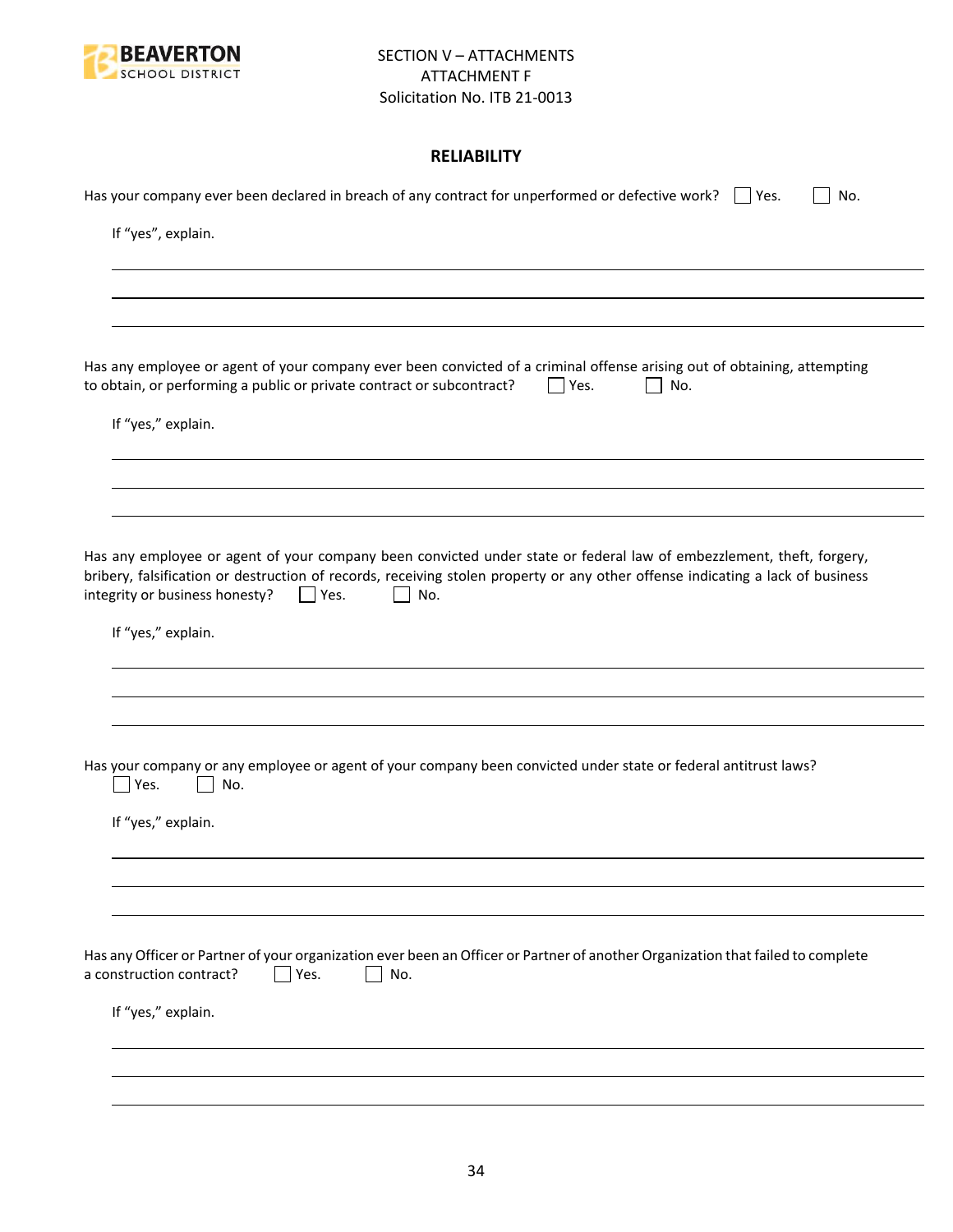

# **FINANCIAL RESOURCES**

| Indicate the Contractors total bonding capacity amount: \$                                                                                                                                                                                                                                                                                                                                |
|-------------------------------------------------------------------------------------------------------------------------------------------------------------------------------------------------------------------------------------------------------------------------------------------------------------------------------------------------------------------------------------------|
| What portion of this amount remains available at time of completion of this form? \$                                                                                                                                                                                                                                                                                                      |
| Has your firm ever been at any time in the last ten years the debtor in a bankruptcy case? $\Box$ Yes.<br>No.<br>If "yes," explain.                                                                                                                                                                                                                                                       |
| Does your firm have any outstanding judgments pending against it? $\Box$ Yes.<br>No.<br>If "yes," explain.                                                                                                                                                                                                                                                                                |
| In the past ten years, has your firm been a party to litigation, arbitration or mediation where the amount in dispute exceeded<br>\$10,000?<br>Yes.<br>No.<br>If "yes," explain.                                                                                                                                                                                                          |
| In the past ten years, has your firm been a party to litigation, arbitration or mediation on a matter related to payment to<br>subcontractors or work performance on a contract? Check "yes" even if the matter proceeded to arbitration or mediation<br>without court litigation. $\Box$ Yes.<br>$\mathbf{L}$<br>No.<br>If "yes," explain. (Include court, case number and party names.) |
| Have you or any of your affiliates discontinued business operation with outstanding debts?<br>No.<br>$ $ Yes.<br>If "yes," explain.                                                                                                                                                                                                                                                       |
|                                                                                                                                                                                                                                                                                                                                                                                           |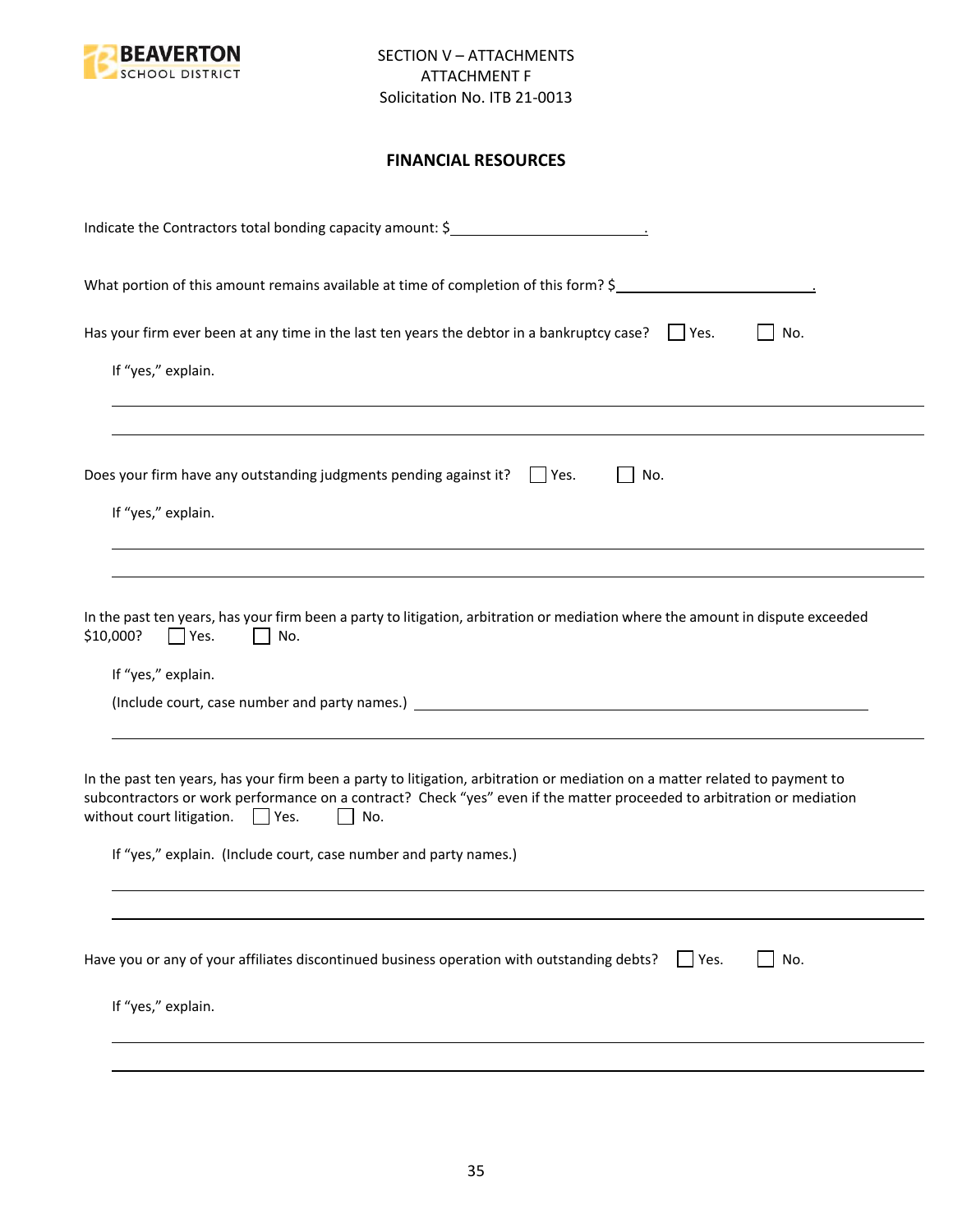

#### **KEY PERSONNEL**

List the principal individuals of your company, their current job title, the total years of experience they have in the construction industry and their current primary responsibility for your company. Corporations list current officers and those who own 5% or more of the corporation's stock. Limited liability companies list members who own 5% or more of company. Partnerships list all partners. Joint ventures list each firm that is a member of the joint venture and the percentage of ownership the firm has in the joint venture.

| <b>ITEM</b>                       | <b>Principal Individual</b> |
|-----------------------------------|-----------------------------|
| A. Name                           |                             |
| B. Position                       |                             |
| C. Years in Construction          |                             |
| D. Current Primary Responsibility |                             |
| <b>ITEM</b>                       | <b>Principal Individual</b> |
| A. Name                           |                             |
| <b>B.</b> Position                |                             |
| C. Years in Construction          |                             |
| D. Current Primary Responsibility |                             |
| <b>ITEM</b>                       | <b>Principal Individual</b> |
| A. Name                           |                             |
| <b>B.</b> Position                |                             |
| C. Years in Construction          |                             |
| D. Current Primary Responsibility |                             |
| <b>ITEM</b>                       | <b>Principal Individual</b> |
| A. Name                           |                             |
| B. Position                       |                             |
| C. Years in Construction          |                             |
| D. Current Primary Responsibility |                             |

List the individuals who will be in the following roles if your company is awarded this Contract:

| <b>ITEM</b>                                       | <b>Contractor's Representative</b> | <b>Project Manger</b> | <b>Project Superintendent</b> |
|---------------------------------------------------|------------------------------------|-----------------------|-------------------------------|
| A. Name                                           |                                    |                       |                               |
| B. Position                                       |                                    |                       |                               |
| C. Years in Position                              | N/A                                |                       |                               |
| D. Largest Project<br>Supervised                  | N/A                                | ∍                     |                               |
| E. Largest number of<br>employees ever supervised | N/A                                |                       |                               |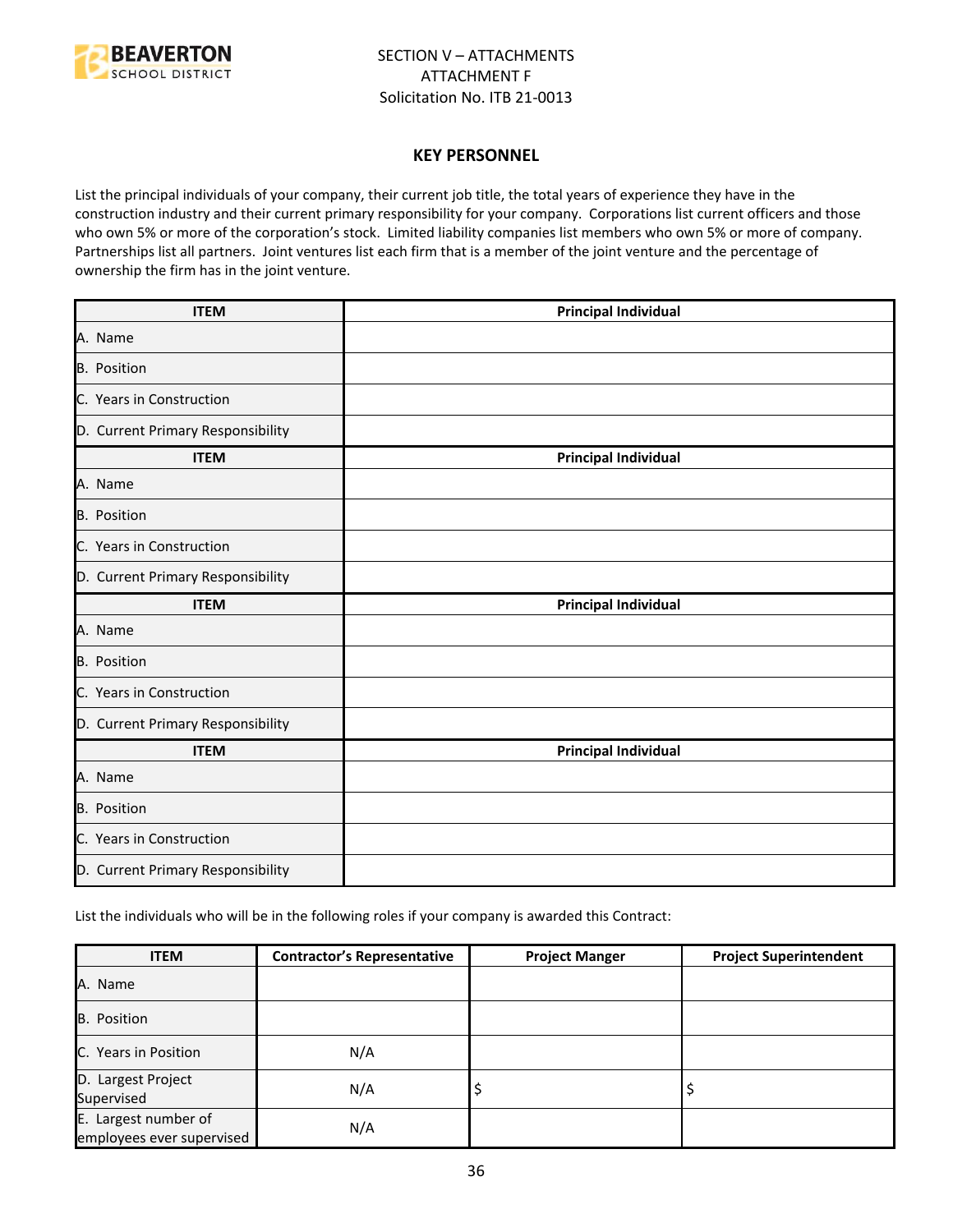

# **BIDDER REFERENCE FORM**

| (Insert Name of Bidder)                                                                               |  |
|-------------------------------------------------------------------------------------------------------|--|
| Bidder must provide five (5) references and must use a separate copy of this form for each reference. |  |
|                                                                                                       |  |
| ,我们也不会有什么。""我们的人,我们也不会有什么?""我们的人,我们也不会有什么?""我们的人,我们也不会有什么?""我们的人,我们也不会有什么?""我们的人                      |  |
|                                                                                                       |  |
| ,我们也不能会有一个人的事情。""我们的人,我们也不能会有一个人的人,我们也不能会有一个人的人,我们也不能会有一个人的人,我们也不能会有一个人的人,我们也不能会                      |  |
|                                                                                                       |  |
|                                                                                                       |  |
|                                                                                                       |  |
|                                                                                                       |  |
|                                                                                                       |  |
|                                                                                                       |  |

Method: Subjective Evaluation

Each reference may be checked for, but not limited to, adherence to contract terms and conditions, timelines, quality standards, overall customer service, project being of similar size, scope and complexity.